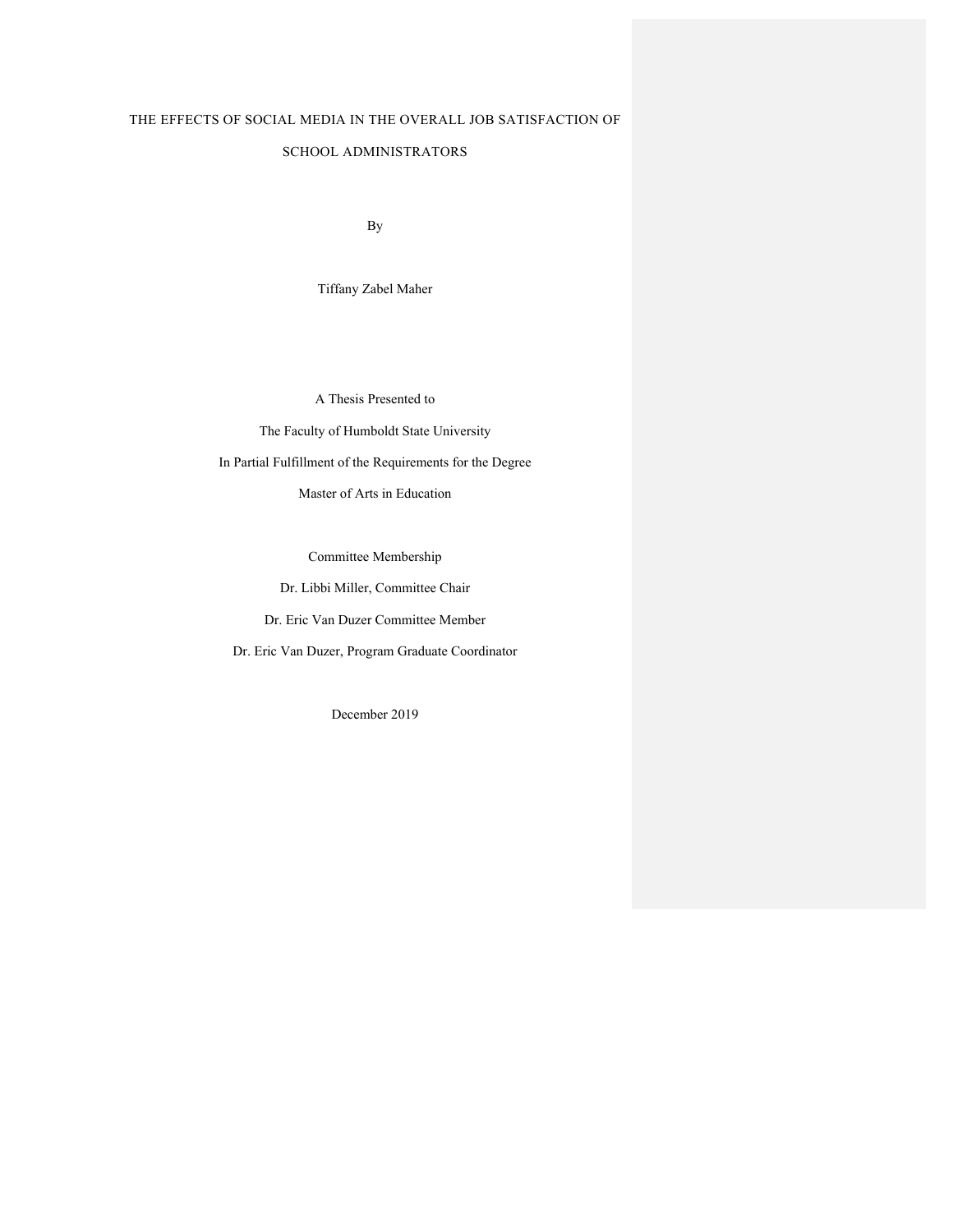## ABSTRACT

### THE EFFECTS OF SOCIAL MEDIA IN THE OVERALL JOB SATISFACTION OF SCHOOL ADMINISTRATORS

#### Tiffany Zabel Maher

Literature suggests school administrator shortages worldwide. A number of factors are blamed for this trend, one of which is overall job dissatisfaction. This case study examines the effects of social media on the overall job satisfaction of five school administrators in small town America. Through semi-structured interviews, this research indicates that school administrators in the study avoid reading the comments section of online news media forums. Research participants share their strategies of working proactively with the press, and they reveal how social media has changed their job. Social media has altered the landscape of what it means to be a school administrator and has indeed adversely affected overall job satisfaction for these educators.

ii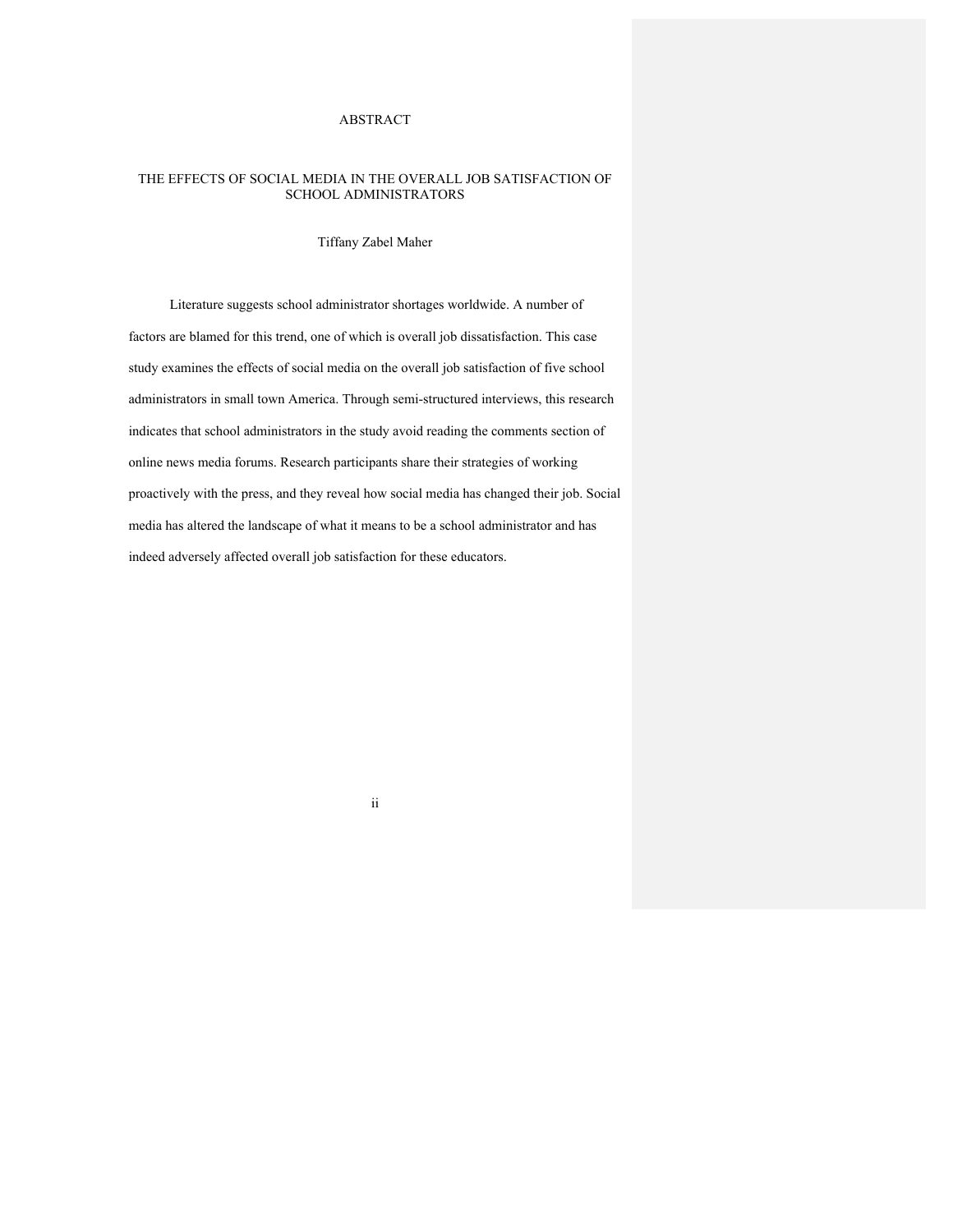## ACKNOWLEDGEMENTS

I wish to thank Drs. Libbi Miller and Eric Van Duzer for their guidance and support throughout the arduous process of writing a thesis while a school principal and mother of four. I would also like to express my appreciation to the school administrators who took time from their ridiculously busy schedules to allow me to interview them regarding potentially painful parts of their career journey. Additionally, I would like to thank my staff for the trust they bestow in me as well as for the tireless service they provide to the children of our community. Lastly, thank you to my beautiful children, who are my inspiration for all that I do.

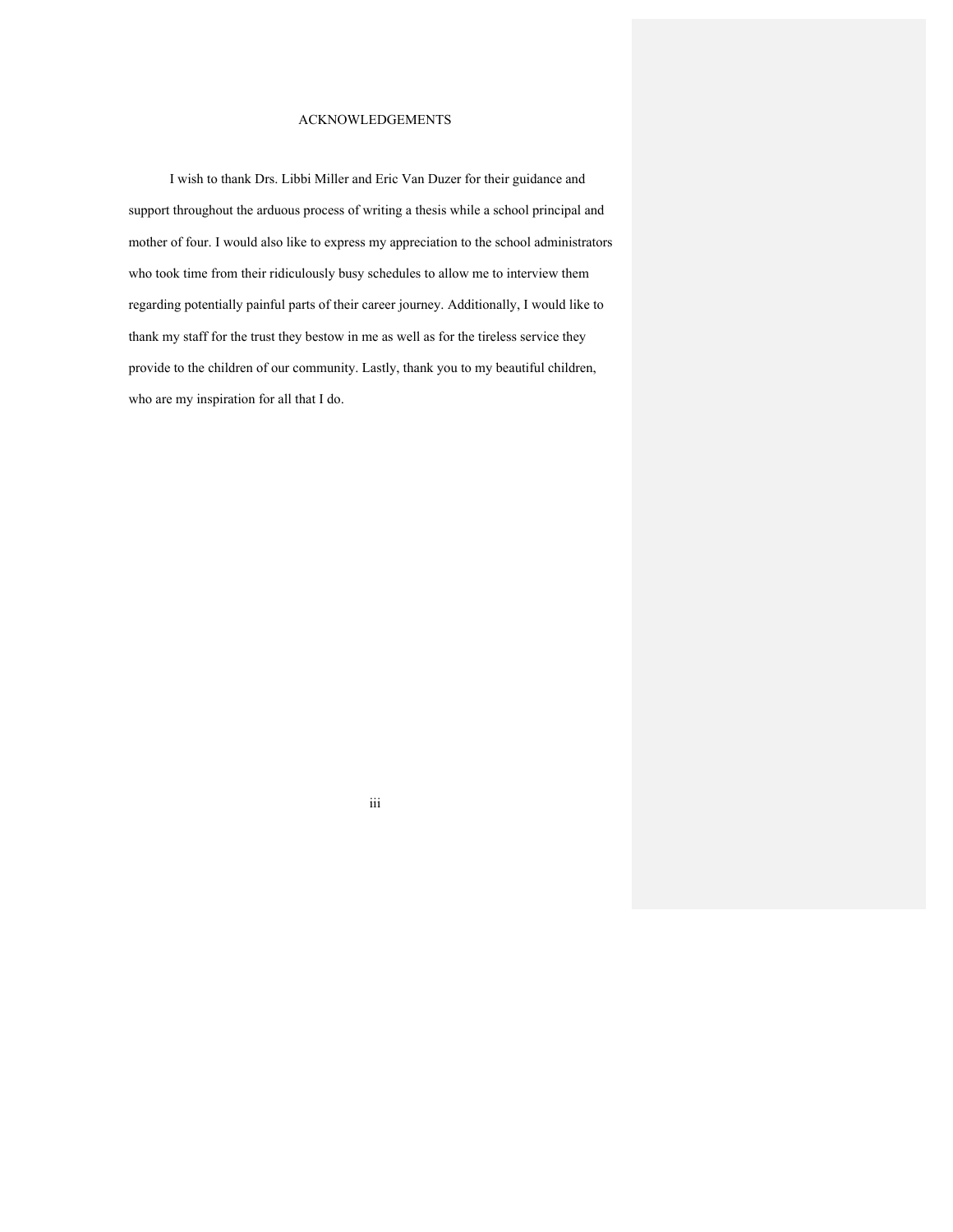## TABLE OF CONTENTS

| Is Being a Local a Hindrance or a Help When it Comes to School Administration? 32 |  |
|-----------------------------------------------------------------------------------|--|

## $\mathrm{i}\mathrm{v}$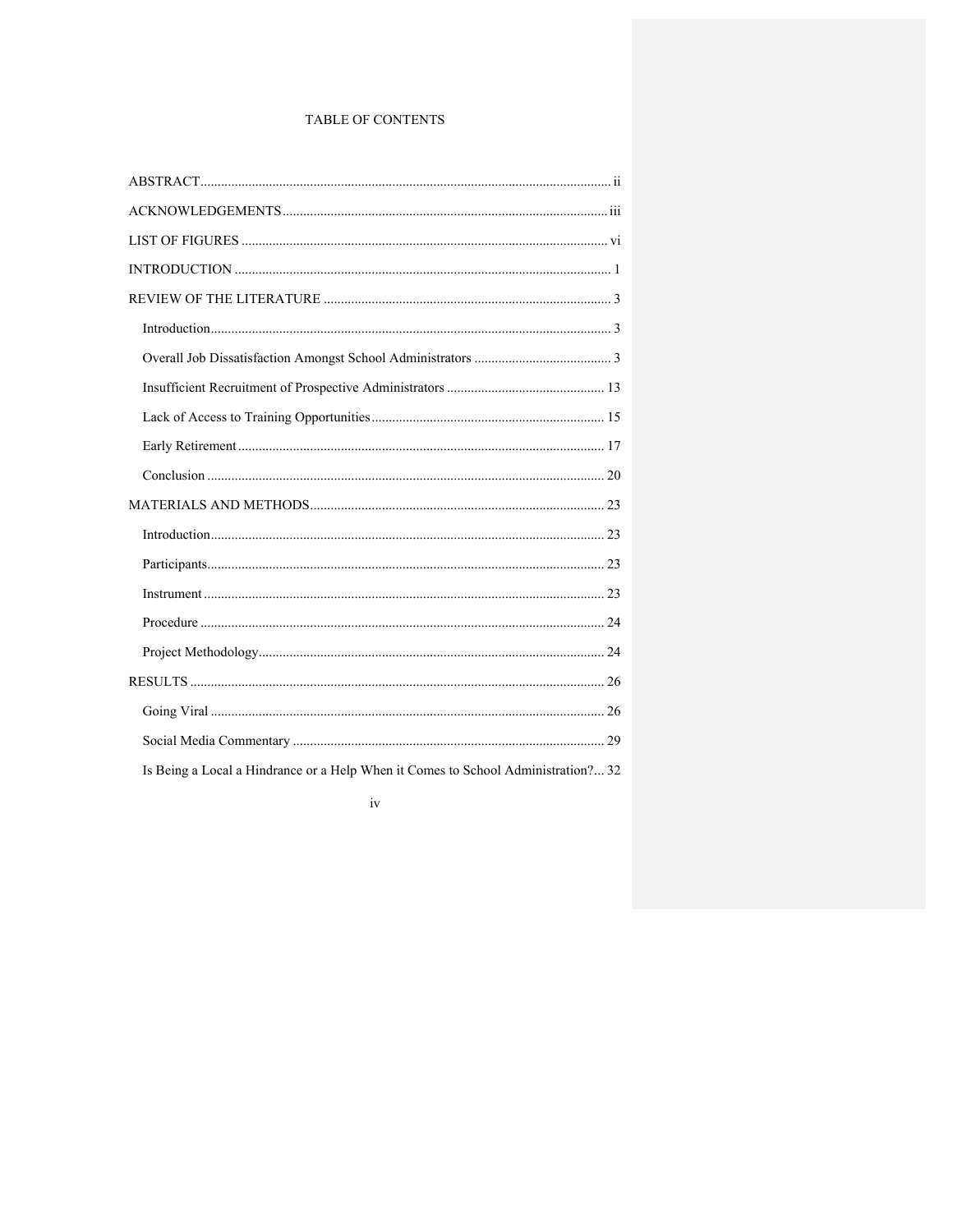| Impact of Social Media on the Overall Job Satisfaction of School Administrators  37      |  |
|------------------------------------------------------------------------------------------|--|
|                                                                                          |  |
|                                                                                          |  |
|                                                                                          |  |
|                                                                                          |  |
| To what degree does media portrayal affect job satisfaction for school administrators in |  |
| Examples of comments directed at school administrators found in local online social      |  |

 $\bar{\mathbf{V}}$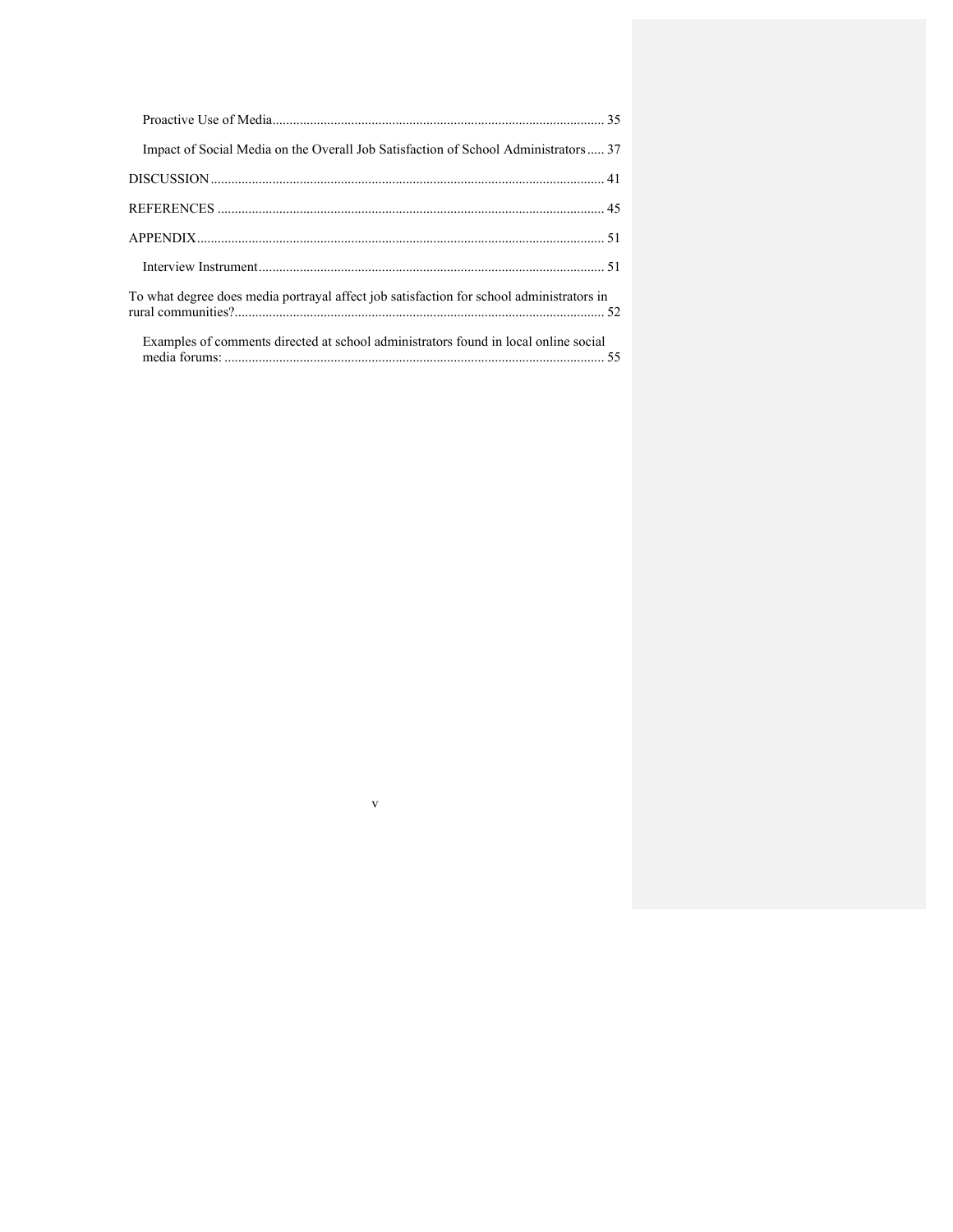## **LIST OF FIGURES**

| $\mathbf{r}$<br>Figure |  |  |  |
|------------------------|--|--|--|
|------------------------|--|--|--|

 $\rm{vi}$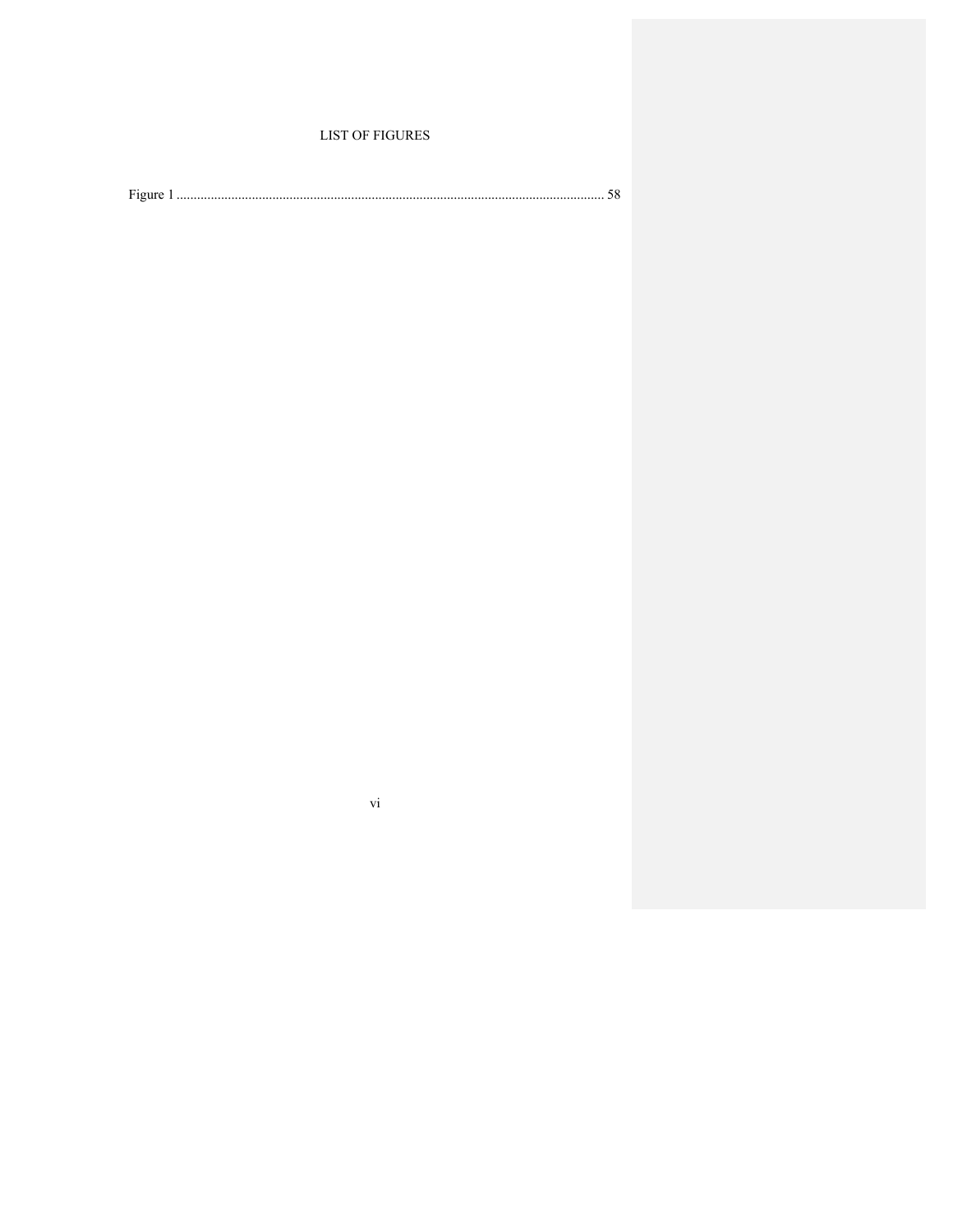#### INTRODUCTION

As a first-year principal and a graduate student, my first few months on the job were exceptionally stressful and all consuming. I started to second guess my career choice and began researching how school administrators cope with the vast responsibilities and excessive time commitment that come along with the job. It was then I discovered literature supporting a world-wide shortage of school administrators. Several reasons for the shortage were offered including overall job dissatisfaction. Multiple causes of job dissatisfaction were offered including negative portrayal in the media. I noted a gap in the literature in relation to more modern media sources such as online news forums. I became particularly interested in local online media sources and the impact of the comments section on school administrator morale. As multi-generational member of a small rural community, mother of four children, and wife, I quickly became acutely aware of the public scrutiny school administrators are under. I also observed the emotional toll vitriolic comments on local online news media sources take on school administrators and their families.

The purpose of the study was to ascertain the degree to which online portrayal, specifically the comments section of online media, affects the overall job satisfaction for school administrators in rural communities.

The limitations of the study include the willingness of school administrators who have been the source of scrutiny in online local media sources to consent to an interview. In fact, two administrators receiving some of the most aggressive and personal attacks did

1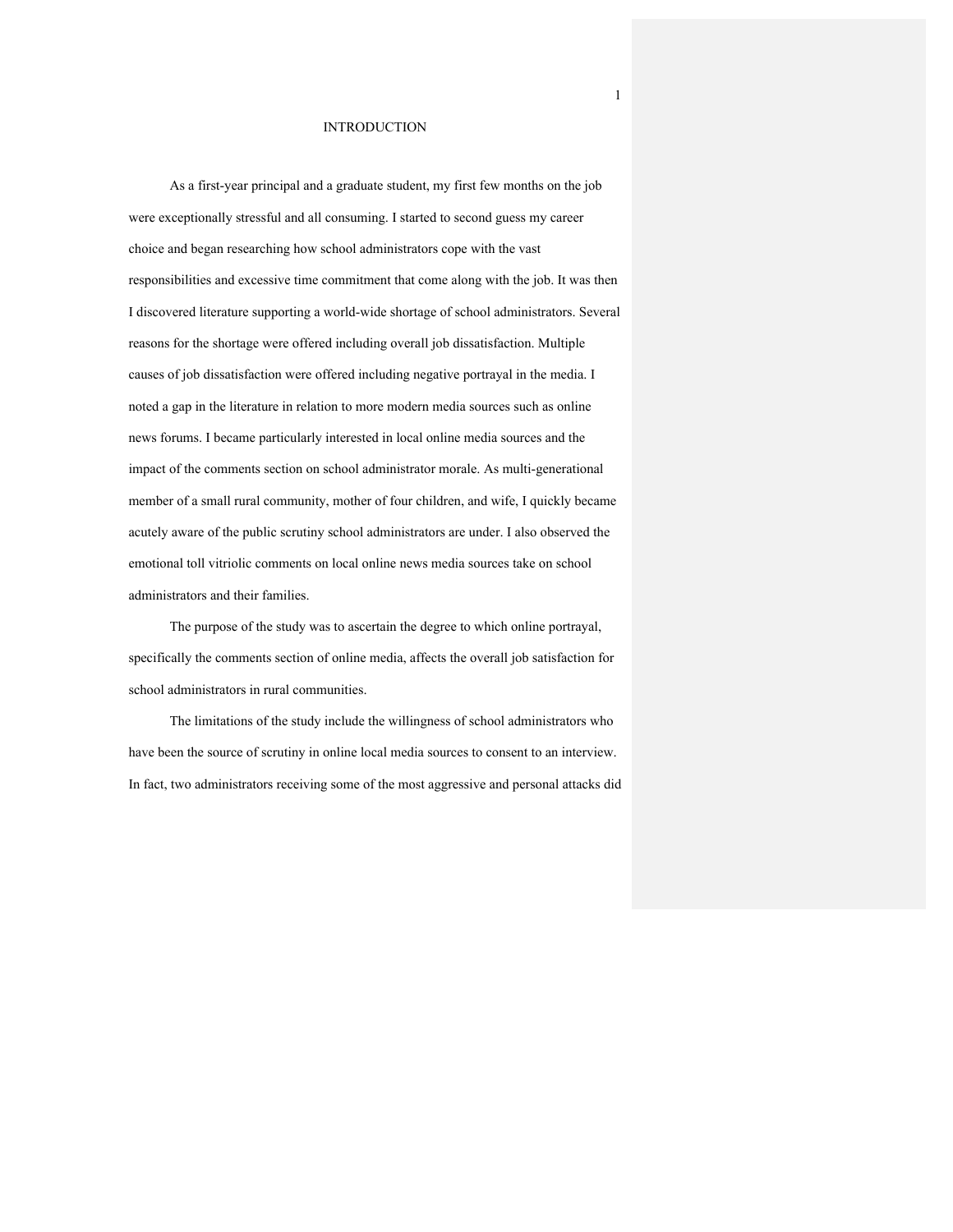2

not respond to multiple requests for an interview. One no longer appears on the district's staff directory and the other recently announced her resignation. Of the five administrators interviewed, one resigned from her principalship at the end of the school year and another has stated that this will be her last year in her current position.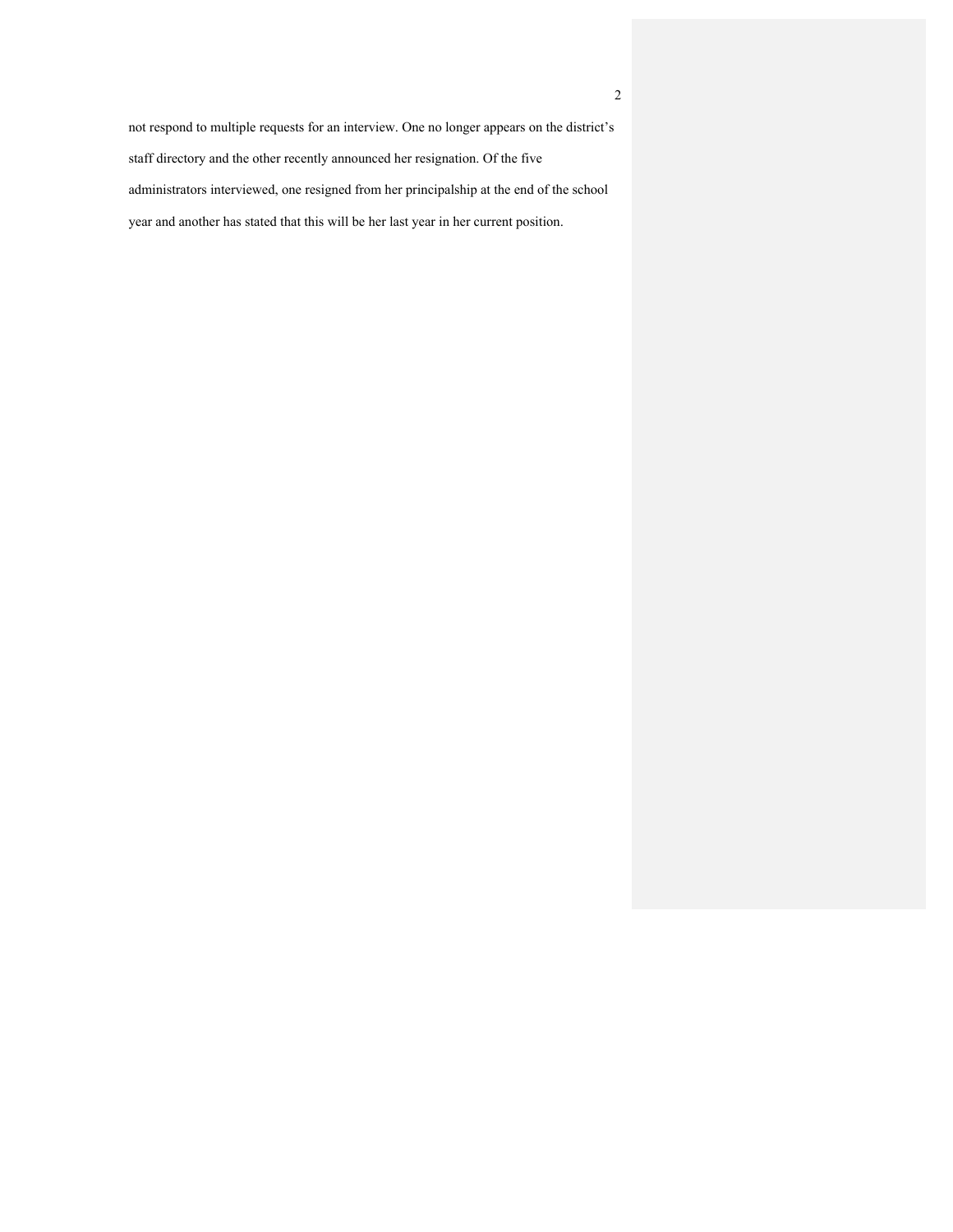#### REVIEW OF THE LITERATURE

#### Introduction

Extant literature is teeming with studies supporting school administrator shortage trends worldwide (Barty, Thomson, Blackmore, & Sachs, 2005; Clifford & Chiang, 2016; Cunningham & Hardman, 1999; Pijanowski, Hewitt, & Brady, 2009; Potter, 2001; Stone-Johnson-2014; Viadero, 2009; Williams, 2001). The causes of the shortage are complex and require close examination of larger social issues at play. This study will review the literature in relation to administrator shortage in the following areas: overall job dissatisfaction, insufficient recruitment of prospective administrators, lack of access to training opportunities, and early retirement.

Overall Job Dissatisfaction Amongst School Administrators

Job dissatisfaction amongst school administrators can, in part, be traced to the ever-increasing workload they experience (Thomson, Blackmore, Sachs, & Tregenza, 2003; Sogunro, 2012; Williams, 2001). A principal's workload is more on the level of responsibilities given to an entire committee. The job could easily fill 24 hours a day, seven days a week (Wax, 2001). Time required at work was second only to stress in occupational deterrents for school leadership positions (Pijanowski, et al., 2009). In a 2007 survey done in the United Kingdom (UK), nearly half of all school administrators reported working between 49-59 hours each week. Forty percent of those survey reported working 60+ hours a week (French & Daniels, 2007). Female school administrators are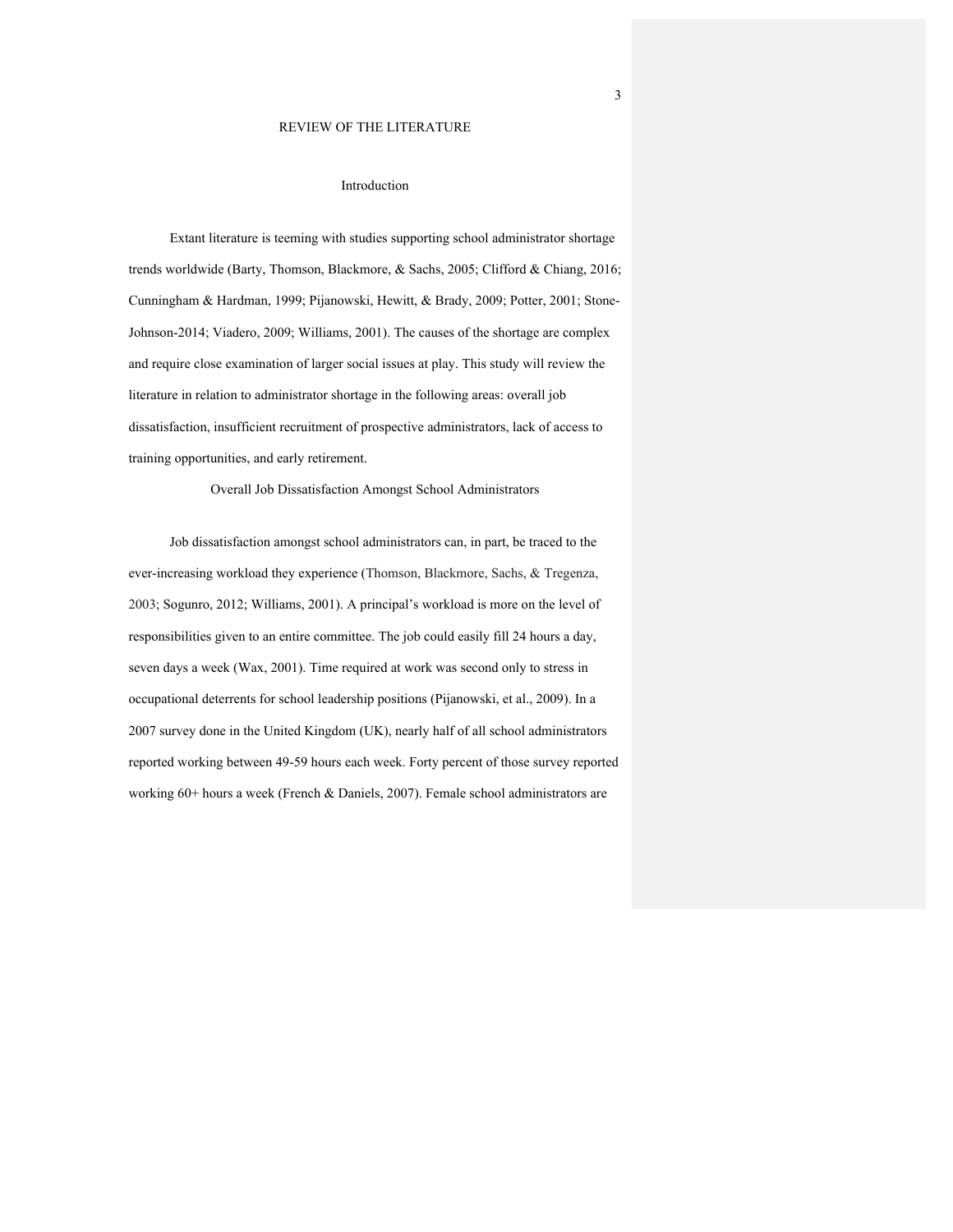reported to work even longer hours than their male counterparts (Thomson, 2009). As reported on a PBS Newshour with Jim Lehrer: "Oh, horrendous paperwork. I don't even think about paperwork until after 4 or 5 o'clock. I don't even think about going home until around 6 or 7 o'clock at night and sometimes I don't even go home at all. Many nights I've spent the night here-there's just so much to do" (PBS Online Newshour with Jim Lehrer, 24 May, 2001; Thompson, et al., 2003).

Aside from the insatiable hours required to adequately complete the tasks associated with leading a school, the job of a principal has grown too large to be managed by one person (Viadero, 2009). A shortlist of duties includes school budget, discipline, teacher evaluations, scheduling and supervision of athletics, school safety, and managing standardized testing, not to mention instructional leader for all teaching staff. Fewer teachers aspire to be principals as the job is simply too big and unattractive (Barty, et al, 2005).

The No Child Left Behind Act of 2001 and Race to the Top of 2009 are two pieces of legislation that have drastically affected the workload of school administrators and thereby added to the stress of the job (Klocko & Wells, 2015). These acts designed to assess student proficiency also outline accountability measures, sanctions, and incentives for schools; and, as a result, these acts make student performance high stakes. Coupled with other mandates, these two acts alone can become the tipping point for an already taxed school administrators (Draper & McMichael, 1996; Klocko & Wells, 2015; Stone-Johnson; 2014; Viadero, 2009; Williams, 2001).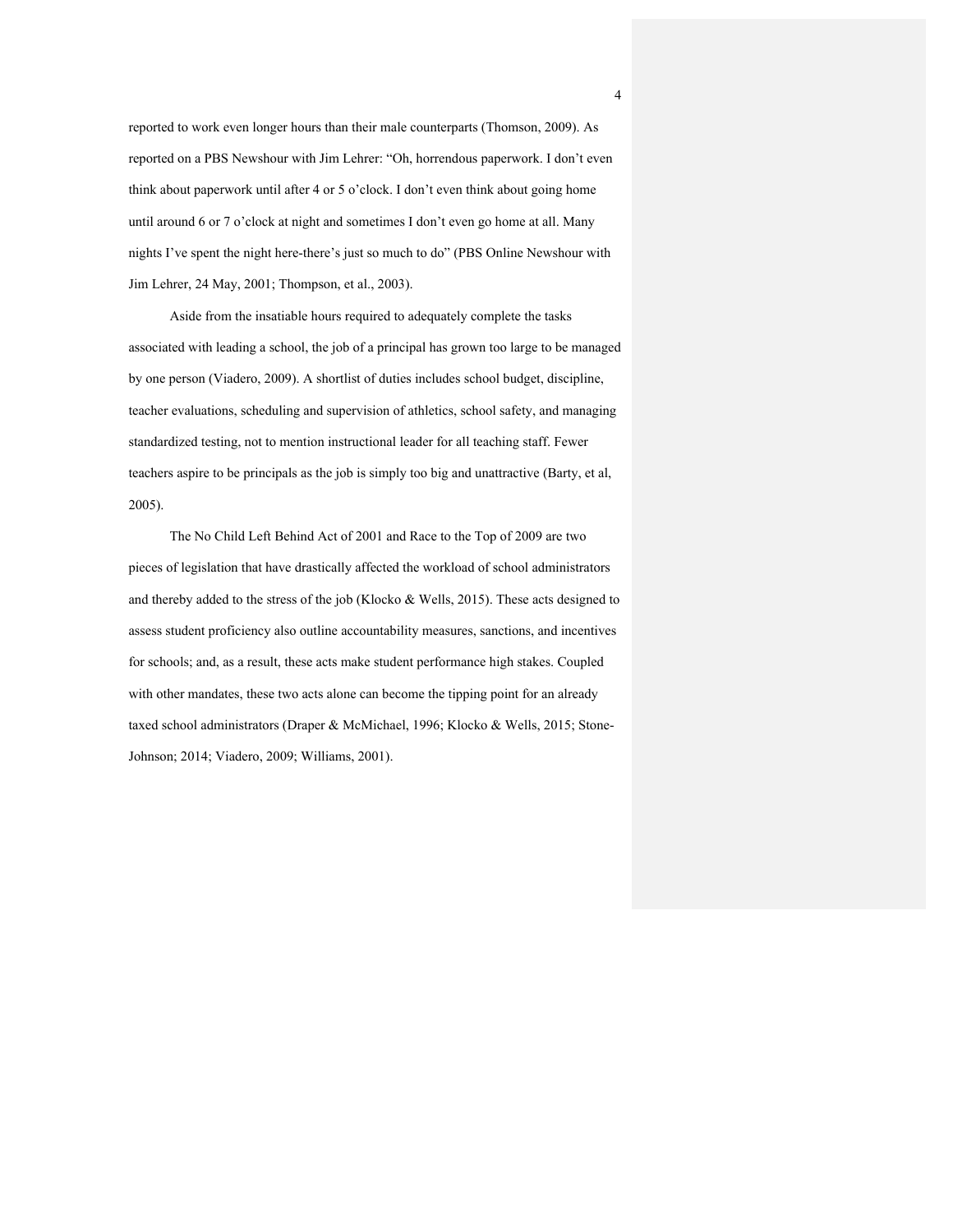According a recent study, being a school administrator is one of the most dangerous jobs in the country due to the chronic stress encountered on a daily basis (Sogunro, 2012). Principals experience stress at a rate 1.7 times higher than the general population (Fischetti & Imig, 2015). Adverse health effects such as cumulative occupational stress tend to sneak up on unsuspecting leaders, making it difficult to appropriately respond proactively (Heifetz & Linsky, 2002). Chronic stress levels experienced by school administrators can cause health problems such as anxiety, depression, and high blood pressure. Other adverse symptoms of stress include low productivity, absenteeism, and relationship challenges both in the workplace and interpersonally (Sorenson, 2007).

Due to the constant barrage of crises, school administrators may succumb to what Boyatzis and McKee (2005) refer to as "sacrifice syndrome" (p. 41), a characteristic of ineffective leadership. According to Boyatzis and McKee, sacrifice syndrome occurs when a once effective leader has given so much of him/herself to the job while under continual threat and stress, that they begin to employ defensive strategies to cope with further strife. These strategies may include blaming others, overreacting, or reacting uncharacteristically unprofessional in high stress situations (Boyatzis & McKee, 2005). In addition to the ever increasing workload, a second factor that adds to the overall job dissatisfaction in the role of principal is an inadequate salary increase to compensate for the increased time requirement for the job (Newman, 2012; Stone-Johnson, 2014; Williams, 2001). According to the Educational Research Service (2011) as well as the Association of California State Administrators (2001), principals not only earn less per

5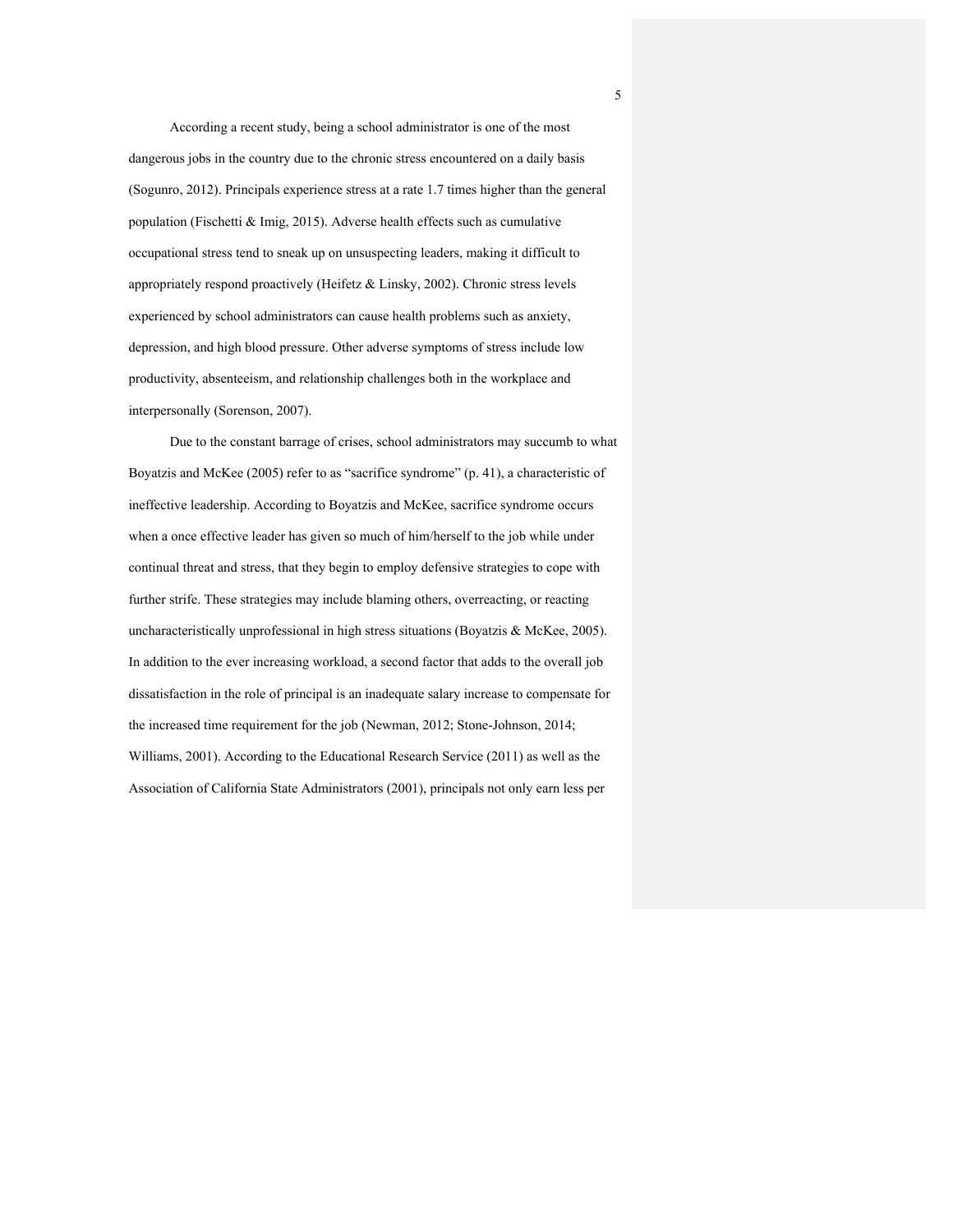hour than teachers, they earn less than those in the private sector with equal qualifications, experience, and education. It is suggested that uncompetitive salaries contribute to difficulties in filling principal positions, especially in inner city schools, rural schools, and regions with high costs of living (Thomson, et al. 2003; Williams, 2001).

According to Tran (2016) little research is available that examines principals' job dissatisfaction to pay. Turnover in leadership has also been shown to negatively affect teacher morale and student performance (Loeb, Kalogrides, & Beteille, 2012). It is estimated that positive school reform takes about five to seven years (Mascall & Leithwood, 2010), but the average tenure of a principal in the United States is 3.38 years for a high school principal, 4.48 years for a middle school principal, and 4.96 years for an elementary school principal (Viadero, 2009). Principals remain in their current positions for longer periods of time often have higher salaries than those of their colleagues in neighboring districts (Viadero, 2009).

It is not just a dollar amount that influences job satisfaction; principals who are earning less than their peers in other districts and beyond, feel less satisfied with their salary, no matter its actual amount. It follows that those earning less become less satisfied with their position overall. Salary relative to that of colleagues strongly correlates to principal retention (Tran, 2017).

Principals also compare their salary with other principals in neighboring districts and throughout their state. According to Fuller and Young (2009), principals are more apt to compare their salary to that of teachers and principals within their district, presumably

6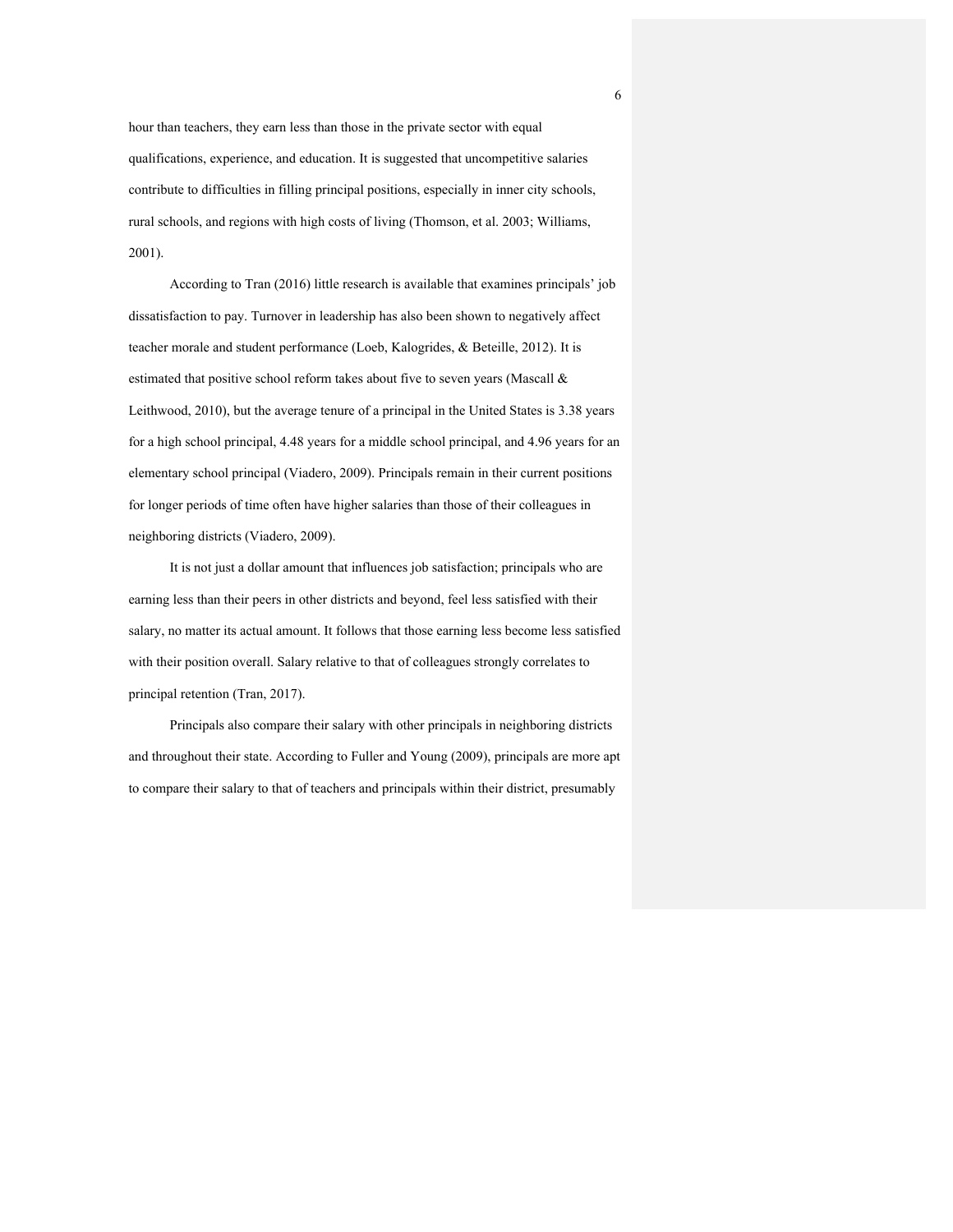because of easier access to such data. As with Tran (2017), it was found that relative pay is more important than an actual dollar amount when it comes to overall pay satisfaction. It should also be noted that pay satisfaction is often multifaceted. Employees may have different reactions to different aspects of their compensation including: pay rate, pay raises-frequency and amount, benefits, and structure of the pay system (Tran, 2017). When unfairness is perceived, pay dissatisfaction and overall job dissatisfaction may follow. Both of these correlates to job turnover amongst school administrators, which is detrimental to student achievement, teacher morale, and overall school climate (Tran, 2017).

There are adequate numbers of people with the needed experience and skills to become school leaders, however a shortage of applicants still exists (Jacobson, 2005). The hesitation of teachers to move from the classroom to positions of leadership is often blamed on the job requirements of a principal. Stone-Johnson (2011, 2014) suggest that the focus on shortages of administrative applicants would be more appropriately focused on the changing principal applicant, rather than on the changing job of a principal.

There is no shortage of literature examining Generational Theory and the differences in values of Baby Boomers, Generation X, and now Millennials (Stone-Johnson, 2011). It is only logical to conclude that different motivational factors determine career decisions made by people in these generational categories. Those presently in school leadership positions are predominantly members of the Baby Boomer generation, 1946-1964 (Stone-Johnson, 2011). The leadership values of this generation typically include a strong desire to prove themselves, willingness to work long hours, high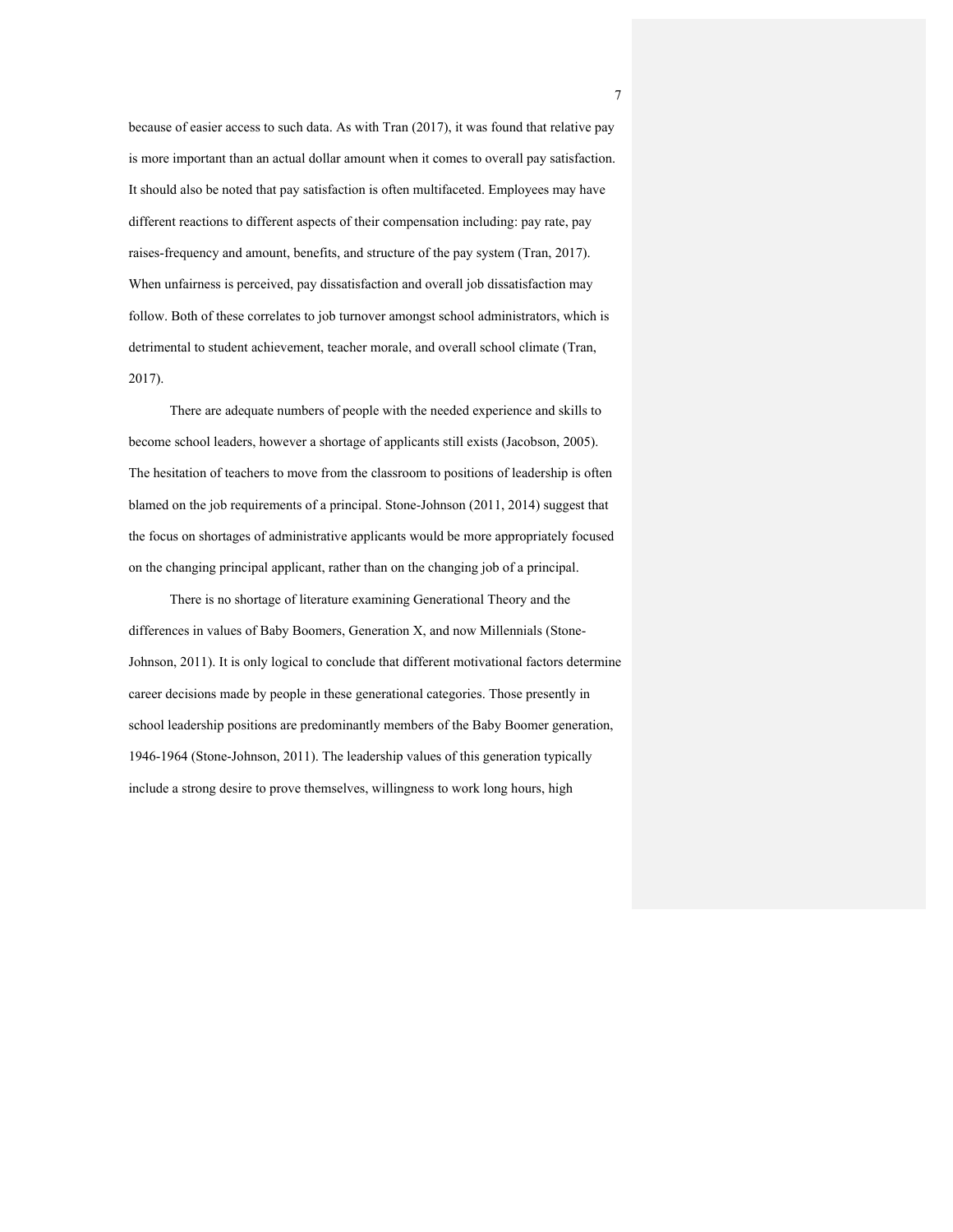expectations of colleagues, and being less flexible with change. Mid-career teachers, those who have taught 7-15 years, are typically from Generation X. Their leadership values are reflected in striving for balance, freedom, and flexibility. They reject rigid structure, bureaucracy, and ladder climbing behavior. Gen Xers are drawn to leadership not for power or prestige, but by altruism. (Stone-Johnson, 2014).

In Stone-Johnson's (2014) study of the mid-career teachers (all members of Generation X), 75% intended to leave their current position, some for other teaching positions and others for a new field entirely. Not one teacher planned to go into school administration. This supports the notion that Baby Boomers value job security, while Generation Xers value employability skills (Stone-Johnson, 2014).

Of the participants in Stone-Johnson's (2014) study, reasons for not wanting to pursue administration included giving up professional freedoms, the perception that every administrator is unhappy, overstressed, hates kids, and is hated by teachers, and a lack of attraction to the bureaucratic aspects of the job. It was not the changing demands of the role of a school administrator that was unattractive to mid-career teachers, it was the fact that role was fundamentally different from the teachers' social ideals and desired working conditions (Stone-Johnson, 2014).

Other social changes that could be influencing the shortage of school administrators are changes in family life and society as a whole (Williams, 2001). More traditionally, men were able to move into an administrative position, potentially in a new town or district, without a major disruption to his family. However, it is much more common now for both male and female teachers to have a partner with their own career,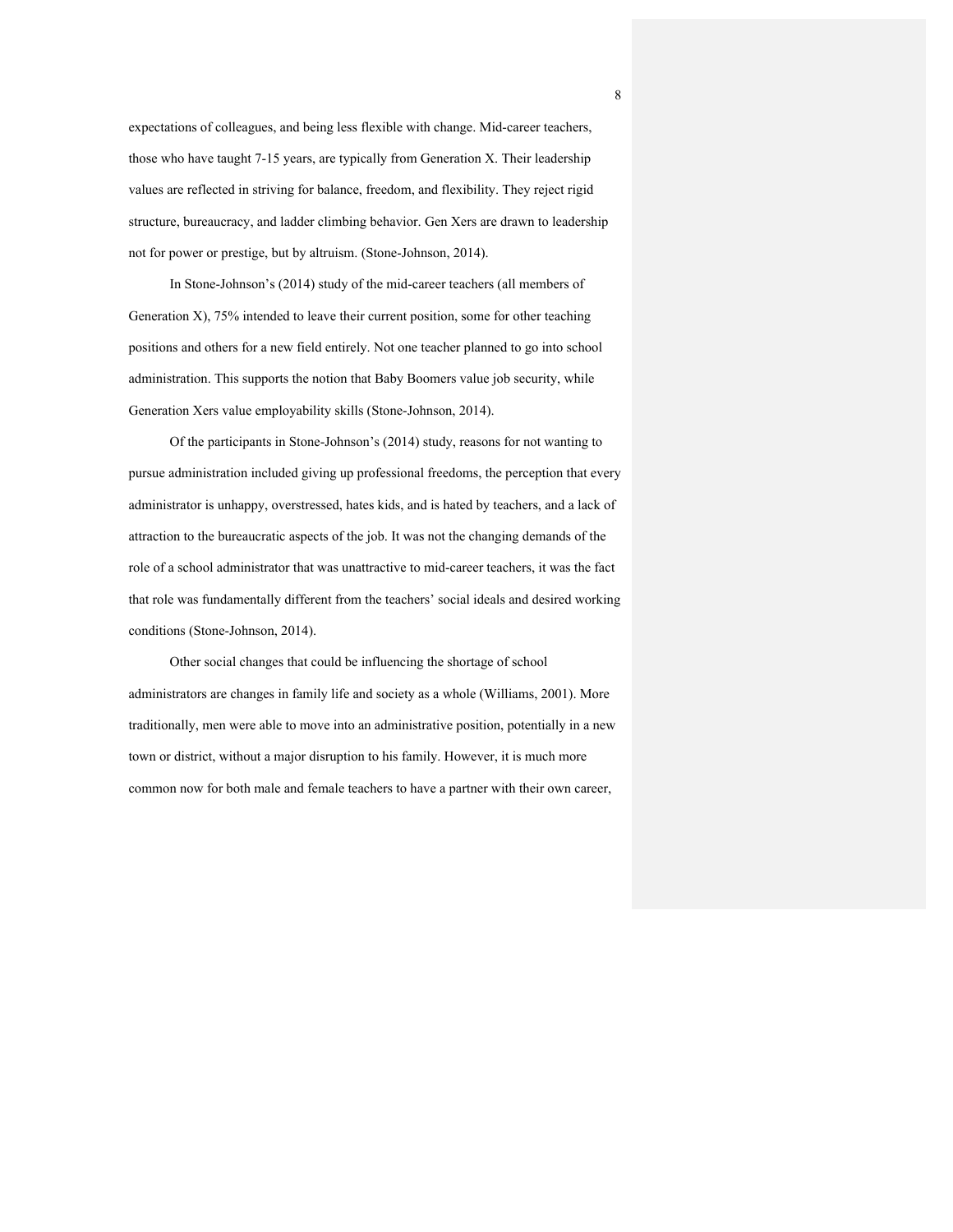thereby decreasing job mobility (Barty, et al., 2005; Williams, 2001). Sacrificing the security of two jobs is increasingly more risky and undesirable than simply remaining satisfied with one's current employment status (Barty, et al., 2005; Williams 2001). Many today, including teachers, are more cognizant of the health of their lifestyle and are acutely aware of time spent away from home. (Sogunro, 2012; Williams, 2001).

While once a coveted place to raise a family, rural areas are struggling to attract administrators (Barty, et al., 2005; Williams, 2001). In today's society, varied educational opportunities for children, modern health facilities, and access to arts and entertainment, take precedence over country living when school administrators are engaging in a job search (Barty, et al., 2005).

Another social change adversely affecting school administrators is negative portrayal in the media (Braney, Gaines, Kline, Peltier, Potter, & Williams, n. d.). Even if an administrator handles an emergency situation flawlessly, unless it is well communicated to the news media, an administrator's competence may be questioned and leadership effectiveness challenged (Trump, 2012).

Increasingly, click-bait headlines focus on negativity when it comes to school staff (Trump, 2012). Whether it is dress-code enforcement, bullying prevention, alleged mistreatment of a student with special needs, or inappropriate conduct with students, the court of public opinion most often convicts school administrators regardless of their actual involvement in the situation (Braney, et al., n. d.; Trump, 2012). The principal should have done more to prevent this is a common sentiment echoed across the Internet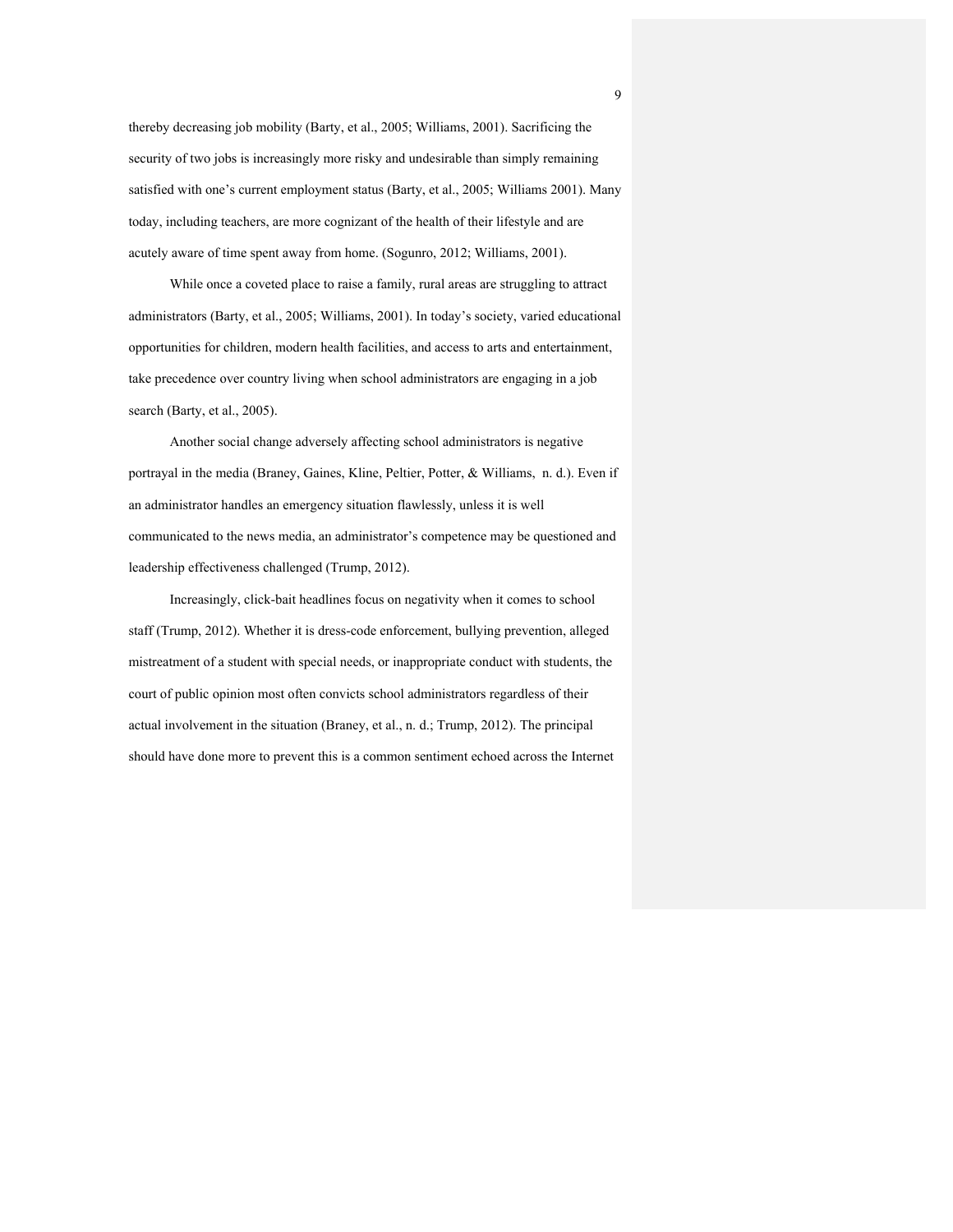(Trump, 2012). Fierce media scrutiny coupled with social media trolls are just some of the challenges faced by school administrators today (Ghezzi, 2008).

Being scrutinized by the media may seem to come with the territory of being a school official, but few administrators are equipped to deal with effects this can have on loved ones (Carr, 2012). With social media use at epidemic rates, school leaders and their loved ones easily become targets of hearsay and other forms of misinformation (Carr, 2012). Everything from their child's participation in athletics to sexual orientation are fair game for public discussion, thanks to comment sections of new stories, Facebook, Twitter, YouTube, and blogs (Carr, 2012).

School administrators and their families living and working in rural areas may be even more adversely affected by negative portrayal in the media (Carr, 2012). Stories of skipping graduation ceremonies, moving children to neighboring school districts, and dissolution of marriage due to continual familial strains are made worse by a lack of social norms around the inappropriateness of online slandering (Carr 2012).

While news media and social media outlets can be cruel, they are not alone in taking aim at school administrators (Glanz, 1997; Hershey-Freeman, 2008; Wolfram, 2010). Entertainment media can be equally as damaging to the image of educational leaders. Glanz (1997) found that movies from 1950 to 1996 typically depicted school principals as insecure autocrats, petty bureaucrats, or classic buffoons. Wolfrom (2010) examined movies from 1997-2009 to see if stereotypical characterizations of school administrators had changed. Wolfrom's study found no significant change in the portrayal during this time frame. Wolfrom (2010) suggested that this is, in part, due to the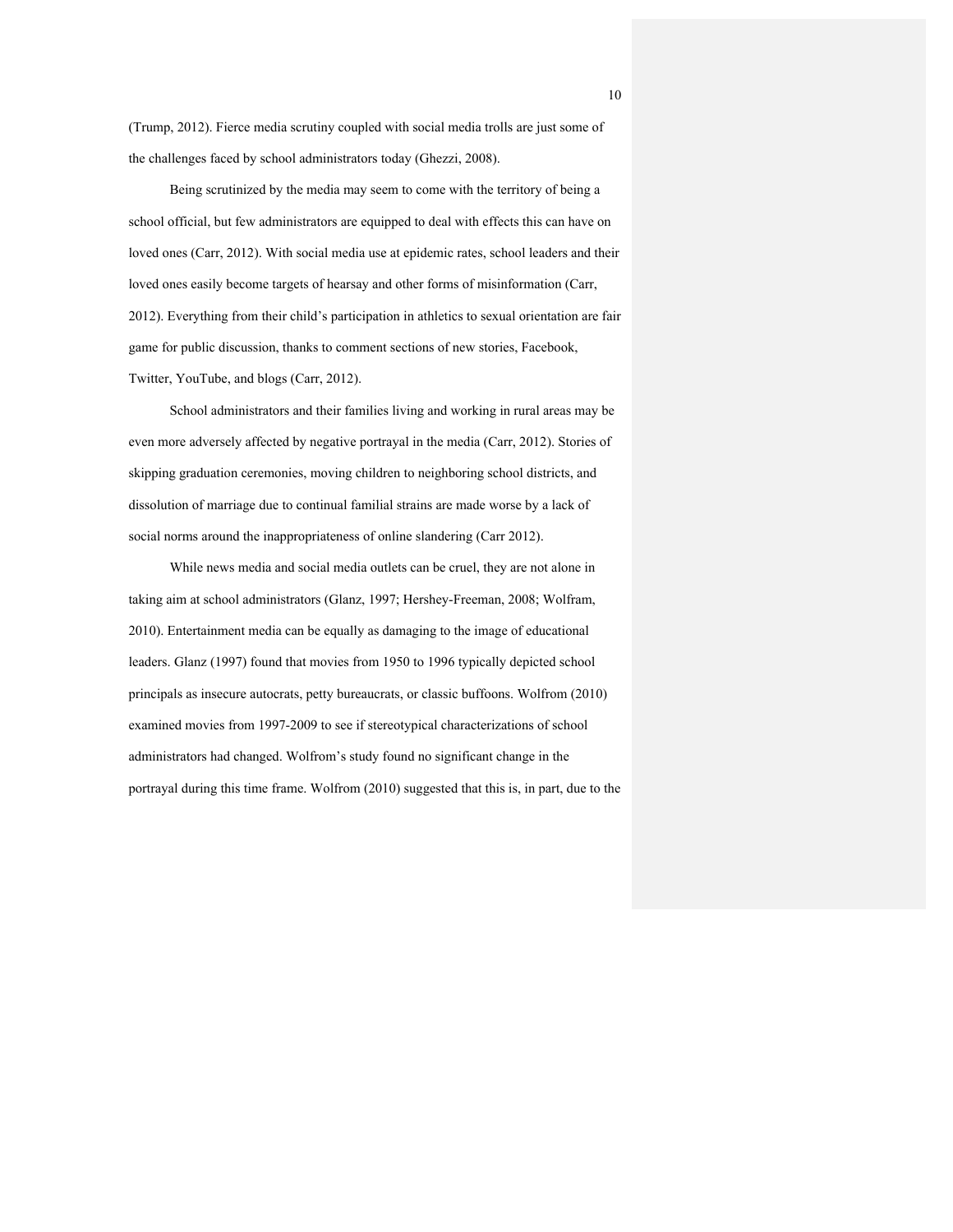teen movie genre which is written from the students' point of view where the principal is the authority figure that students must rally against. The fact that writers, directors, and producers of movies are typically from a generation in which school administrators focused more on facilities management than student learning outcomes may also be a contributing factor in the negative cinematic portrayal of school principals, according to Wolfrom (2010).

In addition to movies, television programs notoriously characterize school administrators unflatteringly (Glanz, 1997). Mr. Woodman in the popular 70s TV series *Welcome Back, Kotter* and Mr. Belding from the NBC series *Saved by the Bell* fit the typical dimwit principal stereotype. Mr. Conklin from the 50s series *Our Miss Brooks* is the classic autocrat/bureaucrat with a hint of buffoonery. Several later TV sitcoms such as *Nick Freno: Licensed Teacher*, *Lab Rats, Ant Farm* as well as the made for TV movie *Kidz in the Woods*, and even several episodes of *Scooby Doo* portray principals as a power-hungry, rules obsessed doofus (Glanz 1997).

Children's books are another form of media to take aim at the role of school administrator. Mr. Krupp, the overweight antagonist of Dav Pilkey's series *Captain Underpants* is a cruel, blackmailing, bully frequently outsmarted by two fourth grade protagonists (Engel, 2013). Roald Dahl's classic *Matilda,* the headmistress, Ms. Agatha Trunchbull, is not necessarily a buffoon, but a malicious monster who pleasures in terrorizing children and deserves all of the awful things that happen to her (Pope & Round 2015). Dolores Umbridge, the short-time headmistress in the Harry Potter series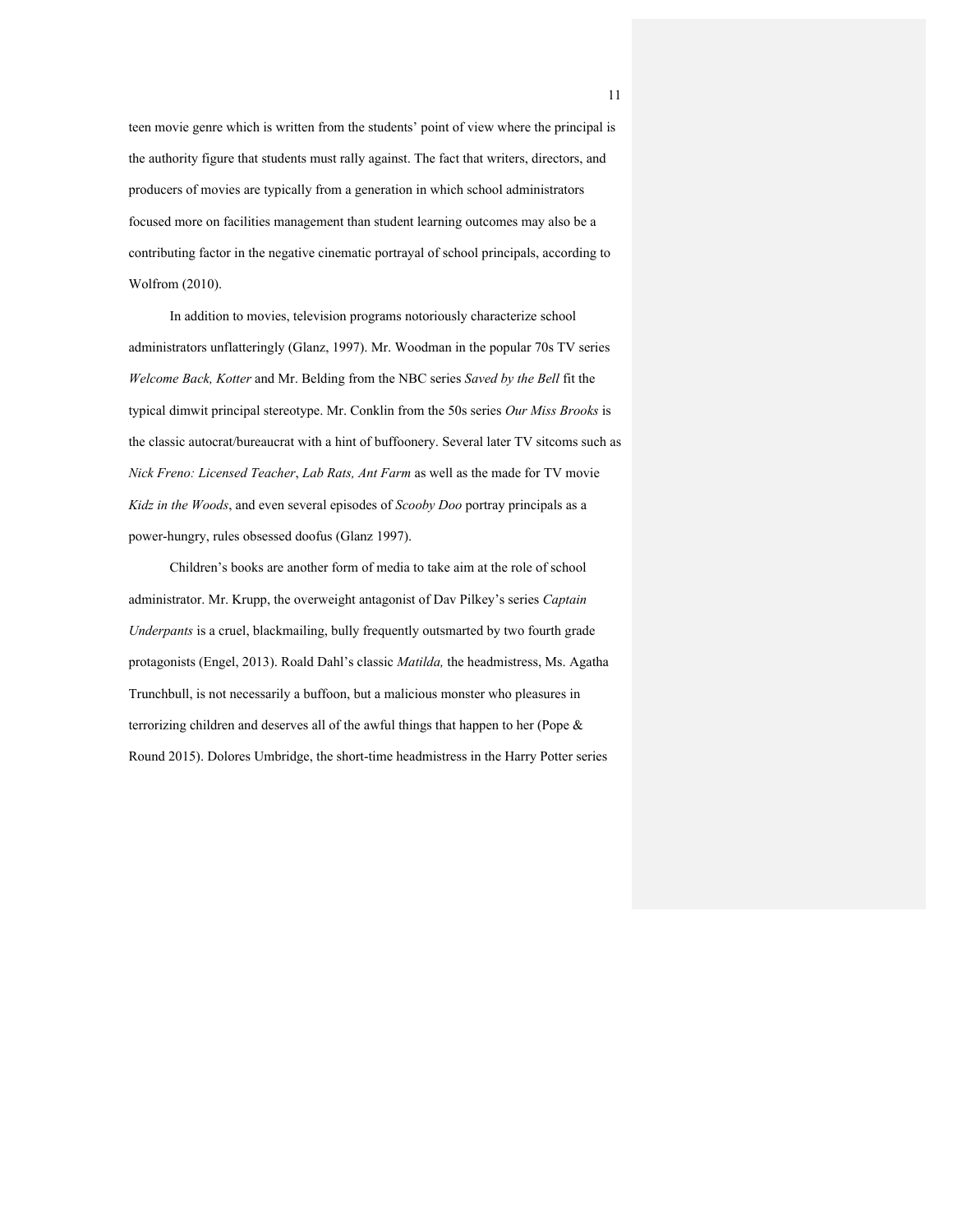certainly fits the bill of a cruel, bureaucratic school leader, despised by students and professors alike.

While there are hundreds of popular songs about school and teachers (Wikipedia contributors, 2017), songs about school administrators are much less common (Internet Search, 2017). Some songs merely make mention of the principal's office as an unpleasant place to be sent as is the case with Young MC's Principal's Office (Young and Dike, 1989), others spew outright contempt for educational leaders. The Headmaster Ritual, by the Smiths (1985), refers to the headmaster as a belligerent ghoul who is jealous of youth, amongst other unsavory personality traits. Hey Headmaster, by the Pet Shop Boys (1993) has a tone more of pity than contempt and portrays the headmaster as one who is serious, blue, and used to hit boys with rulers.

Lastly, poor school culture and climate have been cited as factors influencing overall job dissatisfaction amongst school administrators (Braney, et al., n. d.; Williams, 2001). Strong union presence can sharply impact school culture and climate (Thomson, et al., 2003). Williams (2001) notes that managing teacher-union contracts has a negative effect on the relationship between the principal and the teachers. It is also time consuming, thereby adding to the school administrator's workload (Williams, 2001).

Poor leadership and financial support at the district level can have adverse effects on school culture and climate (Draper & McMichael, 1996; Williams, 2001). Budget constraints have forced the elimination of secretarial, clerical, and even administrative support staff leaving principals with an ever-greater workload. It is argued that this is a shortsighted approach in that it is more expensive to pay principals to do clerical tasks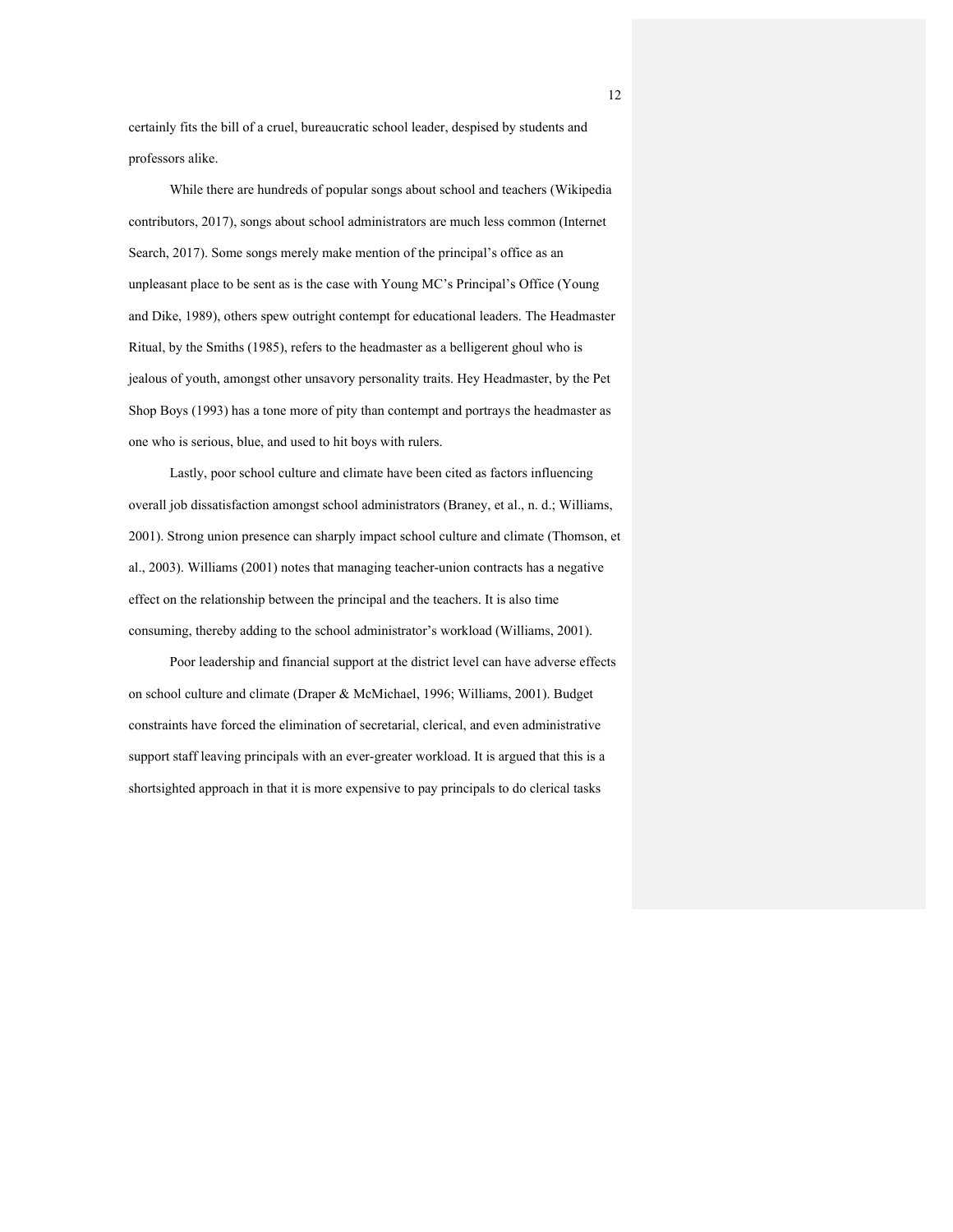(Williams, 2001). Additionally, this prevents principals from getting to more important jobs such as leading curriculum changes (Williams, 2001).

Another detrimental effect to school culture and climate is strained relations with the school board (Ghezzi, 2008). School administrators are under continual pressure from school boards to do more with less (Potter, 2001). The public nature of these strained relations adds to scrutiny principals feel (Ghezzi, 2008).

#### Insufficient Recruitment of Prospective Administrators

A second factor affecting recent shortage trends of school administrators is insufficient recruitment of prospective administrators; there is simply a decline in interest of young teachers eager to pursue careers in administration (Stone-Johnson, 2014; Williams, 2001). Second only to effective teachers, strong principals are one of the most important influences of student learning (Viadero, 2009; Brown, Finch, MacGregor, & Watson, 2012). It is only logical then to encourage the best teachers to advance to school administrators if student engagement and achievement are the desired outcomes of public education.

Teachers are most often drawn to the profession by their desire to make a difference in the lives of children (Marsh, 2015). "Today, however, the belief that a principal can directly affect the lives of children is bogged down by the reality of reports, federal and local mandates, and increasing criticism of public education" (Potter, 2001, p.34). The perception is that principals are forced to focus on irrelevant mandates instead of on students (Stone-Johnson, 2014).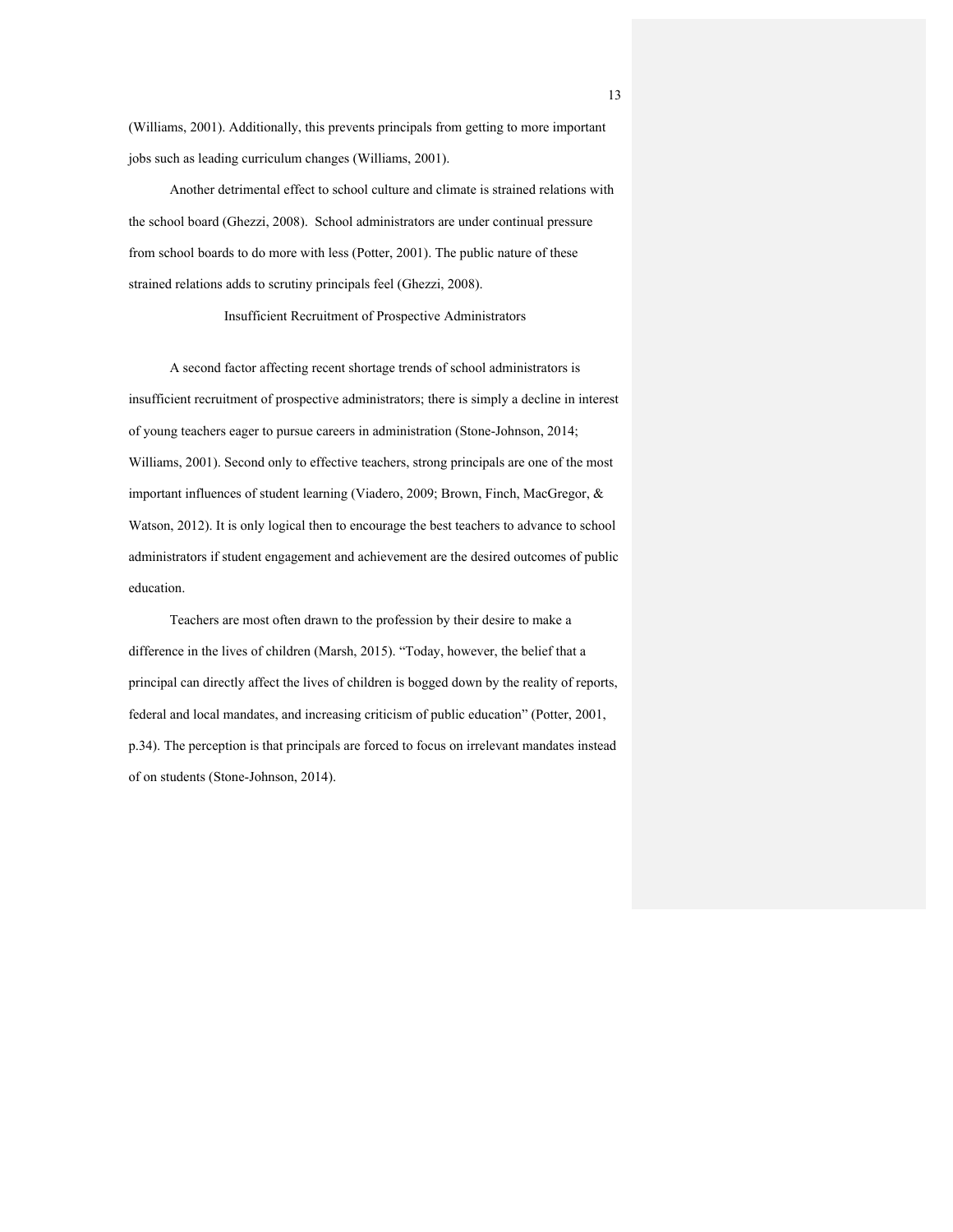Tenure laws are another element in the lack of desirability of principalships for teachers. While teachers enjoy the security of tenure (Gonzales, 2016), no such safety net exists for principals. The opponents of tenure for school administrators contend that having the ability to remove ineffective principals strengthens accountability and school reform efforts (Portner, 1993). The proponents of tenure for school administrators argue that a lack of tenure hinders innovation, creativity, and the freedom to take risks, making administrators especially vulnerable to school boards (Portner, 1993). Teachers used to the protections of tenure may think twice before taking on a position of administrative leadership without such a safety net (Portner, 1993).

Along with a lack of tenure, high attrition rates also factor into poor recruitment of prospective administrators (Blackmore & Sachs, 2005). Half of all principals leave their post in their first three years on the job. This is especially concerning considering that school performance often declines the year after a principal leaves (Clifford & Chiang, 2017). Statistically speaking, school administration is not a sound career choice for those who value stability.

A lack of financial incentive is another reason teachers are disinterested in pursuing careers in administration (Potter, 2001; Thomson, et al., 2003; Williams, 2001). Salaries of teachers with years of experience who have also participated in formal professional development are about the same or even more than that of a first-year principal. Couple this with the increased length of the work year and increased responsibilities, and there is little draw to the notoriously stressful position (Potter, 2001; Thomson, et al., 2003; Williams, 2001).

14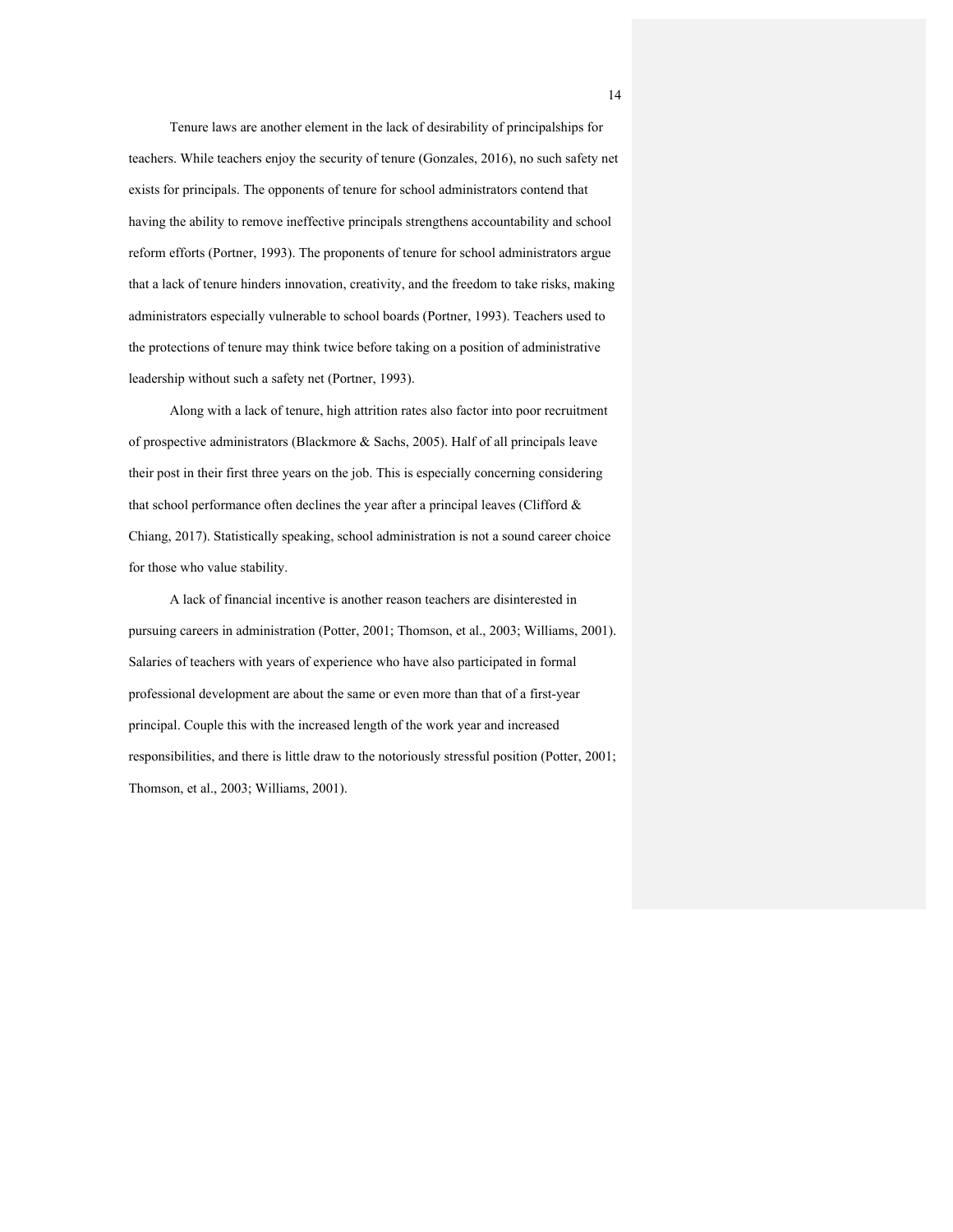Finally, an oft unspoken deterrent for teachers to pursue administrative positions is the words and actions of those in positions of leadership (Blackmore & Sachs, 2005; Ghezzi, 2008). The shift in emphasis on educational leadership to management is often the source of frustration of outspoken principals and teachers are taking note. Stone-Johnson (2014) interviewed 12 mid-career teachers regarding their perceptions of school administration- notable comments included "every administrator I know is unhappy," "our administrators, they had virtually sacrificed their lives for the job," and "I'm not cut out to be an administrator. . .my focus is really on kids" (p. 616).

Teachers are not the only source for prospective principals. Assistant principals frequently use their position as a rung in the ladder for upward mobility (Potter, 2001). School districts would do well to provide additional training, both formally and on the job, to staff members in entry level leadership positions.

## Lack of Access to Training Opportunities

Another potential cause of the shortage trends of school administrators is a lack of access to quality training opportunities (Lynch, 2012; Pijanoski, et al., 2009; Wagner, 2012; Williams, 2001). In the past, many university's educational leadership training programs have been criticized for being too theoretical and for not providing the necessary preparation to deal with the real demands of the job (Potter, 2001). In response to this concern, the Council for Chief State School Officers (CCSSO) and the National Policy Board for Educational Administration (NPBEA) have recently led efforts to revise standards that guide preparation and practice for educational leaders in the United States.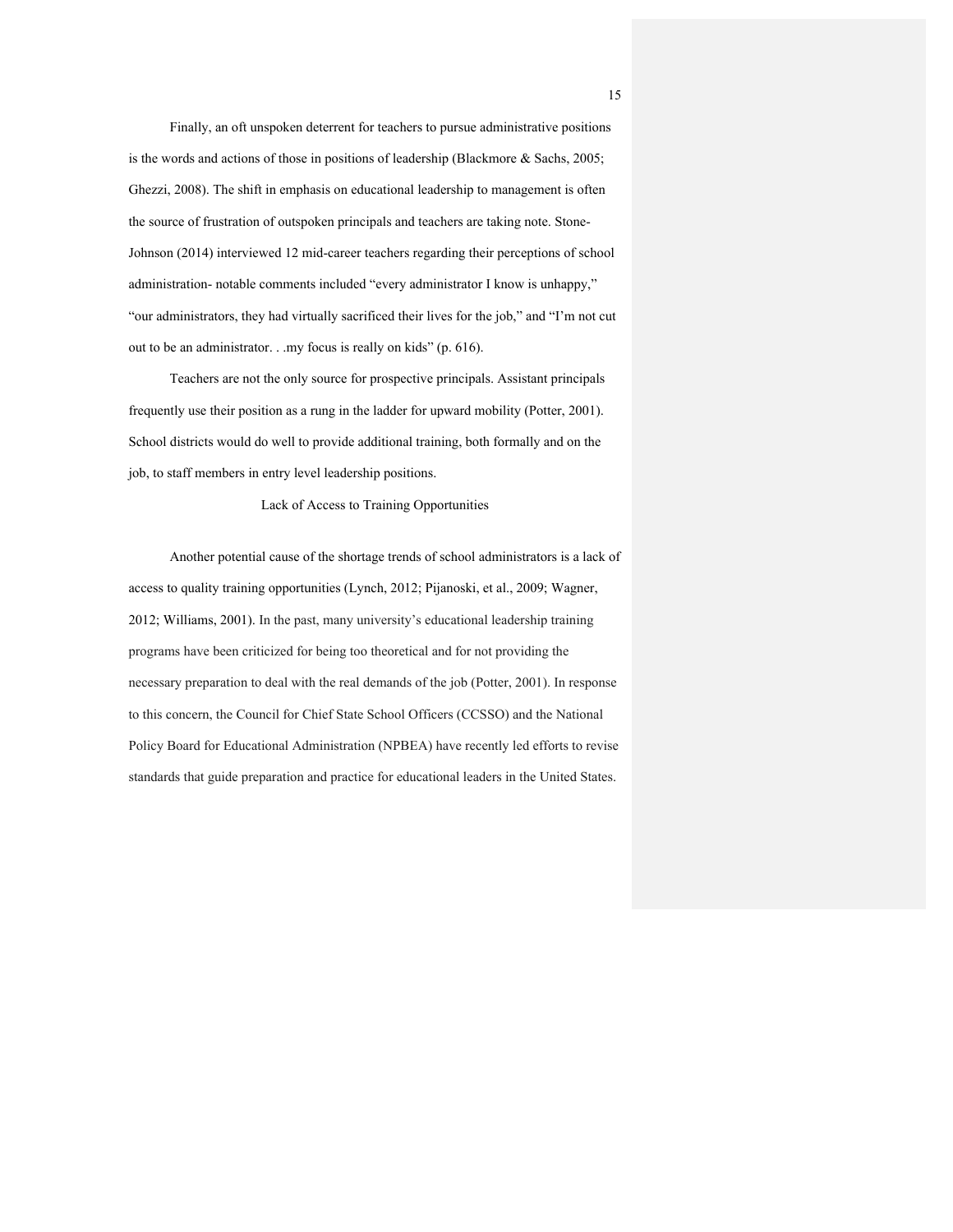These standards, called the National Educational Leadership Preparation (NELP), are designed to provide guidance and continuity in the area of education leader preparation. They specifically address the issues of program design, accreditation review, and state program approval (University Council for Education Administration, n. d.).

Formal educational leadership training opportunities at the university level have also been criticized for being cost prohibitive for teachers interested in pursuing careers in school administration (Miller, 2012; Stone-Johnson, 2014; Williams, 2001). A recent search of administrative credential coursework programs in California returned results of \$8,928 in tuition and fees for a midlevel state university program, just for the preliminary credential coursework (Humboldt State University Financial Services, 2017). Once the coursework has been completed, the candidate must apply for an administrative credential to the state of California Commission on Teacher Credentialing. In 2017, the fee for doing so cost \$100 for the initial credential and \$50 for the certificate of clearance (California Commission on Teacher Credentialing, 2017). Once hired, the new principal must then "clear" the administrative credential. This requires payment of \$3,500 in coaching fees and \$1,000 in program fees. As the credential 'clearing" process takes two years, a new administrator must pay \$9,000. In California, a teacher can expect to pay over \$18,000 to become a principal with a cleared credential.

Formal educational leadership training opportunities are time prohibitive as well (Barty, et al., 2005; Thomson, et al., 2003; Williams, 2001). According to Humboldt State University in California, their administrative credential program is "designed for educational professionals currently working in schools full time. Educational Leadership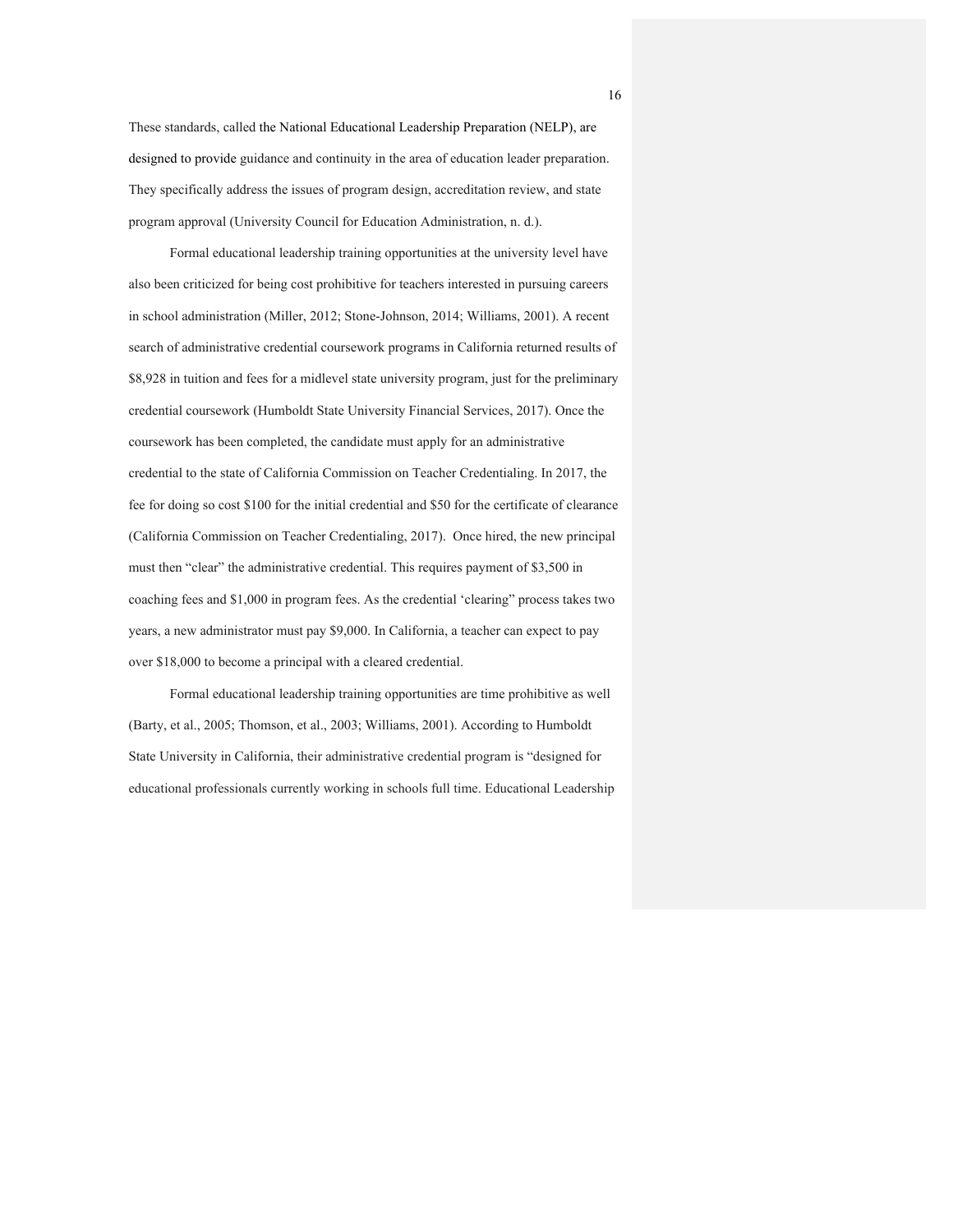Program (EDL) courses are offered on weekends and all coursework for each level is designed to be completed in one academic year" (Humboldt State University School of Education, 2017). However, in addition to the "ease" of weekend coursework, 270 hours of fieldwork is required, half at an elementary level and half at a secondary level (Humboldt State University School of Education, 2017). This means a candidate would be expected to put in over eight hours during the school week at their fieldwork placement; a difficult task for a teacher working in school full time.

In an effort to cut costs, many school districts have discontinued administrative support positions (Barty, et. al., 2005). A lack of entry level administration positions in schools has led to inadequate succession training in potential administrative candidates (Thomson, et al., 2003). One solution to solving principalship staffing issues is for districts to train and support candidates from within (Potter, 2001). This strategy combats the complexity of the application process and the perceived notion of "gate-keepers" in the hiring of administrative candidates (Barty, et al., 2005).

#### Early Retirement

The fourth and final factor affecting recent shortage trends of school administrators is early retirement (Potter, 2001; Terrell, 2016; Williams, 2001). Early retirement can be good business practice for school districts, by not only reducing the number of individuals on the bottom right-hand side of the salary scale but by adding dynamic new employees eager to begin their careers (Terrell, 2016). Common early retirement incentives include cash payments, payment of health insurance benefits, early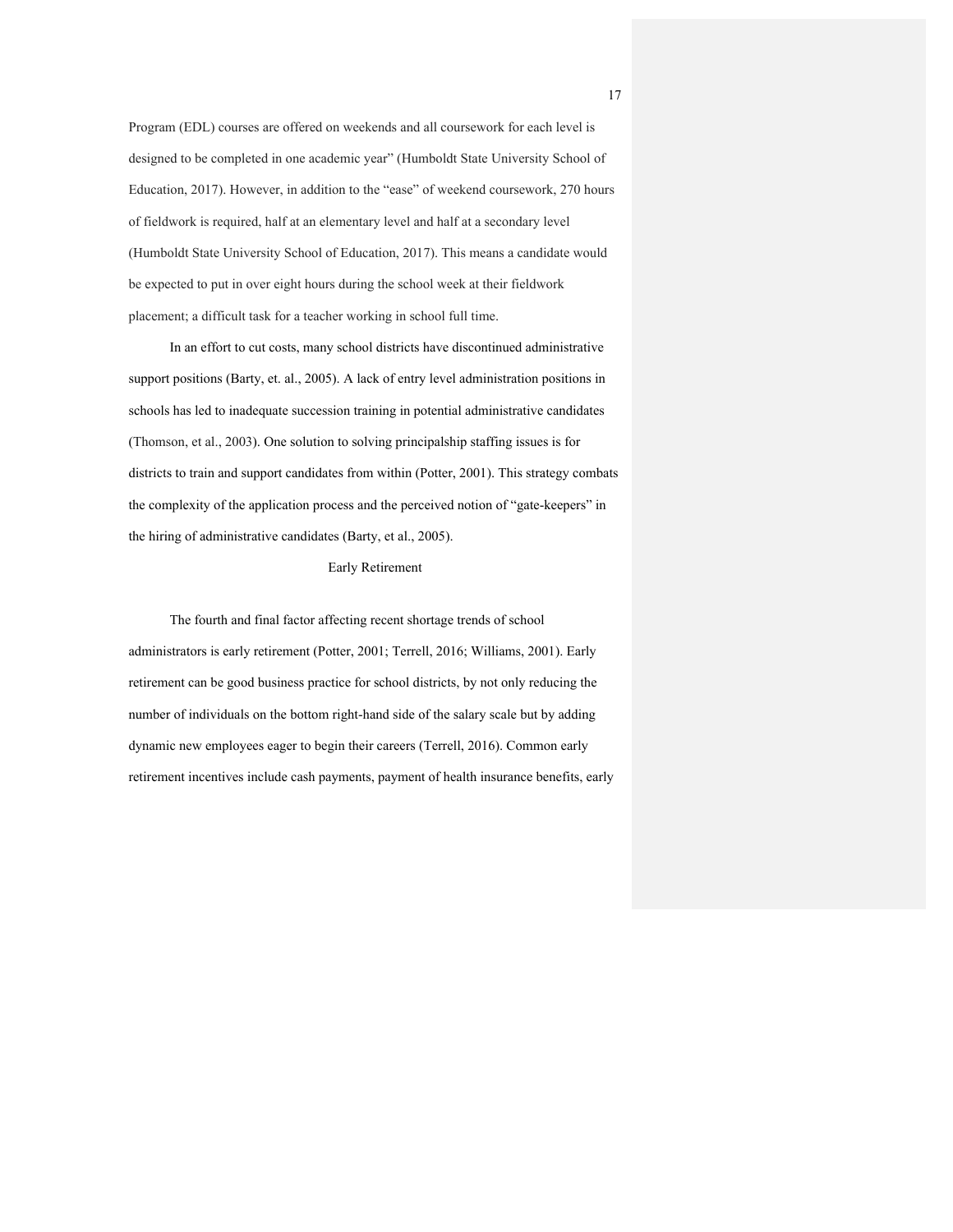notification incentives, and changes to retirement programs. (Terrell, 2016). While enticing teachers and other school employees to retire early may be good business practice for school districts, early retirement amongst school administrators can have the opposite effect. It is one of many factors adding to recent shortage trends of school administrators that adversely affects school districts (Potter, 2001; Terrell, 2016; Williams, 2001). In 2001, it was reported that 40 percent of the nation's 93,200 principals were nearing retirement age thereby making hiring qualified replacements an even more difficult prospect (Potter, 2001).

Financial incentives, especially those pertaining to pension plans, may be inadvertently fueling school administrator shortages. Most public school teachers and administrators in the United States are enrolled in Defined Benefit (DB) pension plans. DB pensions provide retirees with a guaranteed lifetime benefit based upon the number of years of service and the average salary during the final years of service (Koedel, Ni, & Podgursky, 2013). Pension wealth for both teachers and administers tops out when the employees reach their mid-50s (Koedel, et al., 2013).

Final-average-salary DB pensions discourage leaving the education field after 10 or even 20 years of service due to miniscule amassment of pension wealth, and instead encourage longevity in the field (Koedel, et al., 2013). However, longevity is only encouraged up to a certain point after which educators are financially pressured into retirement, and those who work past the peak point on the pension wealth curve actually lose money in foregone pension despite their current income (Koedel, et al., 2013). With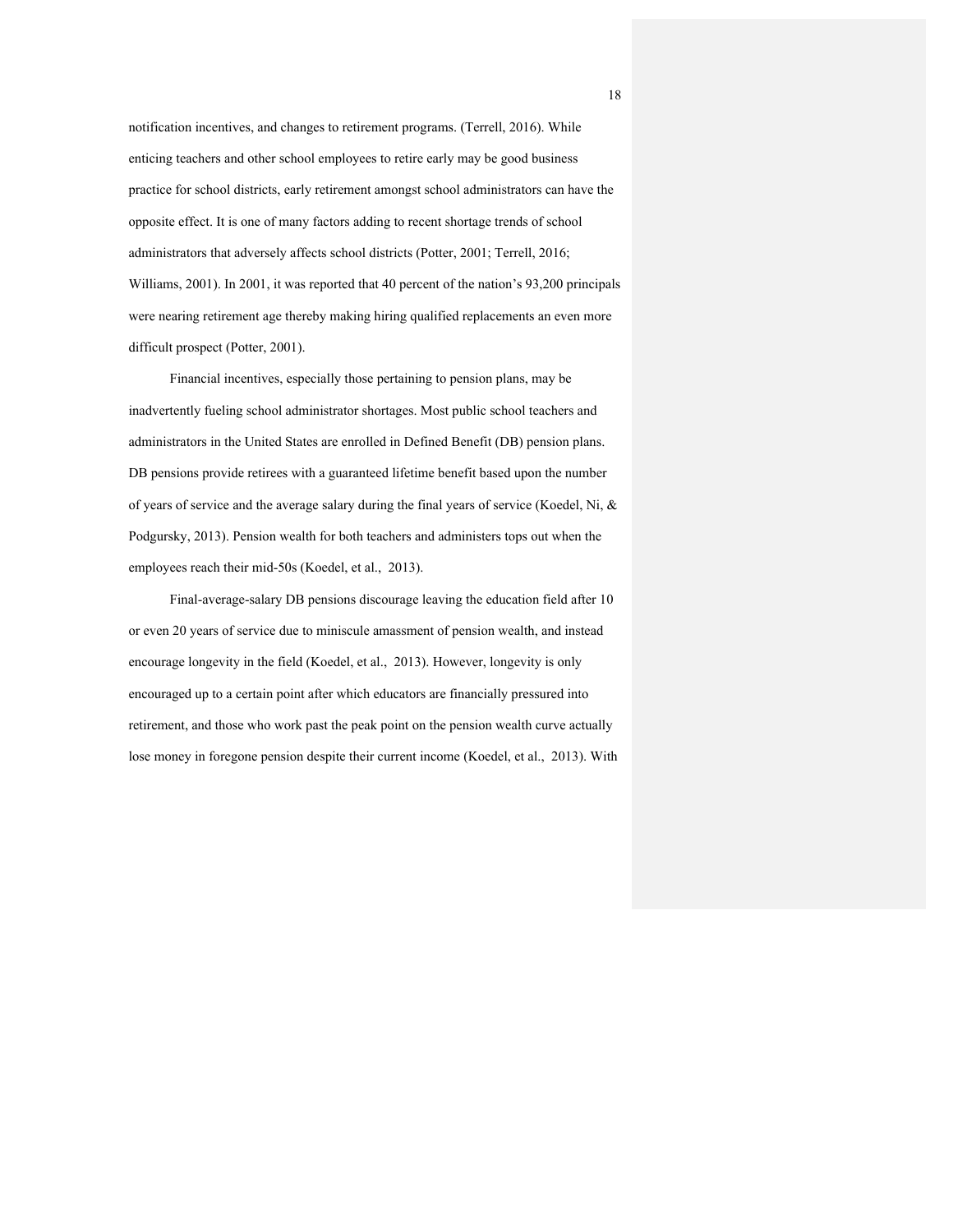little to no financial incentive to stay, coupled with a high stress position, the choice to retire from school administration after only a few years of service is no surprise. Because DB pensions use average salary during the final years of service as part of the pension calculation instead of an average of lifetime wages as does social security, there is little financial incentive to start the move into school administration from teaching early in one's career (Koedel, et al., 2013), especially when workload, and work hours are taken into consideration. This decreases the number of experienced and qualified teachers pursuing a long career as an administrator.

Early retirement in school administrators is not only caused by financial incentives; health related retirement is also a leading cause of early retirement in school administrators (Weber, Weltle, & Lederer, 2005). According to a 2005 study, 45% of school administrators deemed medically unfit for work, were diagnosed with psychiatric/psychosomatic disorders (Weber, et al., 2005). Fifty-seven percent of the psychiatric diagnoses were depressive disorders and exhaustion syndromes, also known as burnout (Weber, et. al., 2005). Burnout, therefore, was the leading medical cause of early retirement in school administrators.

Attracting and retaining strong school administrators has been identified as one of the most serious issues in education (Strauss, 2015), however burnout can overcome even the strongest of educational leaders. School administrators must be continually available to hundreds of students, staff members, parents, the community, the superintendent, and members of the school board. Public scrutiny and non-stop work leaves no time for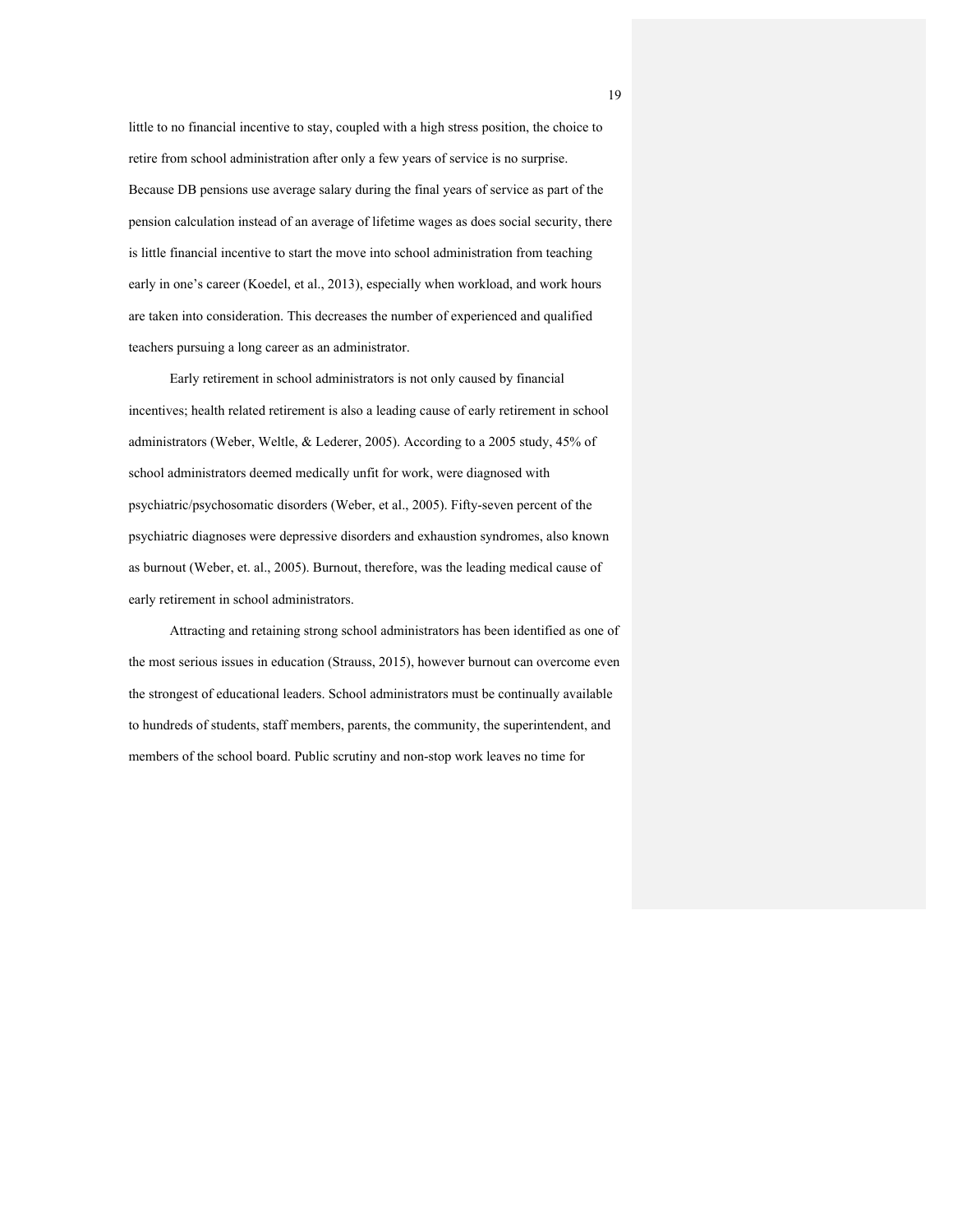family, hobbies, or outside interests including basic self-care. These demands can quickly lead to burnout in a matter of a few short years (Strauss, 2015; Viadero, 2009). Early retirement is one of a multitude of factors affecting the shortage of school administrators world-wide. A decision to retire early may simply be a response to overload. The perceived endless succession of paperwork and problems becomes more than one person can handle. The sense of being able to successfully do the job becomes too burdensome and burnout ensues, leaving early retirement as the only viable option (Draper & McMichael, 1996).

#### Conclusion

One of the more universally agreed upon factors influencing the shortage trends of school administrators is overall job dissatisfaction (Thomson, et al., 2003; Songunro, 2012; Williams 2001). Job dissatisfaction can be traced to an ever increasing workload, long hours, and unrealistic expectations of expertise in an increasing number of areas. Mediocre salary prospects and social changes such as a change in the values of the applicant coupled with negative media portrayal also add to overall job dissatisfaction for school administrators (Braney, et al., 2017; Stone-Johnson, 2014; Tran, 2016; Trump, 2012; Viadero, 2009). Finally, poor school climate caused by teachers' unions, resistance of staff to modern leadership, lack of support positions, poor support at the district level, poor relations with the school board, as well as testing and accountability also add to overall job dissatisfaction for school administrators (Williams, 2001).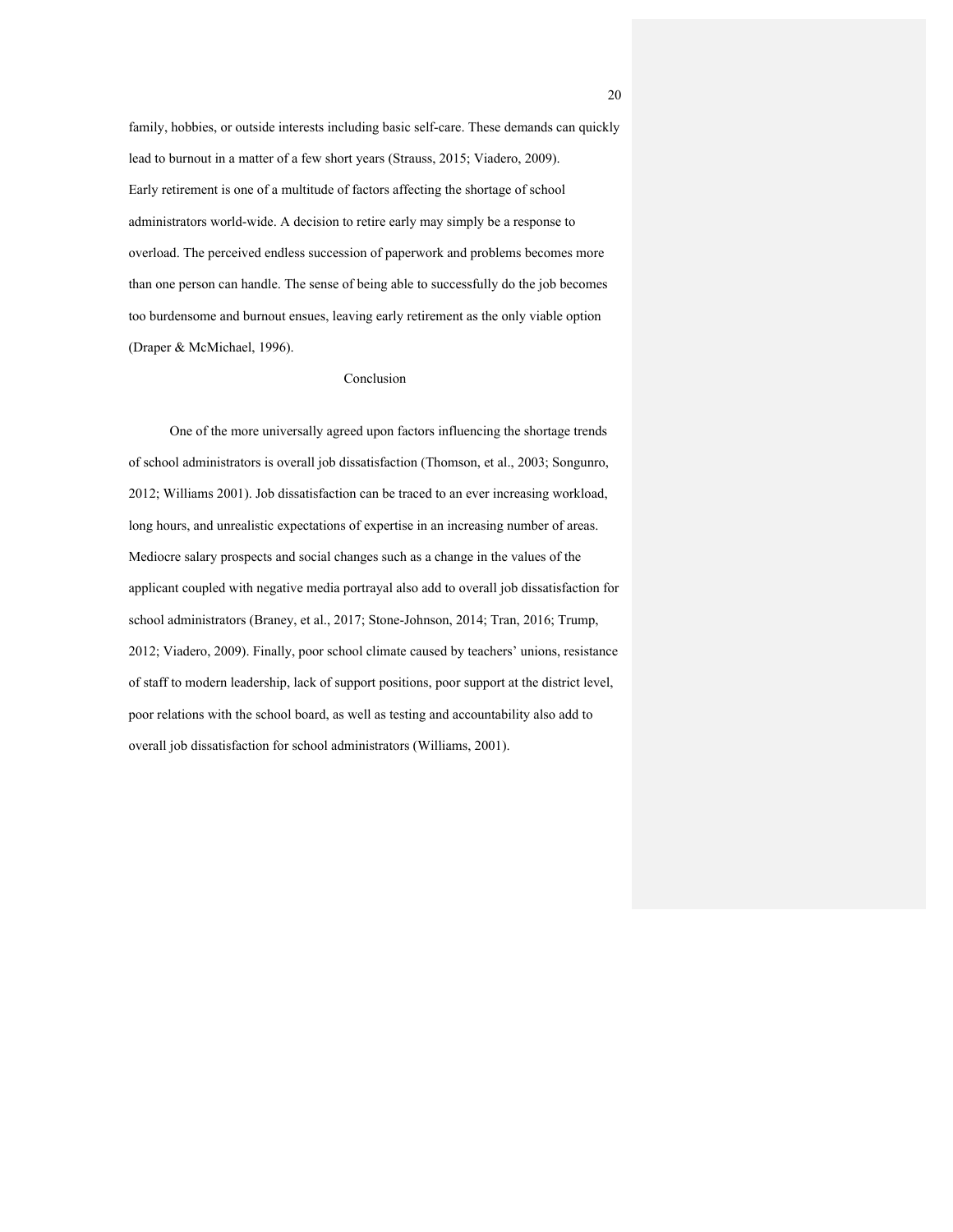A second factor contributing to shortage trends of school administrators is insufficient recruitment of prospective administrators, and one cause of insufficient recruitment is the declining interest of teachers in educational leadership (Stone-Johnson, 2014; Williams, 2001). Some elements in the lack of interest of teachers include a loss of tenure and high attrition. A second cause of insufficient recruitment is a lack of financial incentive to make the move from teaching to administration (Potter, 2001; Thomson et al., 2003; Williams, 2001). Other causes include the perception of teachers that the principalship is a highly undesirable position as evidenced by the words and actions of principals themselves (Blackmore & Sachs, 2005).

A third factor influencing shortage trends of school administrators is a lack of access to training opportunities for potential candidates (Pijanoski, et al., 2009; Williams, 2001). Ambitious teachers willing to pursue outside leadership training opportunities are often discouraged at the prospects. Educational leadership training programs are both time and cost prohibitive, enticing only the most motivated candidates and those willing and able to take financial risks (Barty, et al., 2005; Thomson, et al., 2003; Williams, 2001). Succession training has proven to be one of the most effective ways to staff entry level administration positions, but many districts fall short in providing this. A lack of entry level administration positions due to budget cuts further adds detriment to in-house training opportunities, while also increasing the burden of the principal's workload (Barty, et al., 2005; Thomson, et al., 2003).

The fourth and final factor examined as a component of the shortage trends of school administrators is early retirement (Miller, 2012; Potter, 2001; Terrell, 2016;

21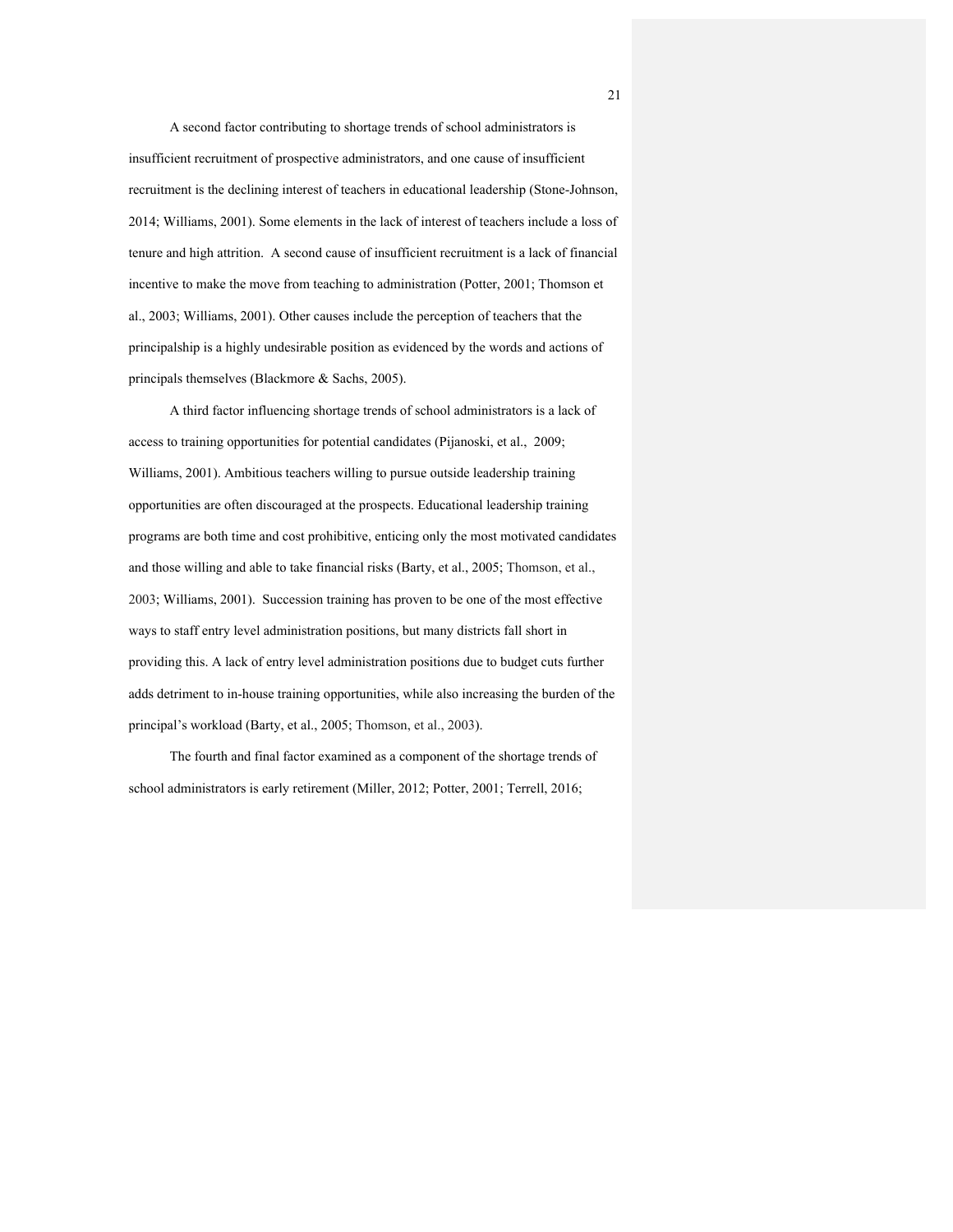Williams, 2001). Those serving in educational leadership positions often retire early when compared to their counterparts in the private sector. This is due in part to financial incentives pertaining to the Defined Benefit pension plan which reward those who go into administration late in their careers and penalize those who work beyond their peak point on their pension wealth curve. Physical and emotional burnout are also leading contributors to early retirement in school administrators (Strauss, 2015; Viadero, 2009; Weber, et al., 2005).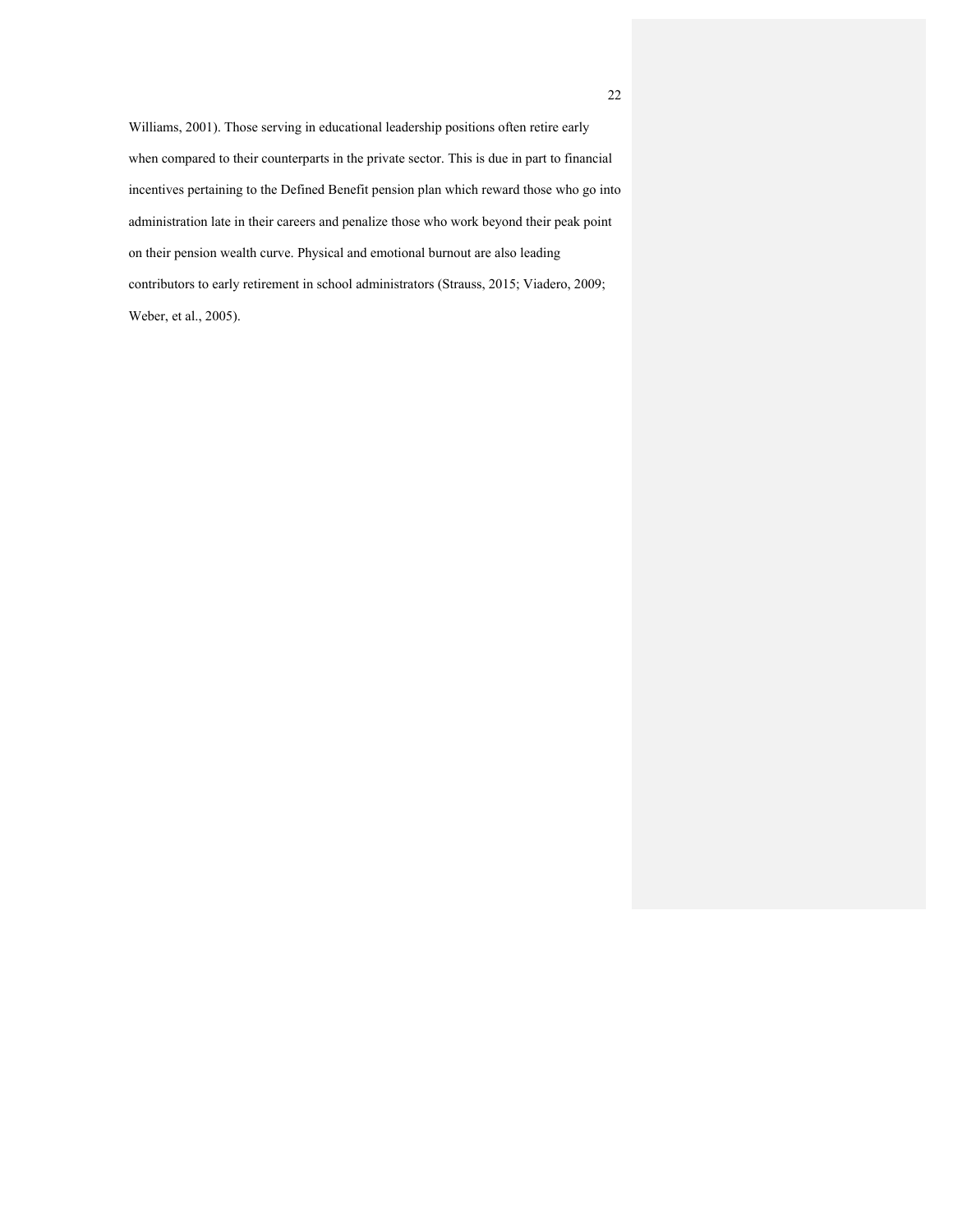#### MATERIALS AND METHODS

#### Introduction

This was a case study using semi-structured interviews to investigate to what degree does media portrayal affect job satisfaction for school administrators in rural communities.

#### Participants

Five participants currently serving as school administrators in rural northern California were purposefully sampled based upon recent (1/1/2017-3/1/2019) educational news items that garnered public attention and public comments in online news media. The county office of education public relations officer helped determine the educational issues that received the most public input at the county level during the past 26 months. The five school administrators included three principals, one superintendent and one director of student services participated in a 45 minute semi-structured interview. Only those who had been involved in a news item garnering public attention and public comments were selected to participate.

#### Instrument

The semi structured interview questions were developed to ascertain the degree to which media portrayal affects the overall job satisfaction for school administrators in rural communities. The interview schedule included six semi structured questions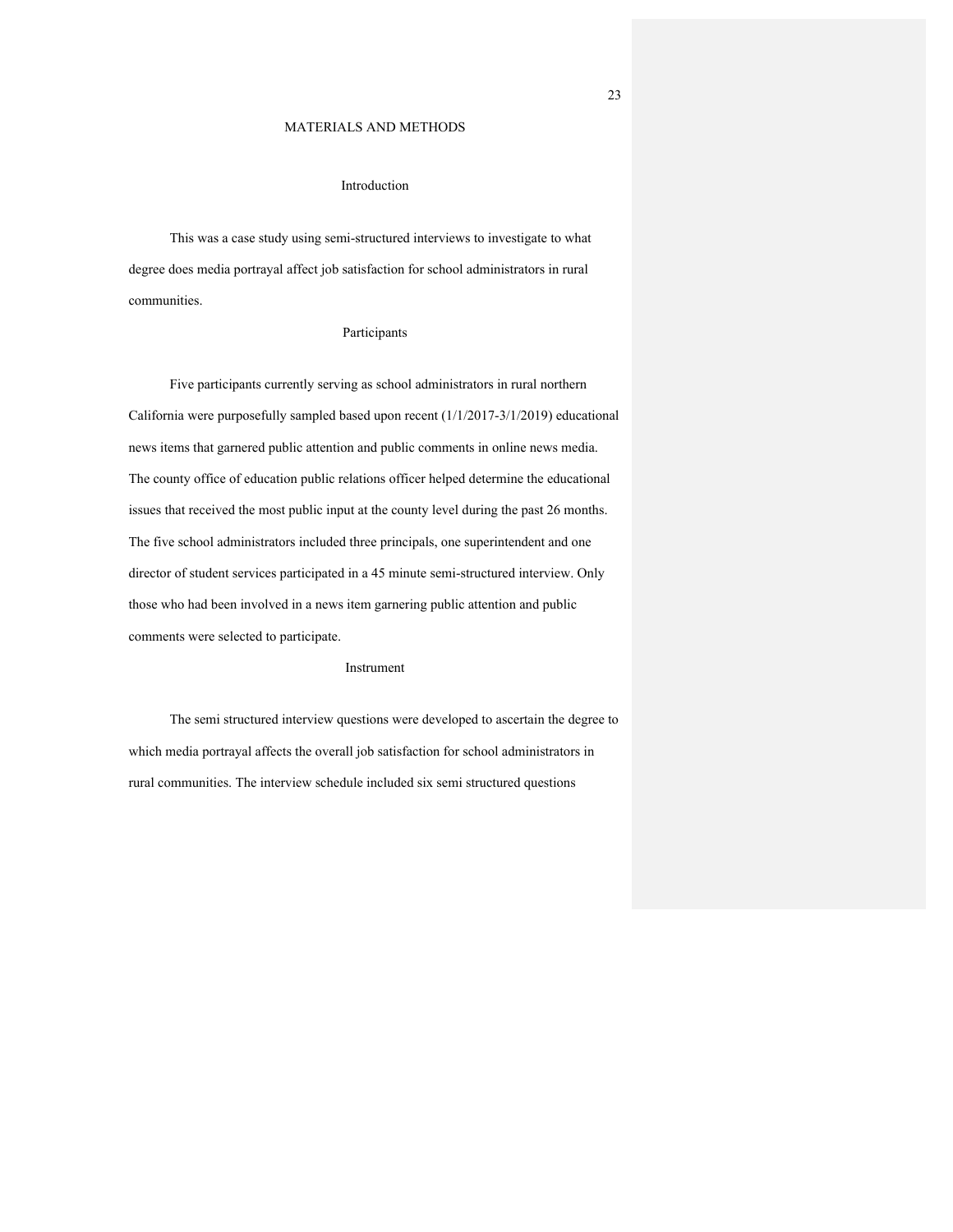regarding the participant's experience; one grand tour question, one demographics question, and four questions examining attitudes toward the subject. The interviews were recorded using a digital recorder, transcribed, and then coded.

#### Procedure

Research was conducted by contacting the county office of education public relations officer, contacting online news media outlets, and reviewing 26 months' worth of comments on educationally related online news media posts. Comments relating to administrators were then coded and the sample was identified. Introductory emails were sent followed by phone calls to each participant to set up a time and place (selected by the participant) to hold the interview. Two days before the scheduled interview time an email reminder was sent including a general overview of the questions, time expectations, and a reiteration of the promise of confidentiality. On the day of the interview, after the consent form was signed by the participants, a series of questions in a semi-structured interview format following the interview schedule were asked. Interviews last from 30 to 60 minutes, depending on the respondent's level of engagement. The interviews were transcribed and coded for common themes.

#### Project Methodology

As a first year principal and a graduate student, my first few months on the job were exceptionally stressful and all consuming. I started to second guess my career choice and began researching how school administrators cope with the vast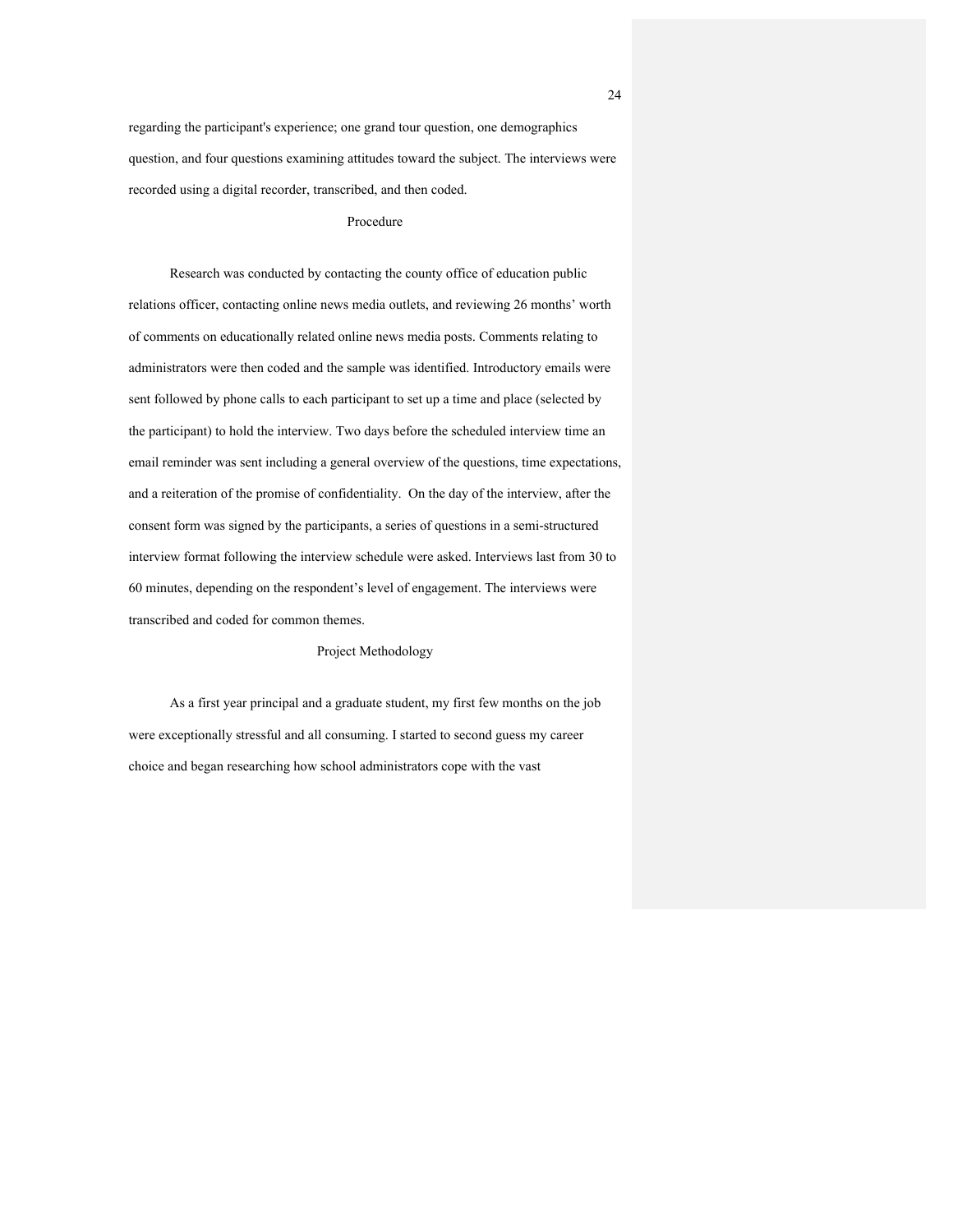responsibilities and excessive time commitment that come along with the job. It was then I discovered literature supporting a world-wide shortage of school administrators. Several reasons for the shortage were offered including overall job dissatisfaction. Multiple causes of job dissatisfaction were offered including negative portrayal in the media. I noted a gap in the literature in relation to more modern media sources such as online news forums. I became particularly interested in local online media sources and the impact of the comments section on school administrator morale. As multi-generational member of a small rural community, mother of four children, and wife, I quickly became acutely aware of the public scrutiny school administrators are under. I also observed the emotional toll vitriolic comments on local online news media sources takes on school administrators and their families.

In developing my project I first contacted the public affairs liaison at the county office of education to gain insight into the most controversial local educational topics. I also contacted the moderators of local online news sources for additional insight. Lastly, I conducted searches pertaining to education from January 2017 to March 2019 and scoured the comments sections. I then coded the comments looking for common themes. I identified the administrators involved in the most caustic comment generating events and set up interviews with all who were willing.

This research was approved through the Humboldt State University Institutional Review Board. IRB APPROVAL NUMBER: IRB 17-186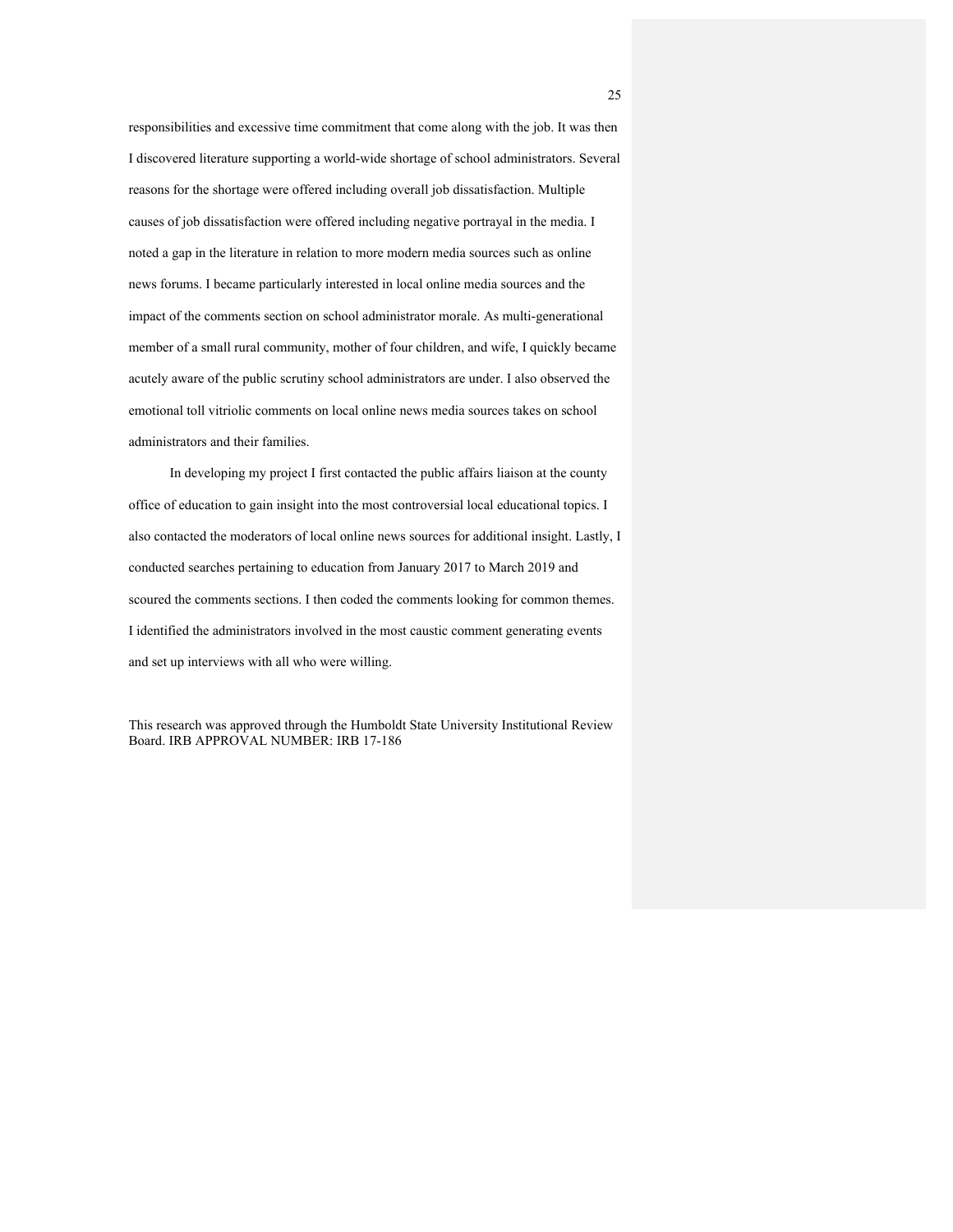#### RESULTS

Upon coding the transcripts of the interviews with school administrators, five themes emerged. The first was amazement at how quickly a story can spread on social media. The second was thoughts on whether or not school administrators should read and/or respond to comments on local online media sources. The third theme was the credit given to being either local or not in the way one was judged in local online media sources, particularly the comments sections. The fourth theme that emerged was the preemptive use of media in protecting both a school and an administrator's reputation. The fifth theme was the impact that social media had on overall job satisfaction as school administrators.

All names of people, school districts, and schools are pseudonyms. "Parent" is a label used to denote the person responsible for a child. This could be a grandparent, guardian, aunt or uncle, foster parent, etc.

## Going Viral

 It comes as no surprise that information and misinformation spread quickly on the internet. Brain research suggests that dopamine is released by sharing content online (Desjardins, 2018). People share for a number of reasons including to be involved in a current trend or event, to get the opinions of friends, and to express emotions including disgust (Desjardins, 2018).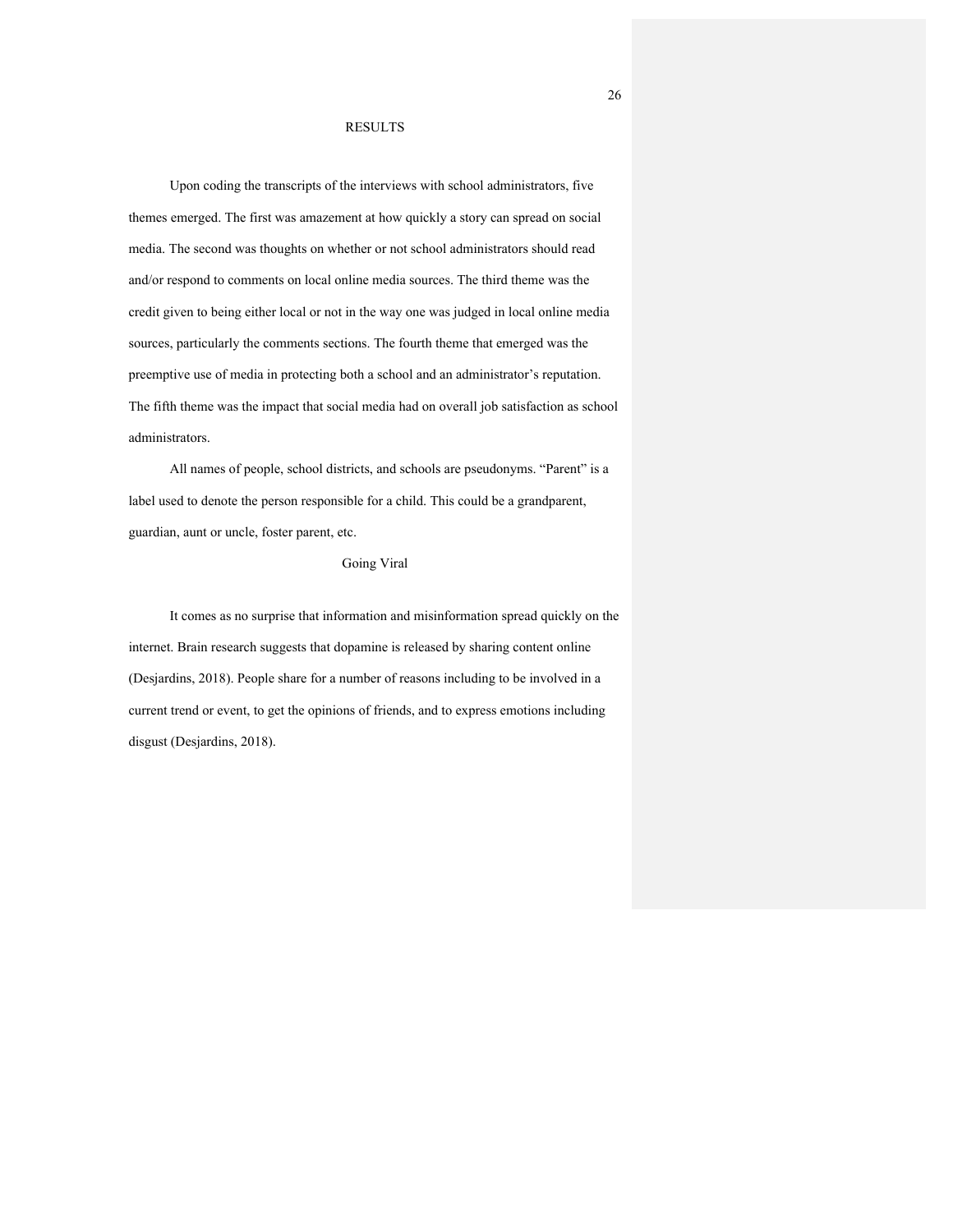Despite knowing that things spread quickly online, administrators interviewed expressed shock at experiencing this personally. Debra, a middle school principal reflecting on a situation that happened at her school lamented, "It just moves so quick, it just blows up, it's like you don't even know it's happening." She later added, "It had taken a life of its own at that point."

 Richard, also a middle school principal, in discussing the viral nature of a video taken by a student at his school stated, "I don't want to think about what their [those who chose to share the video] intentions were, but that was pretty blown-up and it was like uncles and cousins. I had a woman from Japan email me because she's seen it online in Japan, and she was trying to tell me like how we should be helping kids at our school...It went to over 200,000, over 200,000 hits at one point."

 In addition to surprise with which their stories went viral, administrators expressed frustration in needing time to fully investigate the situation before responding to parents and the community at large, if warranted.

 Debra said, "I think that what has happened with parents, with social media is just the speed with which something becomes ginormous has gone from three or four days or a week to 15 minutes. And it can just be nothing, it can just be so inconsequential."

 People want immediate answers and results, but thorough investigation and appropriate response takes time. Barbara, a middle school administrator, told of a time she was made aware of a situation one morning "And before the end of the day, they're calling [my supervisor] to complain that no one's doing anything." She had spent the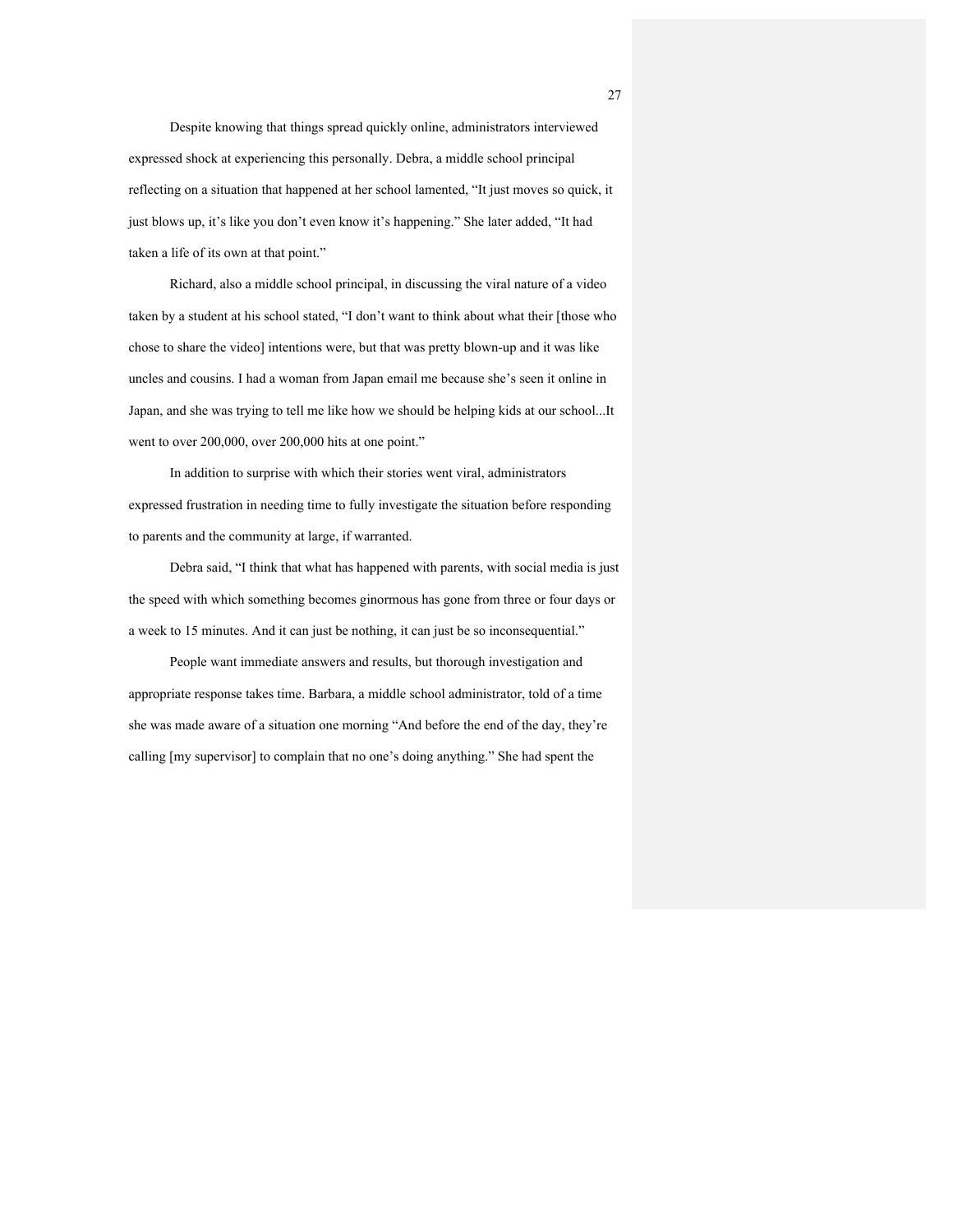entire day interviewing students, gathering information, and using restorative practices to mediate the situation.

 Being asked to respond before investigation has been completed is a common frustration. Richard shared a similar experience. "We didn't have all the information because we hadn't seen the video yet, and then I get a call from the superintendent on Sunday saying, 'Hey, this thing is on Facebook and it's gone viral.'"

 Despite the fact the they were faced with a situation at their school going viral, administrators felt they owed a response to their own school community first and foremost. But owed or not, a response is often required once online media picks up a story. Richard stated, "This happened so fast and I had to communicate with our own community."

Like Richard, Frank, a high school principal, felt his obligation for information was to his students, their families, and the community where they live. "That's...who I felt like we owed information to, was our school community. I didn't feel like we owed [neighboring/rival high school] an explanation for what we were gonna do or anybody else…"

 But the intention of keeping things on a need to know basis can be foiled by social media. Richard's situation mirrored that of the other administrators in that once online, it spread like wildfire and he was no longer able to simply handle things privately. He stated, "But then it went online and viral, and all the comments, and people got out of control with it...I knew the news would be coming."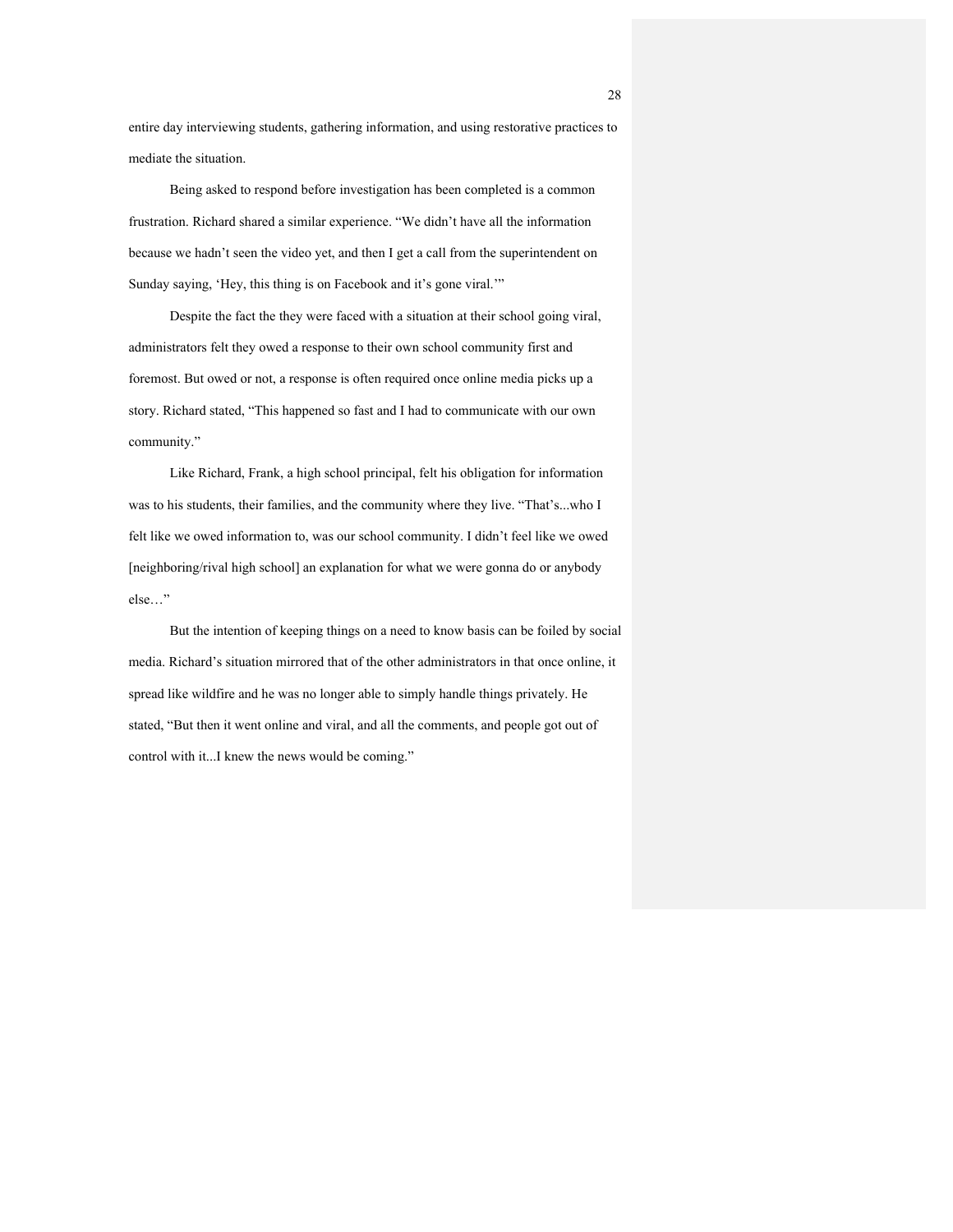#### Social Media Commentary

 When asked if they read online media comments, all five administrators responded with a resounding no, however all but one later admitted to reading comments, especially on posts pertaining to their school or district.

 Barbara stayed true to her initial response of refusing to read and acknowledge online comments sections. "I don't wanna know. I just don't wanna know. 'Cause if it wasn't on social media, if it was just people talking, I wouldn't know. I wouldn't know. And that's how the world's supposed to work." Further in the interview she doubled down, "I just don't look. I can't. I'd go insane." But despite actively avoiding online comments, Barbara was often secondarily exposed. "I can't be unaware because even though I don't follow it on purpose, people will tell me."

 In response to multiple but unrelated personal attacks online, Barbara went so far as to put out a post on her own social media account saying, "Please, if you see something on social media and you're worried about my safety, tell my husband, or if you're worried about my school and its reputation, tell my boss." This backfired however in that a friend who saw the post approached her and asked, "'Oh, are you talking about this?' and she put the thing I didn't want to know about, right there [gestures to right in front of her face]." Barbara responded, "Oh, my God, fuck off...I don't wanna fucking know."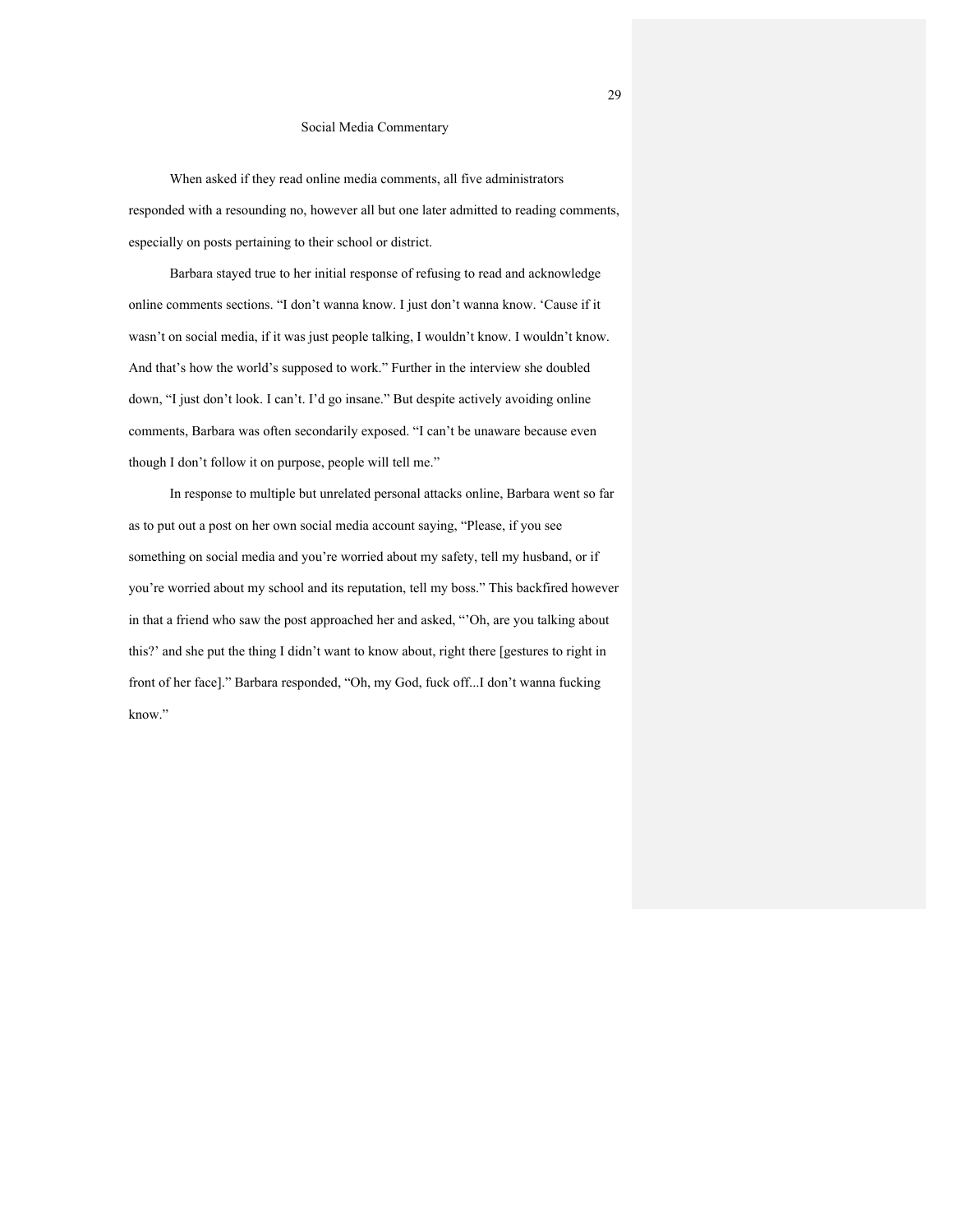Debra, who later in the interview described some of the comments she had read said, "I really don't read comments, like I don't. I don't generally read comments sections...I just think it's like the ugliest part of humanity."

 After saying that he didn't read the comments section of online media, regarding a particularly contentious situation on his campus, Frank admitted, "I think a read a couple of comments because I couldn't help it... kind of an interest in what they are saying about us and me."

 Like Frank, James, a district superintendent, generally avoided comments sections unless something is brought to his attention or it has the potential to drastically affect the district as a whole. "First, I don't read comments, and very intentionally so. Once in a great while, if there's something that somebody calls to my attention that I need to read because it has a large impact on the district, I'll read it."

 Richard, who doesn't personally use social media was still made privy to scathing posts and commentary. "Our district is web-based, and we're like, 'Oh, sign up for Facebook, like us on Facebook.' I cancelled that, just because I don't wanna know...If something is enough to affect our school, I'm gonna hear about it."

 When asked about some of the problems with online media comments sections, anonymity and self-proclaimed experts topped the list with the five interviewed school administrators.

 James said, "Everyone just spouts off opinion and they can do it anonymously and take pop shots, and cheap shots and all that kind of stuff. And candidly, to me, if they're not willing to come down and talk to me, to come to a school board meeting, and talk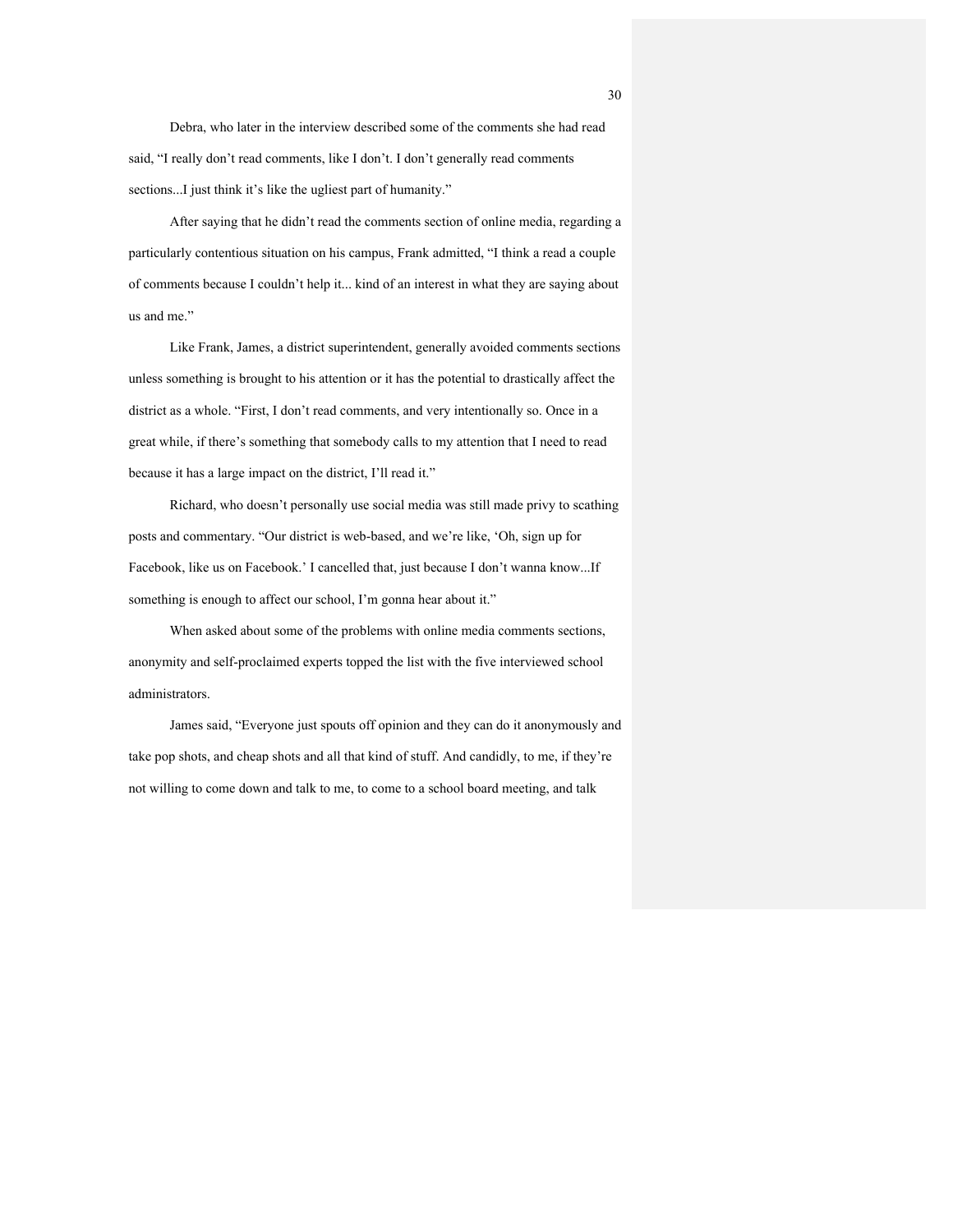during a public comment portion of the school board meeting, have a phone call to me, send me a personal email, it's just like an anonymous complaint. If an anonymous complaint comes through the district without any signature, unless it is alleging some sort of child abuse or some sort of imminent danger to somebody, I disregard it, because you have to be able to stand behind with your name."

 James continued by pointing out that online commenters are often self-proclaimed experts. "The problem with social media comments and news blog comments and everything, everybody's an expert, that's number one...On social media, they don't know the whole story. They profess to know the whole story, profess to be experts."

 In discussing whether or not it is appropriate for school administrators to respond to comments in online forums, all those interviewed agreed that this was not best practice.

 Frank stated, "It's frustrating because it's really out of your control in many ways. And yet it almost creates a demand for some sort of energy to respond to it...I'd rather not have to deal with that, that's for sure." Frank further stated, "I think the frustrating part about social media is in our positions, someone puts out something that's blatantly false, or someone paints a decision in a light that is not true...but you can't, I don't believe that's something you should respond to. If you start that process, you'd go crazy...When people are upset, they can post things without any fear of repercussion...Your hands are tied by professional duty."

 Richard shared that he regularly helps students navigate difficult situations caused by social media. He said, "When you enter into an argument with angry dumb people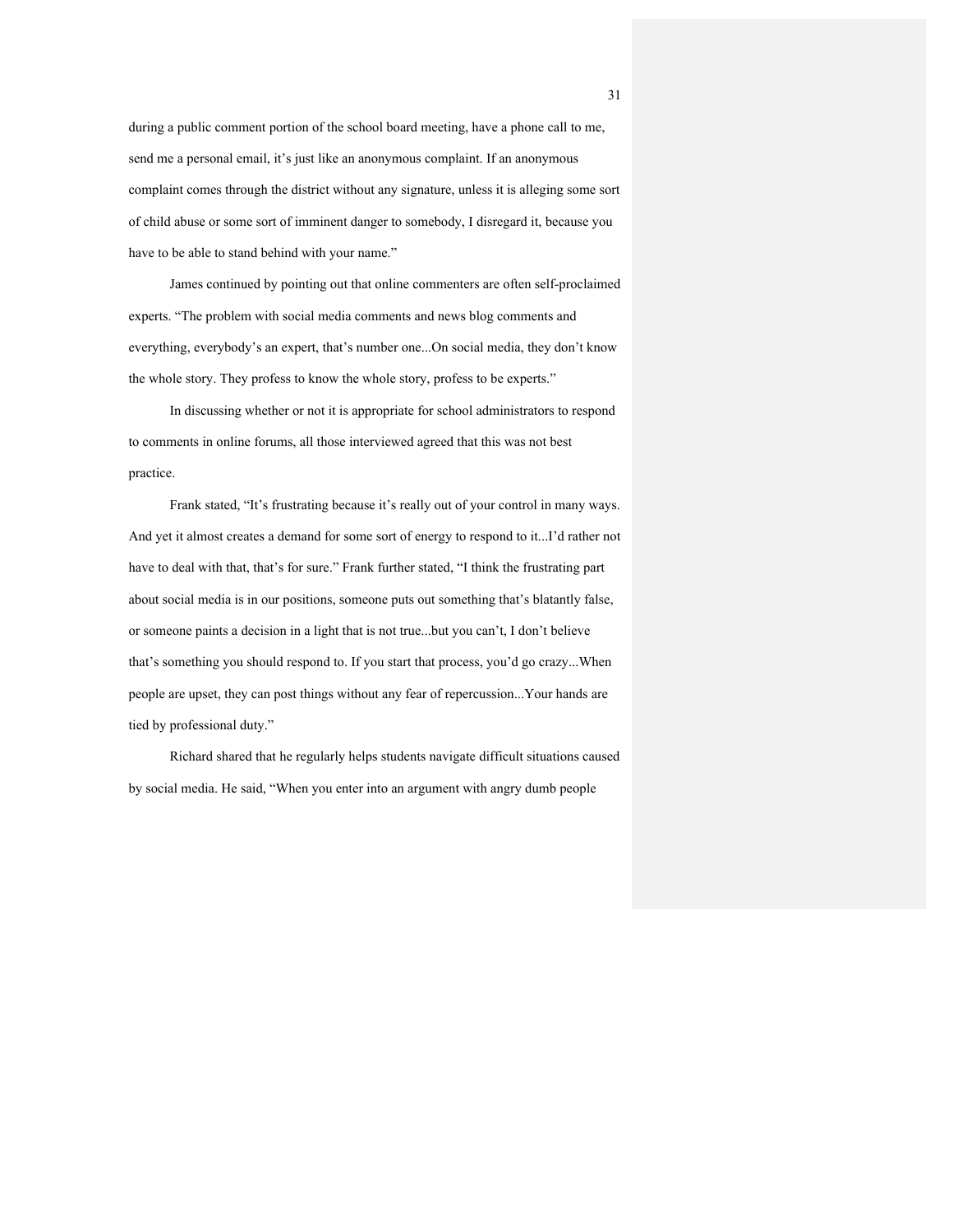who are saying stupid things, you drop down to that level. So I try to listen to my own advice, and not go there. He went on to say, "So it's a tricky balance, because I'm concerned about how our school is perceived, but I also don't wanna worry about like… I can't control other people's thoughts."

 James warned, "When you start responding, you start validating the stuff that's out there." Richard echoed these sentiments when he said, "If you try to do the damage control on Facebook, then you get sucked into it. And pretty soon, you're part of a crazy argument. James further stated, "You just can't get dragged down into that because you have to worry about the business of educating children, and not the business of responding to social media."

Is Being a Local a Hindrance or a Help When it Comes to School Administration?

 Of those interviewed, Debra, Frank, and James were born and raised in the community in which they were employed as school administrators. James left the area for schooling and worked for many years in education in another part of the state before returning home. Richard was brand new to the area while Barbara had lived in her small community for about 15 years. When asked whether being local, meaning having been born and raised in the community in which you work, was a hindrance or a help, Frank, James, Debra, and Richard all felt their status as a local or in Richard's case, from out of the area, was beneficial to their career. Barbara did not consider herself a local nor did she consider herself new to her community, so she chose not to respond to this question.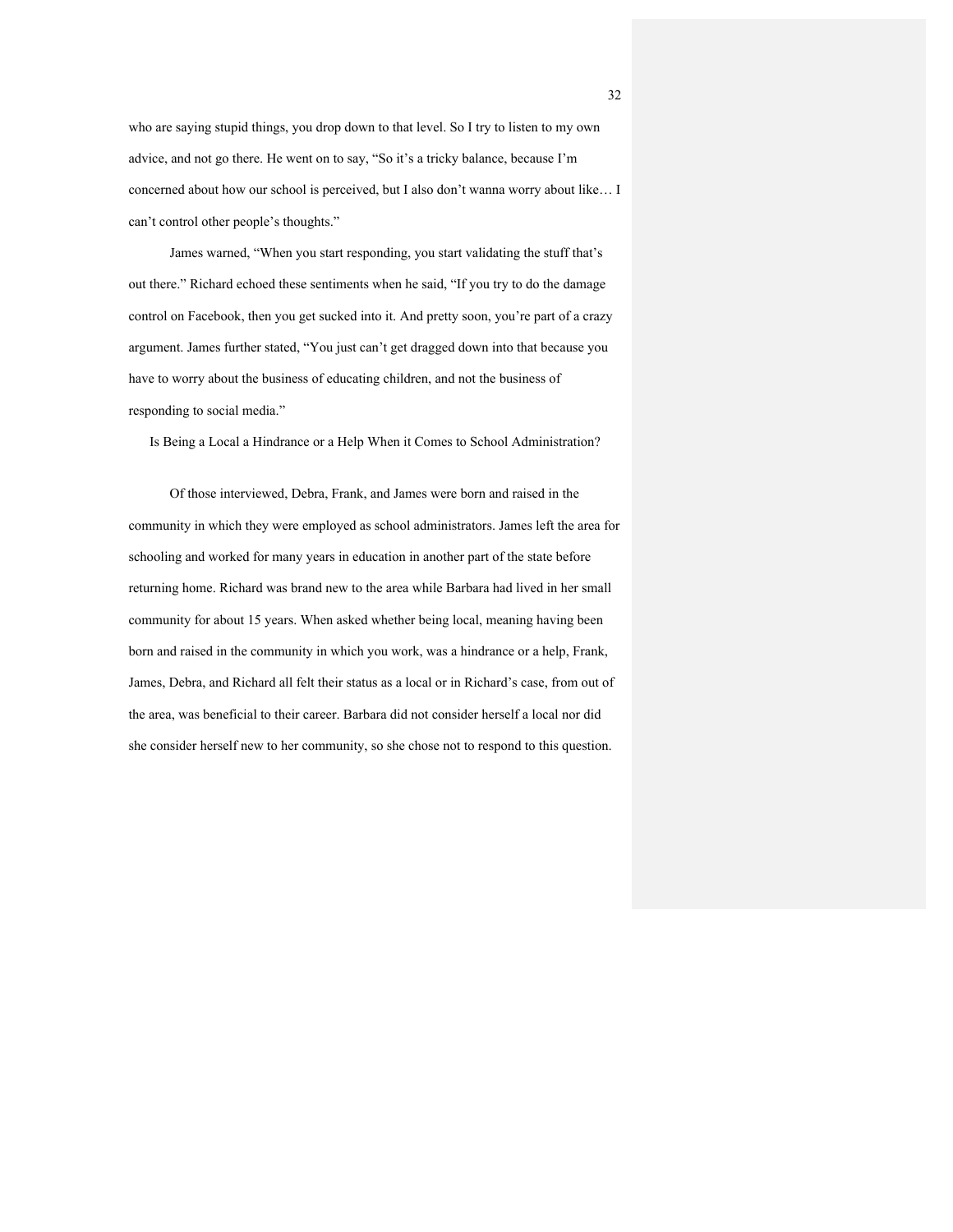Debra felt that being local "helped a lot of relationships." She said it "allowed me to have the benefit of the doubt" when controversial decisions had to be made. She shared that in her earliest years as an administrator, she frequently referred to the fact that she was a local while addressing groups of parents, in hopes of establishing rapport. Debra chose to discontinue this practice after a member of her staff gently shared that repeatedly referring to yourself as a local "could be interpreted to mean that you engage in discriminatory practices or were not accepting and welcoming of new people or folks of color." Debra said she now only mentions her deep community roots on occasion or when it is pertinent to the situation at hand.

 Frank stated that being local "hasn't been a negative...I never felt like it's worked against me." In fact, one of Frank's former schoolmates who worked for an online news organization contacted him and let him know that an incident that had occurred at Frank's school was gaining a lot of attention online. Frank's reporter friend said "Do you want him [a blogger known for inflammatory journalism] to be the one who sets the narrative for all that's transpired, or as best you can, do you wanna get out in front of it?" Frank recognized that this could be somewhat self-serving on the part of his reporter friend, but in the end appreciated the "heads-up" and gave an interview.

 In further describing the benefits of being local, Frank stated, "Anonymity is not something that I guess I craved too much, so maybe that speaks to some arrogance on my part. But yeah, yeah, it hasn't been a negative. Yet." He explained further, "You treat people well. You act with integrity, Yeah, you genuinely try to do what's best for the people in your community. I think that there's a benefit in being in a small community. If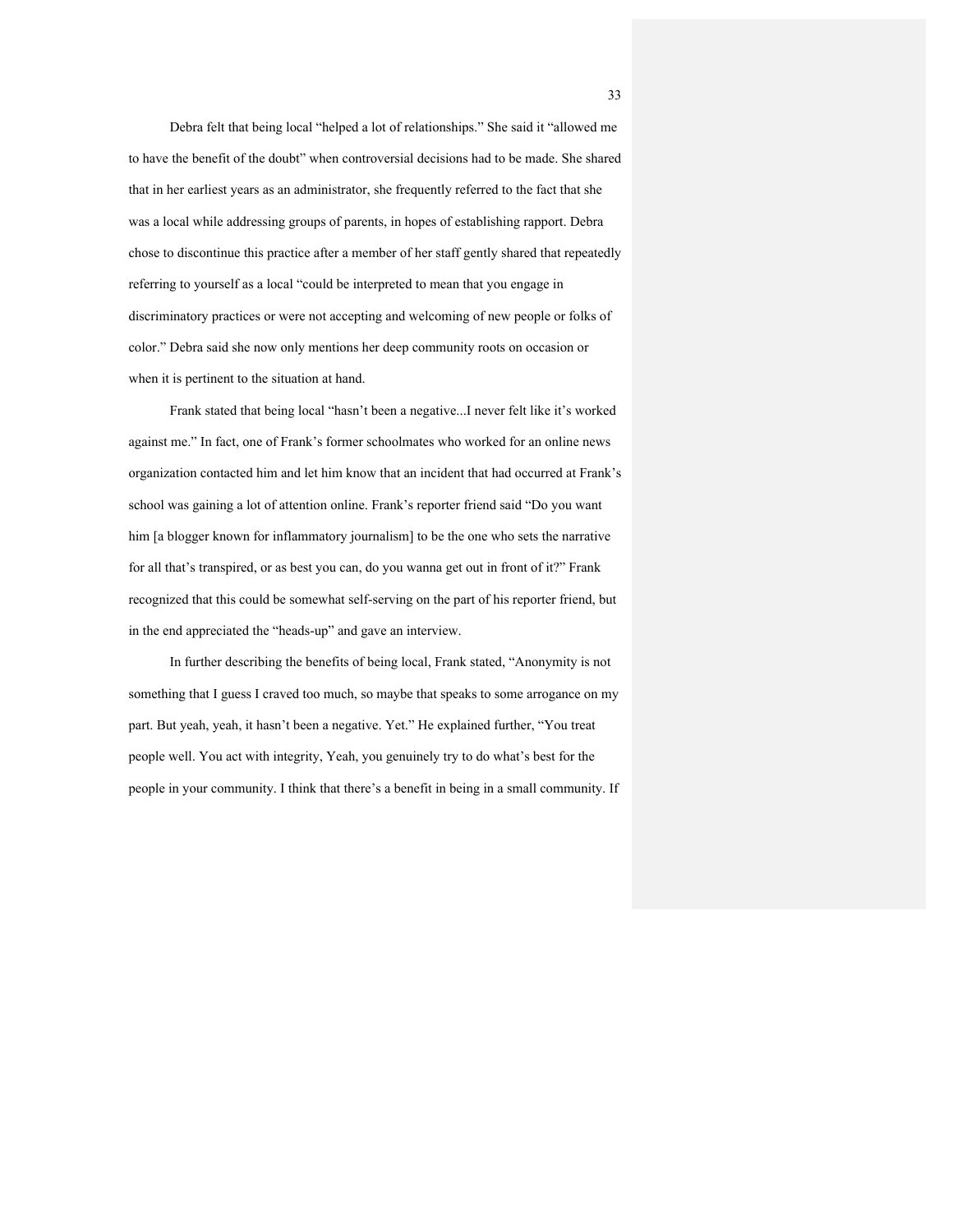you can work to constantly be that person and own your mistakes too. So if you're humble, you work hard and you treat people well, I think having a small community, I think is a benefit. However, but I think you have to remember that it is a small community and so that it's very easy if you operate outside of those parameters of humility, working hard and treating people well, I think it could be very dangerous and turn. It can turn on you very quickly, 'cause information can spread."

 When asked if he finds it difficult to be an administrator in the community where he grew up James stated, "Actually, I think it's helped, Oh, yeah. Absolutely...That's 'cause I have long...long standing relationships in this community. My mom was a superintendent at one time, principal for years and years, and all in the Sunny Grove School District...she had a great reputation, and some of those relationships that my family has had for years and years. My dad was a logger and so he's deep into the blue collar families of [this community]. I think it helps lend to my credibility of a lot of things that end up out on social media, that people just don't believe."

 Conversely, Richard stated "I think it's an advantage" not being from here. He explained further, "So the part of that is having a perspective, I think, has helped a lot...I think there's people get maybe trapped here, they went to school here, they go to [local college], they never leave the county, and then they come in and they're in the same school district the whole time, you don't get to see how other people do it."

 Despite many perceived positives, being local and living in the community in which you work can be difficult for school administrators and their families. Frank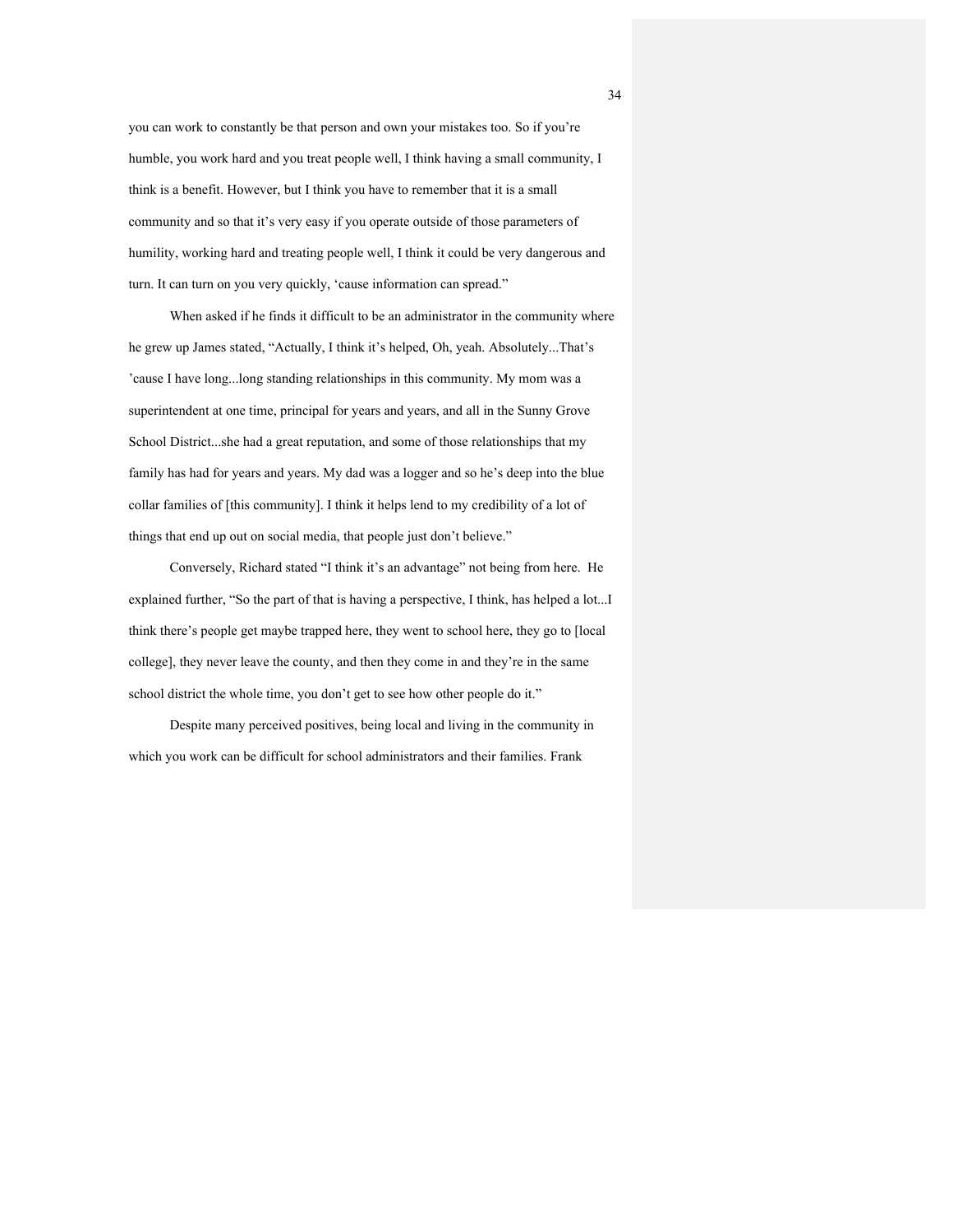shared, "It sucks seeing stuff where people say things about you and know that that's public."

 Debra described a situation where her mother attempted to come to her defense in an online comments section. "My mom has gone on to protect me and then she got slammed by somebody...and then she just got blasted, and then she was so upset and in tears." Debra also shared an incident where her teenaged child sent a racy message to a classmate and it was screenshotted and posted to Instagram with the caption, "This is my principal's son."

#### Proactive Use of Media

 Another theme that emerged while interviewing administrators is the proactive use of online media outlets to not only provide information and share positive happenings, but to take a preemptive strike against those who would use such forums as a way to spread negativity or criticism of schools and those who work there.

 Debra's small town has an online community watch Facebook group. Though it is in violation of group norms, some members use this forum to lambaste schools and school administrators. Members also try to get information they would not otherwise be privy to. Debra said, "They want information I can't give them...so they go online and try to crowdsource it." As part of a way to stem the tide of online negativity, Debra shared, "I've actually befriended two of the moderators, and they have been kind enough to give me their cellphone numbers and just say, 'Hey, if anything yucky comes up, just let us know. We don't want...That's not what we want this to be...They can say whatever they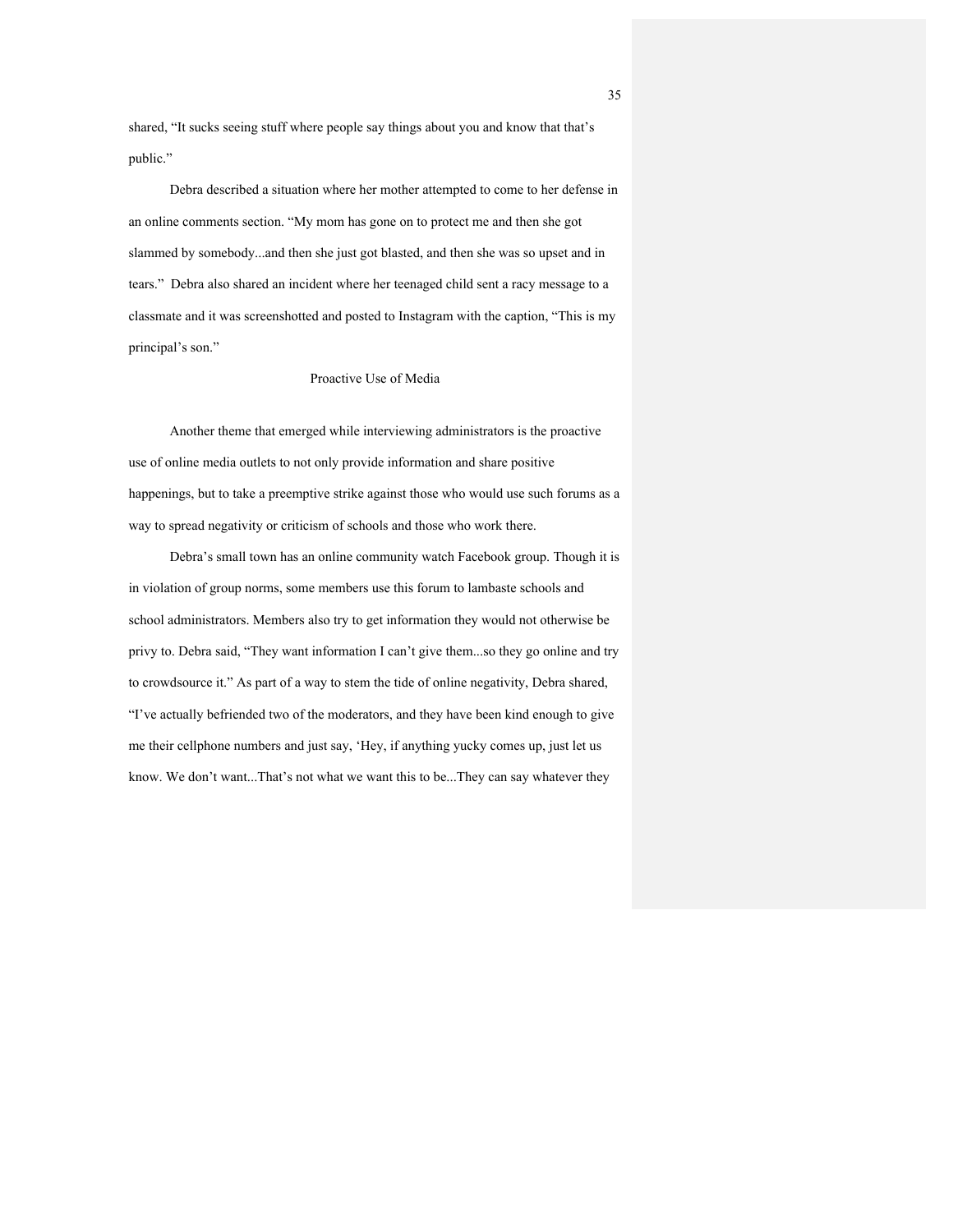want, you can't defend yourself.' And so he is willing to take stuff down if that's where it's going in such a way that people are putting out accusations that we can't respond to because of privacy. So sort of making that connect was important."

 Debra added, "I think in other ways, it's [social media] been positive. We've created a Facebook page for each of our classes...and communicating with parents about what's coming up. Being able to communicate positive stuff on our Facebook page has been good. I have some teachers who have Instagram pages that are super positive, posting all kinds of fun science and math stuff and getting kids excited…"

 Frank was able to use local connections to help him navigate or "get in front of" negative online discussion by giving an interview to a well known online local news media outlet. Additionally, like Debra's, Frank's school regularly uses social media to positively communicate with students, their families, and the community at large.

 James too sees the benefit to using social media to his district's advantage. "We have a person in personnel who is in charge of social media...We have our own Facebook account here as a school district, which we see is very beneficial. We'll blast out something that will be a release talking about information, but not as a response to what people are saying...because we find that we get a lot of following on the positive information that's out there. Just for everyone that's out there that have really taken this negative spin, there's a lot of people that are very happy with what's going on as well."

 Richard went beyond positive social media posts. He shared, "The TV news is here quite a bit [lists multiple positive campus-wide activities and events] so I already had a relationship with...or not I, [the school] had a relationship with the community and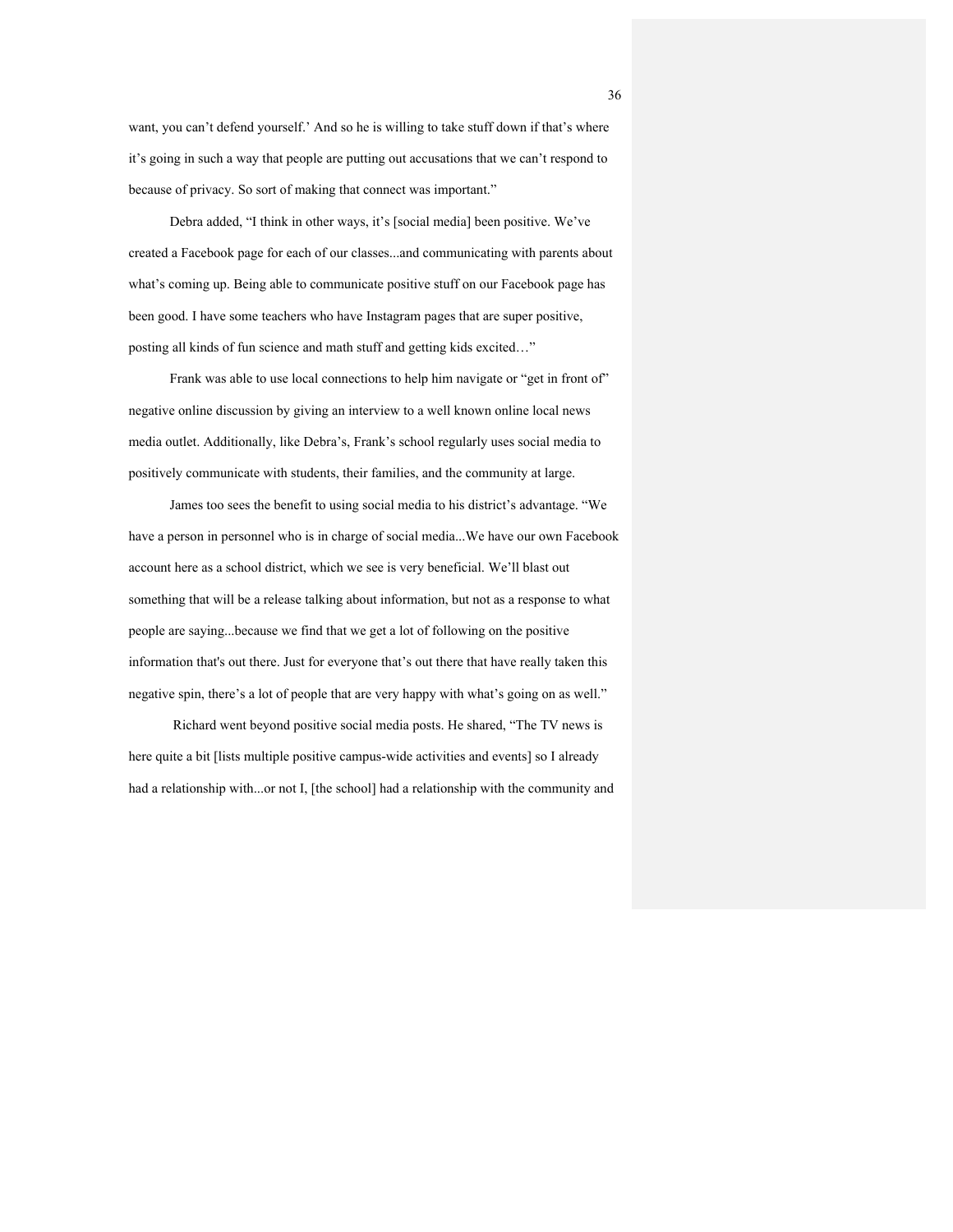the media community, so I didn't feel like they were someone mistrustful. They don't just come in when there's problems." Because of that relationship of trust, Richard was comfortable giving interviews. "I felt like the people [press] who contacted us, I gave the time immediately, because I felt like if they wanna actually come in, and ask questions, and find out what's going on, then I wanna...I think the worst response to what I didn't want to do is say, 'Hey, this is an internal matter, I can't discuss it.' Because then people are gonna speculate we're hiding something."

 Additionally, Richard enlisted the help of other school allies to combat the negative online media attention his school was receiving. "And some people checked in or a couple of point people I called and said, 'Hey, here's what's going on and here's how we're handling it. Get the word out." These trusted and well-connected parents were able to then do positive PR for Richard's school.

Impact of Social Media on the Overall Job Satisfaction of School Administrators

 Though social media can be used to relay information and share positive messages, most of the administrators interviewed held the opinion that, it made their job more difficult and reduced overall job satisfaction. Three sub-categories emerged as to how social media is adversely affecting school administrators. First, social media has negatively influenced the way people view schools. Second, it has increased the burden of responsibility of school administrators. And third, parents' inability to control their children's social media habits have pitted parents against school administrators in being the ones to enforce healthy boundaries.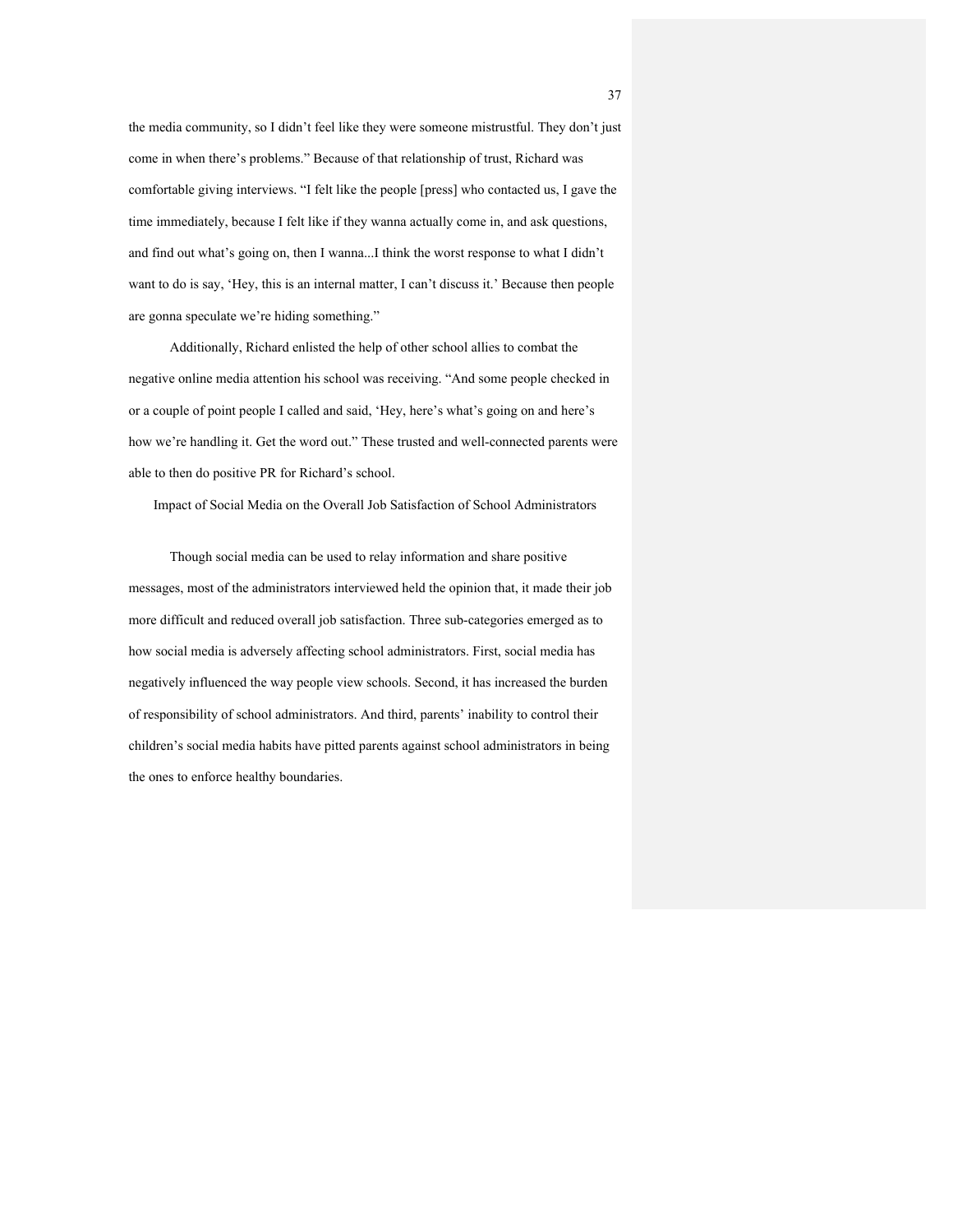When asked if social media has had an impact on overall job satisfaction, Debra responded, "Yeah. Absolutely. I think it really is our sit-at-home-and complain culture...We just have become a society that sits in our car or in our bed, face down in the screen complaining. I think it's really negatively impacting the way people see their local schools." James agreed stating, "It's not the students out there creating this negativity. Many of the people that are blasting Sunny Grove Schools don't even have children that go to the district here so they're not even part of that loop." Barbara further discussed the damage done by putting schools on blast, "It poisons our school's reputation. I think it creates mistrust and doubt and we have to prove ourselves even more."

 Richard reflected on the damage that one viral post can have on an otherwise wonderful school doing wonderful things for kids. "This doesn't represent the values that we teach students here. And developmentally, we've got kids in progress. It's the stuff we work on, but we're not gonna be represented by a video and 100,000 Youtube hits...Hey, a lot of things are going well. I wanna make sure that people know we're doing well."

 Barbara and Debra felt strongly that social media has added to the already immense workload faced by school administrators. Barbara commented, "Good Lord, if their kids didn't have social media, yes, I think my job would be so much easier. Because we have zero control over it and they are so addicted to it...I think it more changes how hard each of us have to work."

 Debra shared multiple examples of situations requiring hours of administrative intervention caused by social media. In the first example, during the school day, a female

38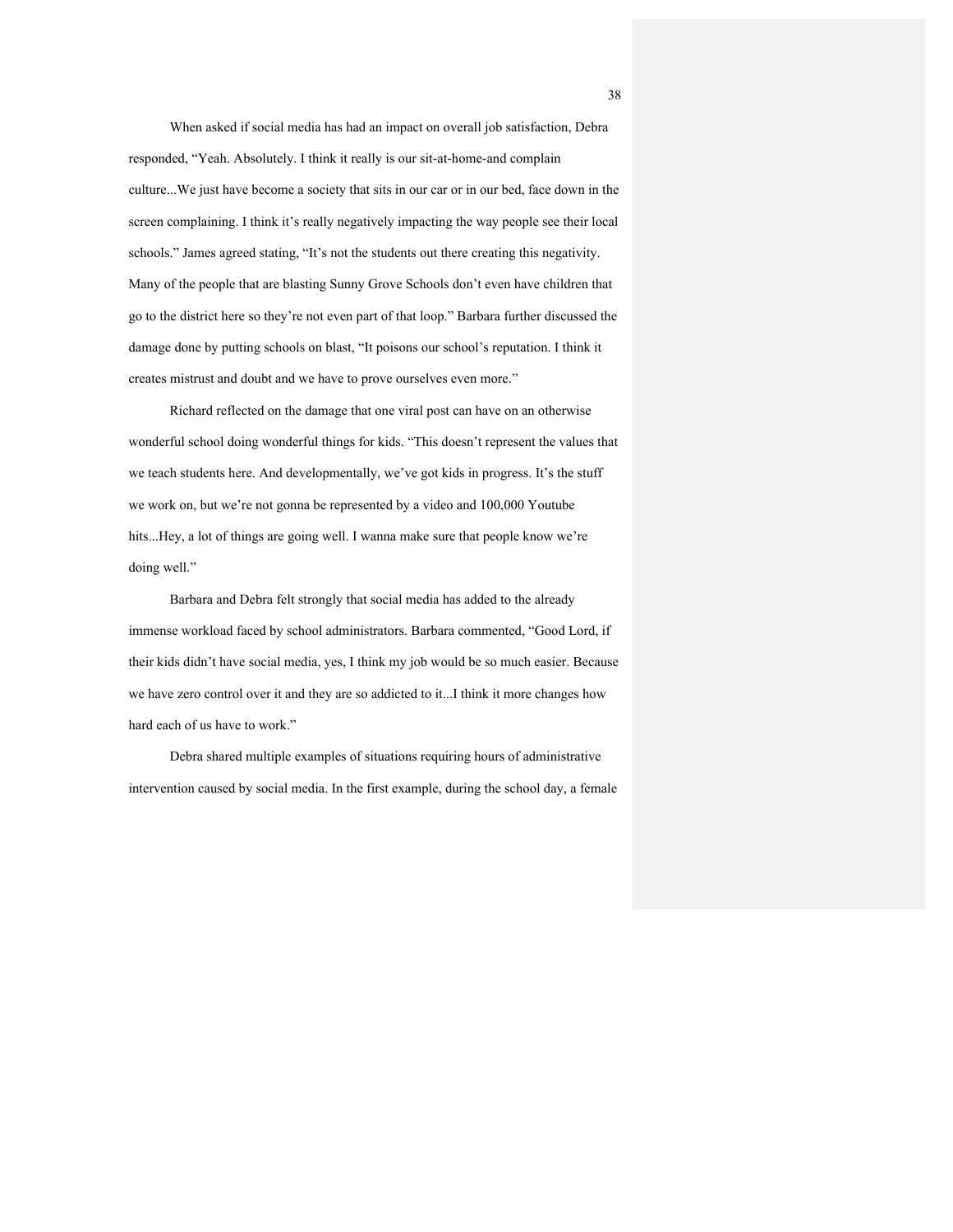student "took a picture of two boys, who happened to be cousins, hugging." The student then sent it out on social media. She was asked to take down the photo and was reprimanded for using social media at school, taking photos of students without permission, and then sharing the photo without permission. In retaliation, the families of the students involved re-posted the photo on social media stating that Debra and her school were homophobic. Their posts went viral, getting "picked up, not only by local press, it got picked up as far away as Germany. There was international pickup of this situation. So in the eyes of the online community, what happened is these boys were hugging, there was a picture and we freaked out, out of intense homophobia and made a big deal out of it. Never mind that these boys are A: white and privileged, and hetero, and cousins." The fallout lasted years.

 Debra also shared examples of navigating the ever-changing social media front. "Snapchat's pretty ugly kid-on-kid bullying...Musical.ly is pretty nasty. A lot of racism, a lot of racist, yucky stuff." Also difficult is "dealing with young women who are sharing parts of their bodies [texting nudes]...And then once those things have been sent to a boy who can then post it to anything...We've had a lot of backlash with TBH pages, which are To Be Honest pages on Instagram, or hate or burn pages, too. So they create a separate account. Nobody knows who has it, although the kids always have an idea...So those can be pretty ugly and pretty sad, and really crush kids."

 Richard, who worked as a counselor for a decade before taking on administrative roles, is not one to shy away from working with his students' social and emotional needs, but social media has changed his work and its effectiveness. He stated, "One of the things

39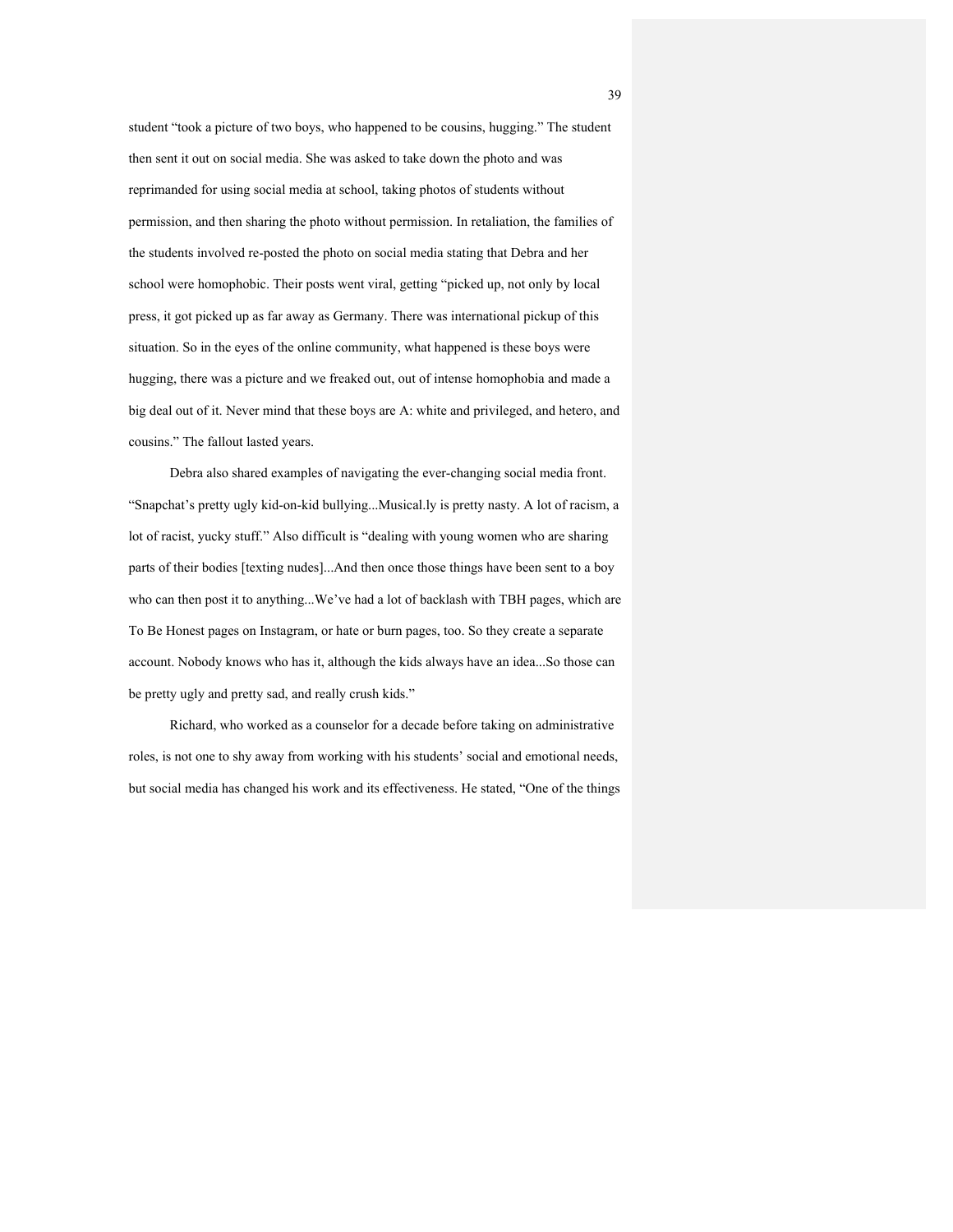that a principal does too is like, 'Hey, let's put this into perspective, these are you know [small problems in the scheme of things],' but social media just takes it completely out of perspective and out of context, and it takes on a life of its own."

 Barbara feels strongly that the parent/school relationship has been damaged by social media. One possible cause is that parent supervision of online activity is insufficient. "They don't think any of it's happening on social media 'cause they don't supervise [their children] using it...You've given your kid a laser beam and you're mad that shit's on fire." Barbara feels parent support of school intervention on issues involving social media is also lacking. "To have parent support when we call, to have parents back us up, I think it's eroded that." She contextualized some of the negative interactions she's had with parents explaining that "part of what was going on is she had someone she could yell at, and it wasn't scary." Parents feel safe and justified in yelling or being otherwise abusive to school administrators. Barbara does not plan to work in her current position for the next school year. "This is a good job to take a break from, 'cause it's so much dysfunction…I'm exhausted it. I don't look forward to coming to school anymore. I'm over it."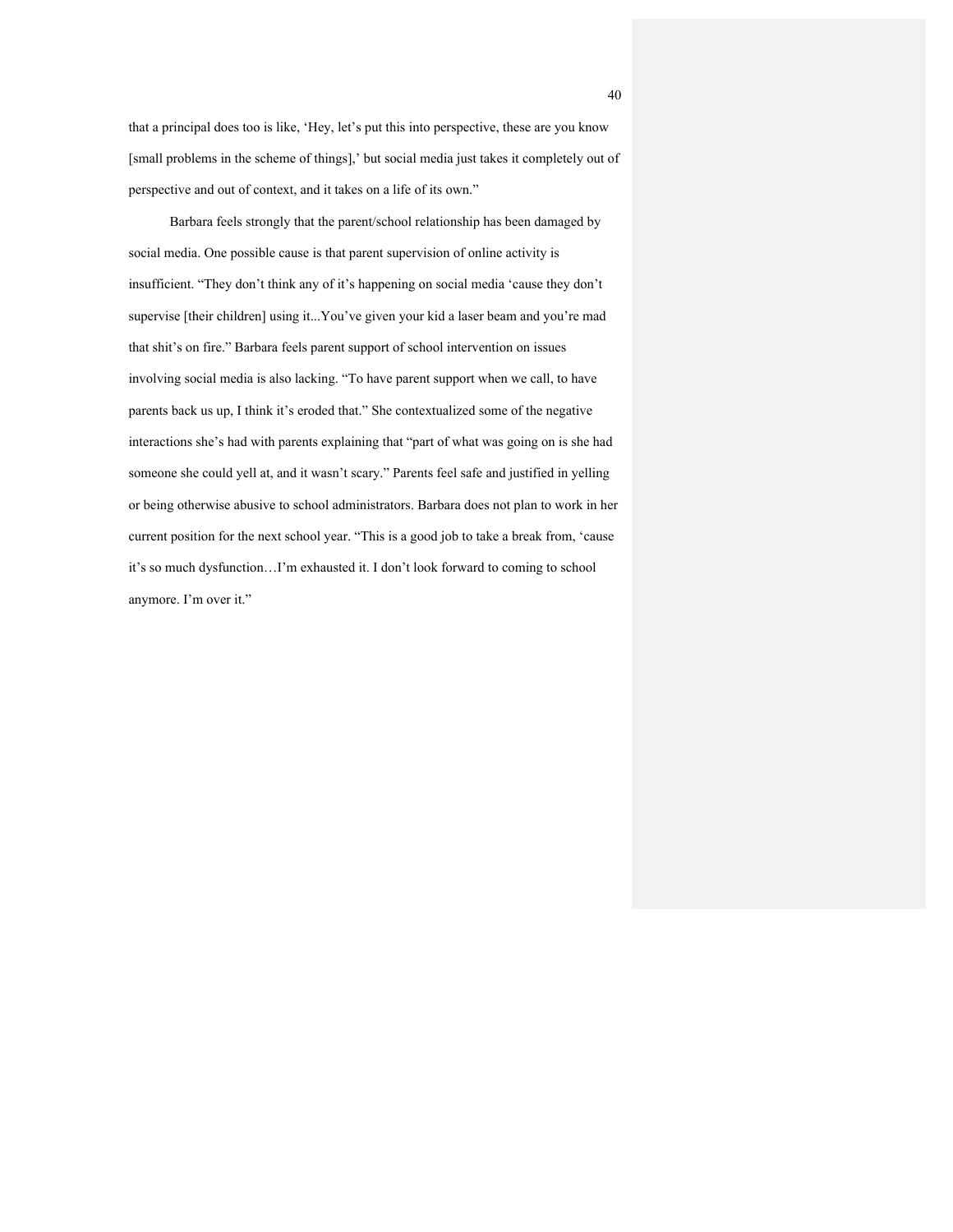#### DISCUSSION

Many folks seem to know that much of what they read on social media is inaccurate (Blatchford, 2018). We despise "fake news" when it disagrees with our core beliefs, but have no problem sharing inflammatory information when it aligns with our belief system. Some, and not just "Russian bloggers" admittedly enjoy the banter and contention caused by particularly vitriolic comments, hence the popularity of the meme and gif of Michael Jackson eating popcorn with "I'm just here for the comments" written across it (Figure 1).

 When asked if they read the comments section of online media forums, all of the school administrators interviewed were quick to respond in the negative. Yet as the interview proceeded, four of the five administrators went on to describe comments they had read. While it is possible the interview question was misunderstood, it is equally plausible that bound by duty and professionalism, the administrators felt the "correct" answer was "No, I don't read online comments sections." As trust and rapport were gained and the interviewer was seen as a colleague simply trying to make sense of an enormous job, their guard was let down and they felt more free to genuinely respond.

 Being local and having your name dragged through the mud for your family, friends, and community to see is undoubtedly a painful experience. Homegrown administrators felt confident that their status as locals protected them if only in a small way. The administrator who was new to the area also felt this status helped him to be more highly regarded and respected due to his more diverse experiences. However, when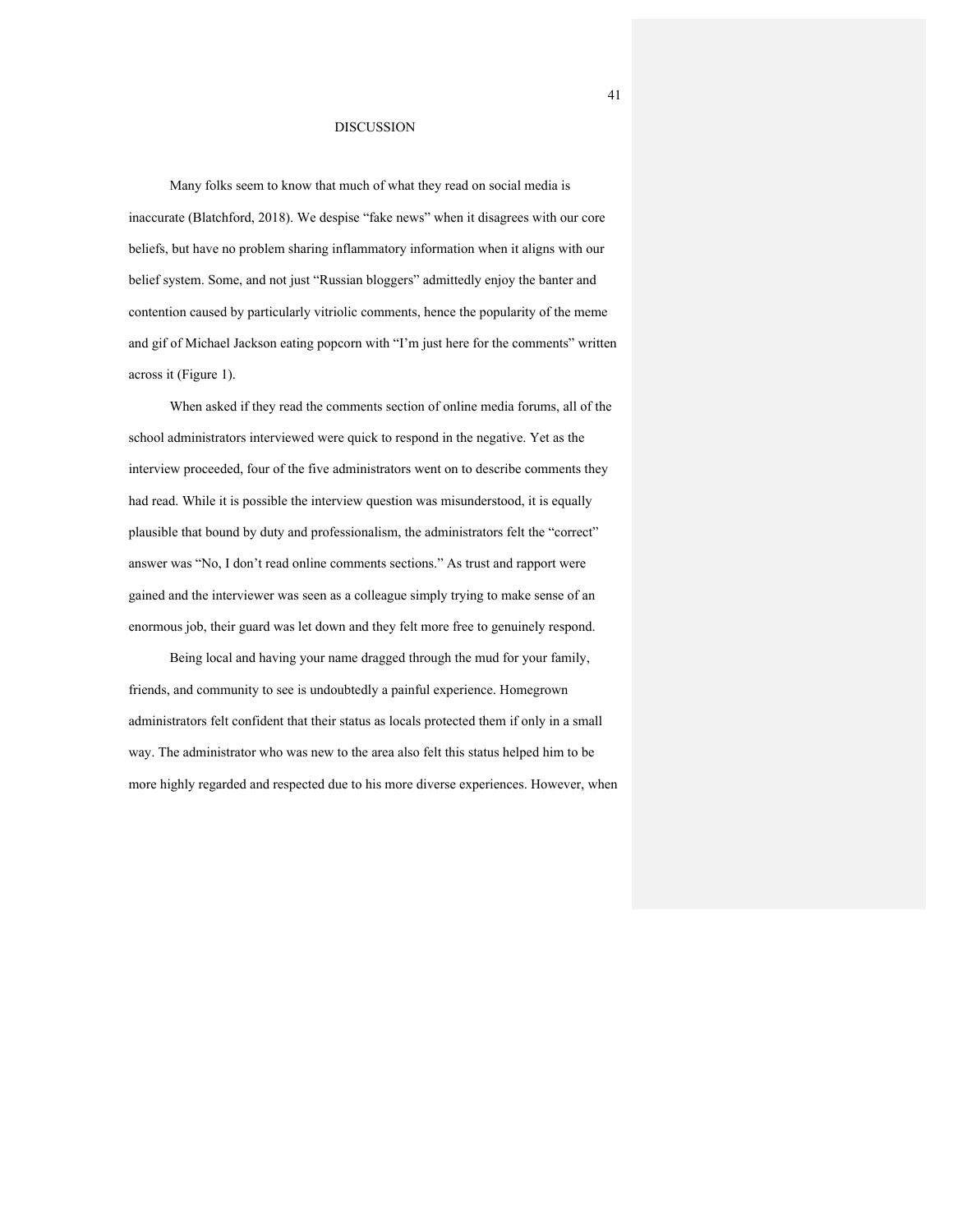reading through the comments sections of local online news media, commenters seemed indiscriminate when it came to locals or transplants. "...this principle [sic] gots to go back to where she came from…" "If [administrator's name] is [school board president's] daughter then one cannot help but wonder if nepotism is at play here, especially when you hear these stories of her being underqualified and unpopular." "[Administrator] is not qualified to do the job she was hired for. It is unfortunate that the school board put her in a position to fail. This school district needs leadership with vision and accountability. It's time for the school board to be rid of old cronyism…"

 While it can be argued that misinformation gone viral can be emotionally challenging, Richard brought to light a potentially dangerous situation caused by viral misinformation. One morning, parents read of a possible threat somewhere in the city. "I had like 70 parents show up and pick up their kids, And for me, that was a danger, because all of a sudden, I got these parents...I don't know all of them. I got 40 guys showing up on my campus, add a little bit of anxious because they're worried, and they're moving quickly into the school campus. I'm standing out front like, 'Okay, which one is…[a dad and which one may be a danger to my school]...It's a tricky one because statistically, your chances of getting hurt driving home are way higher than any kind of incident at school, but that's a tough one to explain to people. It's an emotional issue."

 One area that deserves further exploration is whether or not female school administrators are more likely to receive negative commentary on social media than their male counterparts. Debra stated, "I think social media is harder on women in general." She went on to clarify, "All of those same double standards about being confident versus

42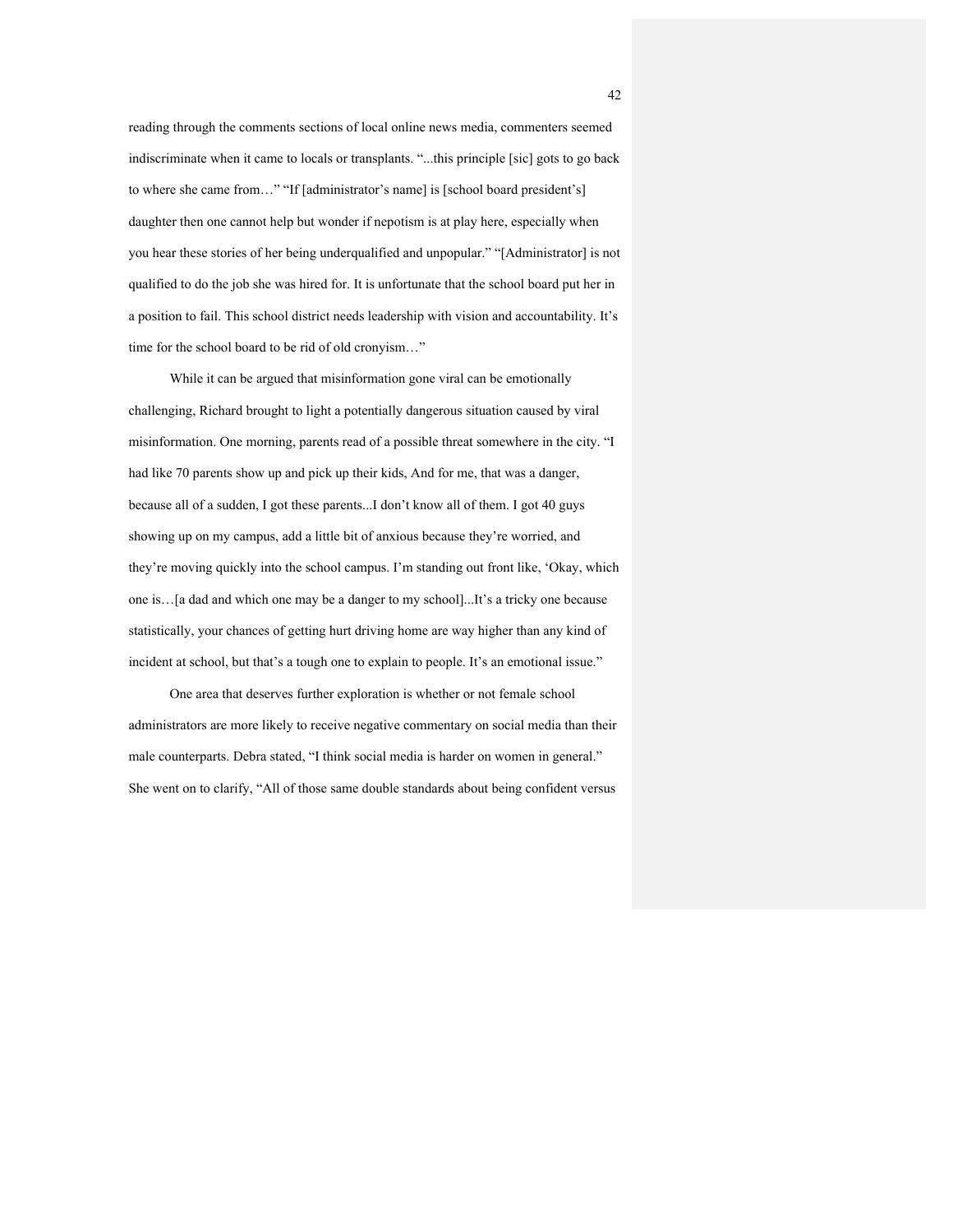bitchy or direct versus shrill, or just all of the shitty things people say about Nancy Pelosi, that they would never say about Mitch McConnell, exist...I don't know that they're more negative about female administrators than male administrators, but I think the negativity follows the same lines as the sexist negativity across our country. So I think when you see them pissed off at male administrators, they're pissed off at an action, or that they didn't get their way. When you see them pissed off at female administrators, I think it gets more personal and it's about their appearance and it's about their voice, and it's about what a bitch she is anyway...I think the complete culture is sexist across the board."

 One particularly offensive comment suggested that females are not as respected and trusted as men in positions of leadership. The comment, "Just another great example of a woman that thinks she has balls, but has no idea how to use them" was directed a female superintendent who did not respond to multiple requests for an interview. She recently announced her resignation.

 Another area that deserves exploration is whether or not female administrators are more likely to resign from a school administrative position after receiving harsh online criticism than male administrators. Though the sample size was small, both female administrators interviewed either resigned (Debra) or plan to resign in the coming months (Barbara). Of the other two female administrators who did not respond to multiple interview requests, one has resigned and the other's name no longer appears on the school district's staff directory, meaning she either resigned or was not offered a continuing contract.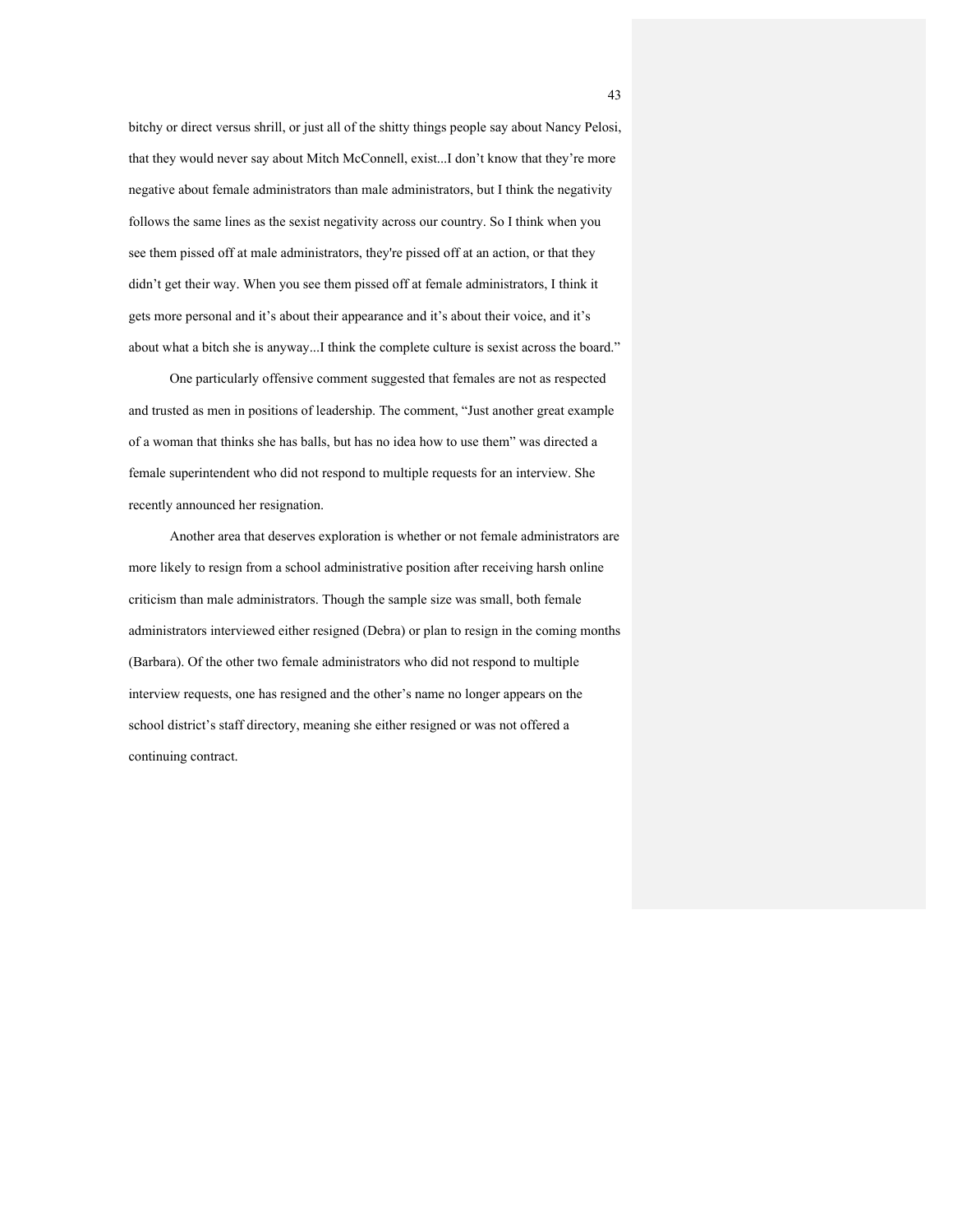Whether or not school administrators peruse the comments section of online forums, many certainly do all that they can to avoid having their name end up there. Debra recently sent the following message as part of a group text to other district and site administrators, "We are going to get destroyed on social media if we don't [put out a statement soon]." On a closed Facebook group for school administrators, one commented on a shared story of a disgraced principal, "Every morning I pray, 'God, please don't let me make the online news.'" This comment received dozens of "likes" and cascading comments and gifs in agreement. Social media plays a part in being a school administrator in modern society. It has an impact on overall job satisfaction, if not by online commentary, then certainly by increasing the already overwhelming workload we all face.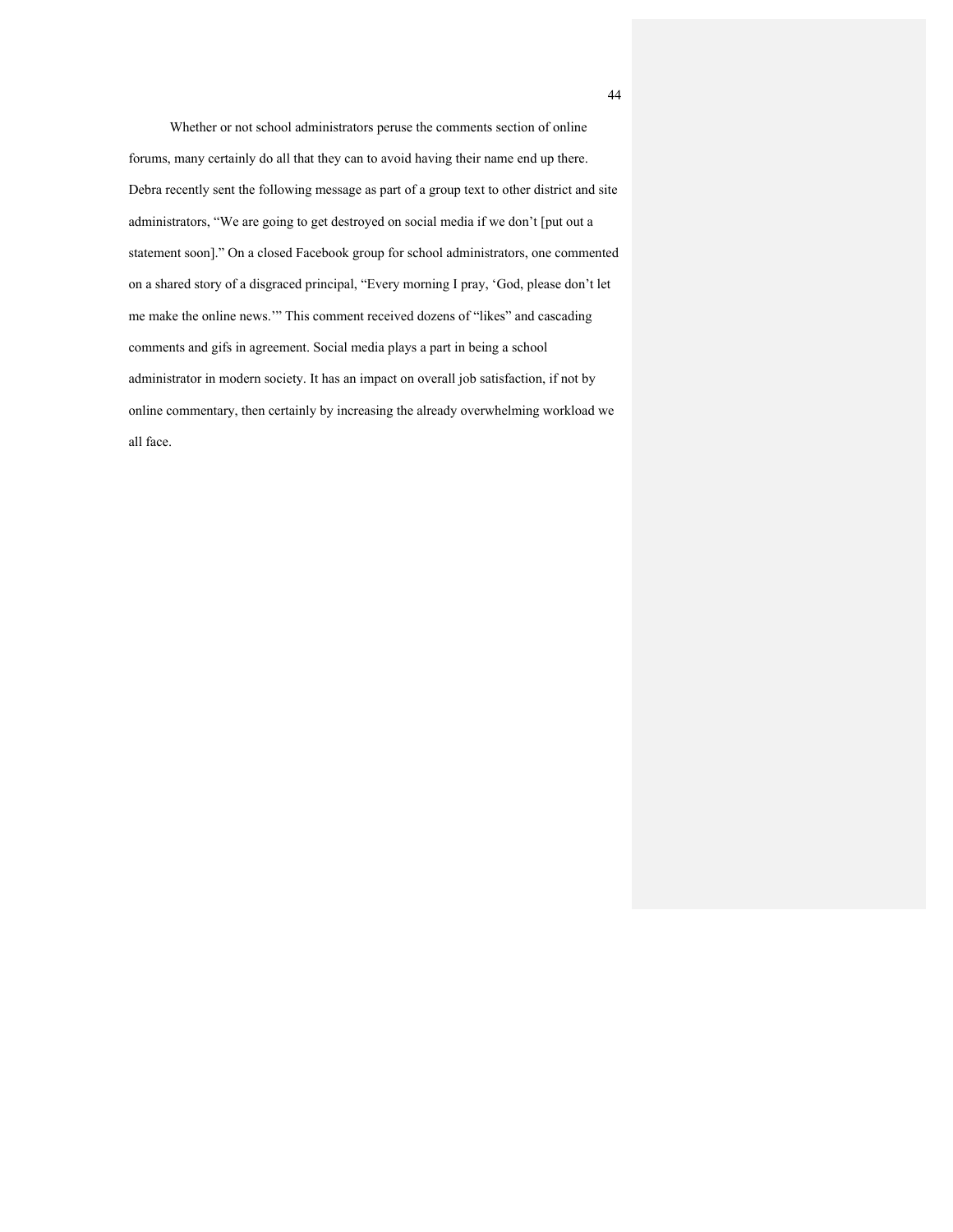#### REFERENCES

Barty, K., Thomson, P., Blackmore, J., & Sachs, J. (2005). Unpacking the issues: Researching the shortage of school principals in two states in Australia. *Australian Educational Researcher*, *32*(3), 1–18.

Blatchford, T. (2018, June 20). Americans believe two-thirds of news on social media is misinformation. Retrieved from https://www.poynter.org/ethicstrust/2018/americans-believe-two-thirds-of-news-on-social-media-ismisinformation/.

- Boyatzis, R. E., & McKee, A. (2005). *Resonant Leadership: Renewing Yourself and Connecting with Others Through Mindfulness, Hope, and Compassion*. Boston, MA: Harvard Business Review Press.
- Brown, P., Finch, K., MacGregor, C., & Watson, R. (2012). Divergent angry voices. *International Journal of Educational Leadership Preparation*, *7*(3). Retrieved from https://eric.ed.gov/?id=EJ997466
- Gonzales, R. (2016 August 22). California teacher tenure laws upheld. *National Public Radio.* Retrieved from https://www.npr.org
- Clifford, M., & Chiang, E. (2016, August 25). The great American principal turnover -- And how districts can stop the churn. *RealClearEducation*. Retrieved from http://www.realcleareducation.com

**Comment [MJH1]:** Remove all editorial comments and tracked changes in your document in your final submission. Remove highlights and color from text.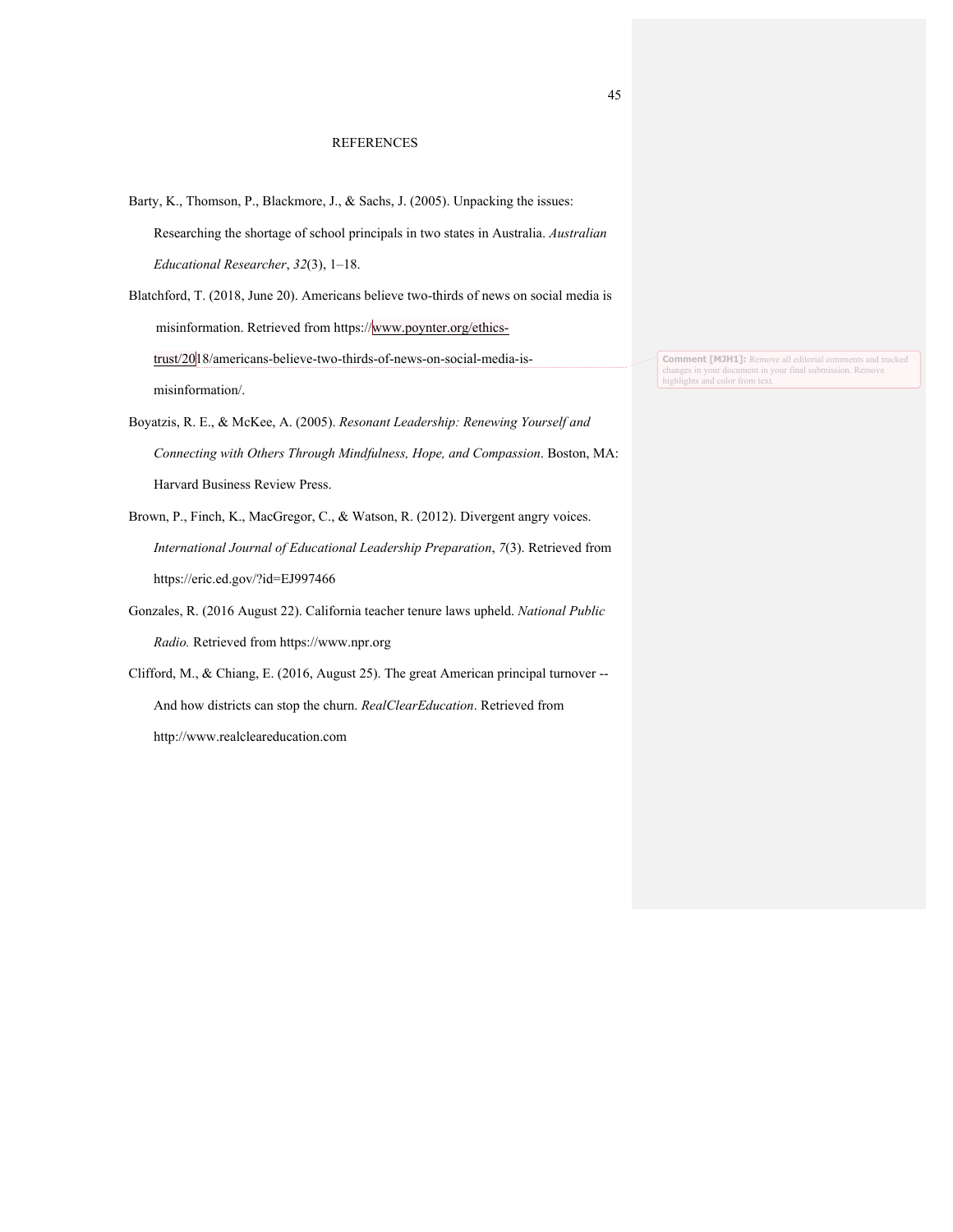- Cunningham, M. L., & Hardman, T. (1999, June). *The principal shortage: A universityschool district solution*. Paper presented at the meeting of the 8th Annual National Conference, "Creating the Quality School." Retrieved from https://eric.ed.gov/?id=ED460946
- Desjardins, J. (2018, February 12). The Science of Making Things Go Viral. Retrieved from https://www.visualcapitalist.com/science-making-things-go-viral/.
- Draper, J., & McMichael, P. (1996). I am the eye of the needle and everything passes through me: Primary headteachers explain their retirement. *School Organisation*, *16*(2), 149–63. https://doi.org/10.1080/0260136960160203
- Engel, P. (2013, September 26). Why "Captain Underpants" is the most banned book in America. *Business Insider*. Retrieved from http://www.businessinsider.com
- Glanz, J. (1997, March 25). *From Mr. Wameke to Mr. Rivelle to Mr. Woodman: Images of principals in film and television*. Paper presented at the annual meeting of the American Educational Research Association, Chicago, IL. Retrieved from https://eric.ed.gov/?id=ED407713
- Heifetz, R. A., & Linsky, M. (2002). *Leadership on the line: Staying alive through the dangers of leading.* Boston, MA: Harvard Business School Press.
- Hershey-Freeman, V. (2008). *The impact of movies on public perceptions of educational leaders: The perpetuation of stereotypes and primordial archetypes* (Doctoral dissertation). Retrieved from https://search.proquest.com/docview/304830302/
- Humboldt State University Financial Services. (2017). Spring term 2018. Retrieved from https://www2.humboldt.edu/financialservices/node/46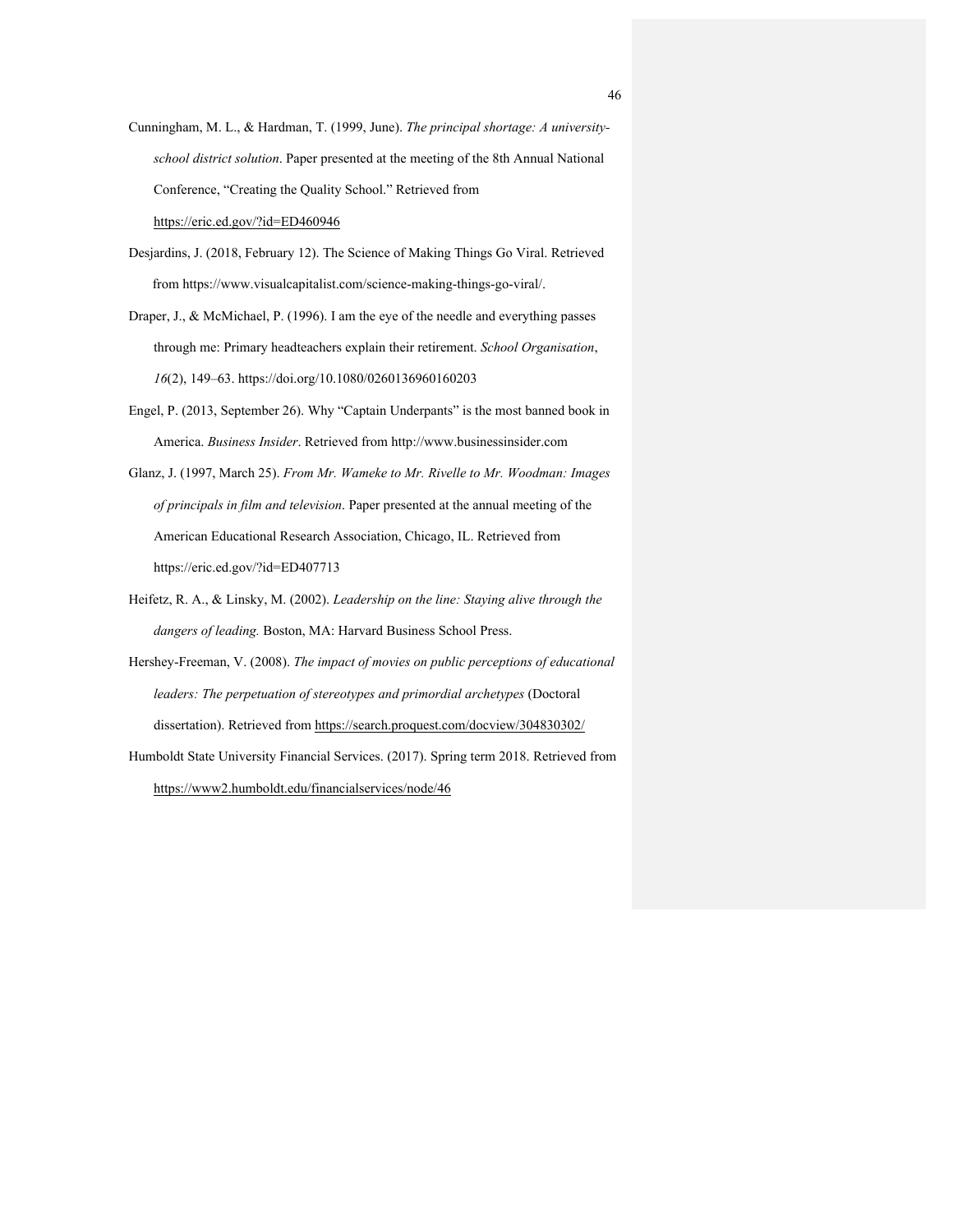- Humboldt State University School of Education. (n.d.). Educational leadership program: Become a school administrator. Retrieved from http://www2.humboldt.edu/education/programs/credential-programs/educationalleadership-program
- Klocko, B. A., & Wells, C. M. (2015). Workload pressures of principals: A focus on renewal, support, and mindfulness. *NASSP Bulletin*, *99*(4), 332–355. https://doi.org/10.1177/0192636515619727
- Koedel, C., Ni, S., & Podgursky, M. (2013). The school administrator payoff from teacher pensions. *Education Next, 13*(4). Retrieved from https://educationnext.org
- List of songs about school. (n.d.). In *Wikipedia*. Retrieved from https://en.wikipedia.org/w/index.php?title=List\_of\_songs\_about\_school&oldid=806 558440
- Loeb, S., Kalogrides, D., & Beteille, T. (2012). Effective schools: Teacher hiring, assignment, development, and retention. *Education Finance and Policy, 7*(3), 269- 304. https://doi.org/10.1162/EDFP\_a\_00068
- Lynch, J. M. (2012). Responsibilities of today's principal: Implications for principal preparation programs and principal certification policies. *Rural Special Education Quarterly*, *31*(2), 40–47. https://doi.org/10.1177/875687051203100205
- Marsh, S. (2015, January 27). Five top reasons people become teachers and why they quit. *The Guardian*. Retrieved from http://www.theguardian.com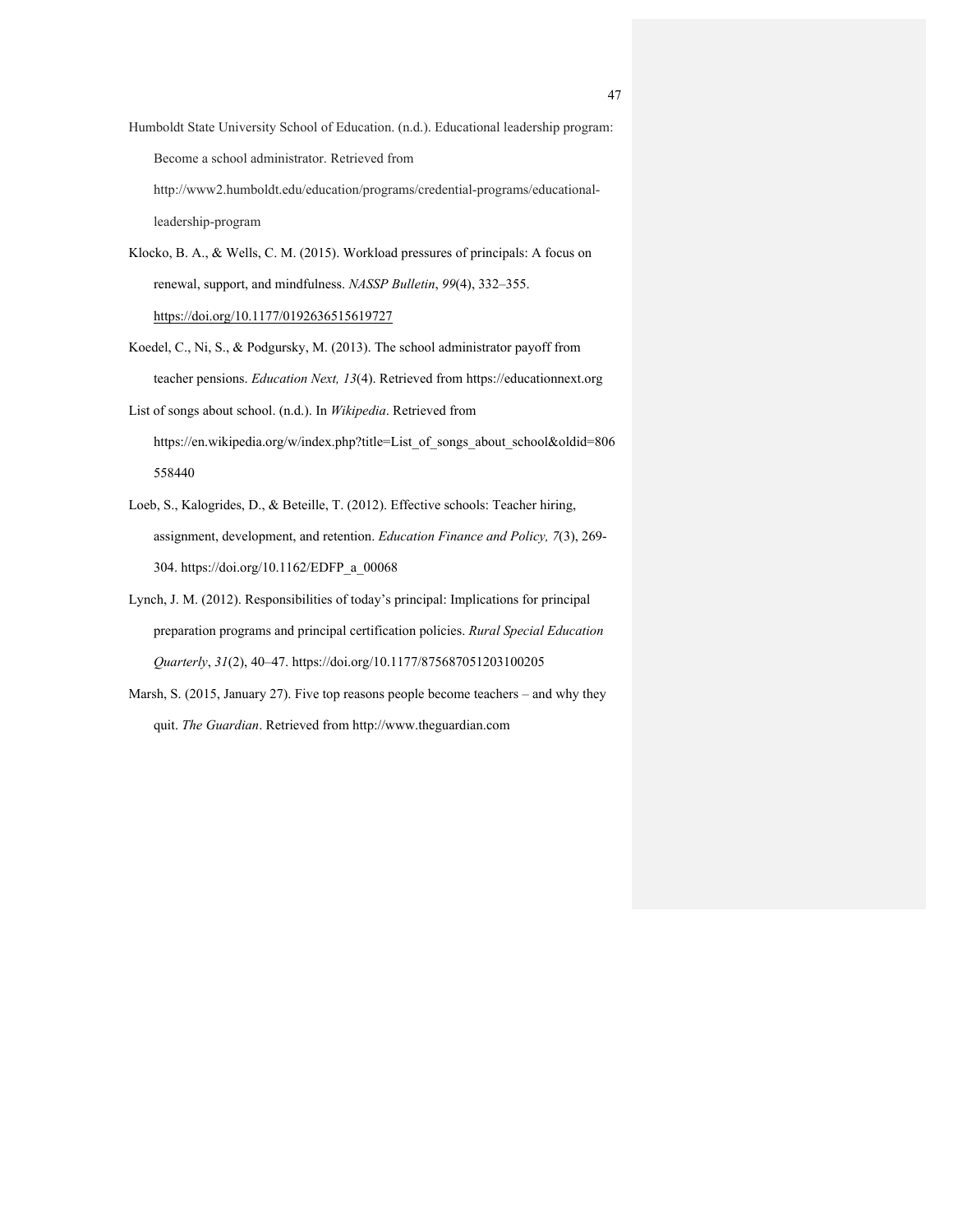- Mascall, B., & Leithwood, K. (2010). Investing in leadership: The district's role in managing principal turnover. *Leadership and Policy in Schools*, *9*(4), 367–383. https://doi.org/10.1080/15700763.2010.493633
- Miller, T. L. (2012). *Executive leadership: Preparation is paramount to success* (Order No. 3545346). Available from ProQuest Dissertations & Theses Global: The Humanities and Social Sciences Collection. (1238295576). Retrieved from http://ezproxy.humboldt.edu/login?url=https://search.proquest.com/docview/123829 5576?accountid=11532
- Newman, T. A. (2012). *Rethinking high school principal compensation practices: An analysis of salaries in South Carolina and theoretical models* (Doctoral dissertation). Available from ProQuest Dissertations and Theses database. (UMI No. 3538698)
- Pijanowski, J. C., Hewitt, P. M., & Brady, K. P. (2009). Superintendents' perceptions of the principal shortage. *NASSP Bulletin*, *93*(2), 85–95. https://doi.org/10.1177/0192636509343963
- Pope, J., & Round, J. (2015). Children's responses to heroism in Roald Dahl's Matilda. *Children's Literature in Education*, *46*(3), 257–277. https://doi.org/10.1007/s10583- 014-9233-z
- Portner, J. (1993, August 4). N.C. law revoking tenure for new principals upsets teachers. *Education Week*. Retrieved from https://www.edweek.org
- Potter, L. (2001). Solving the principal shortage. *Principal*, *80*(4), 34–37.
- Sogunro, O. A., (2012). Stress in school administration: Coping tips for principals. *Journal of School Leadership*, *22*(3), 664–700.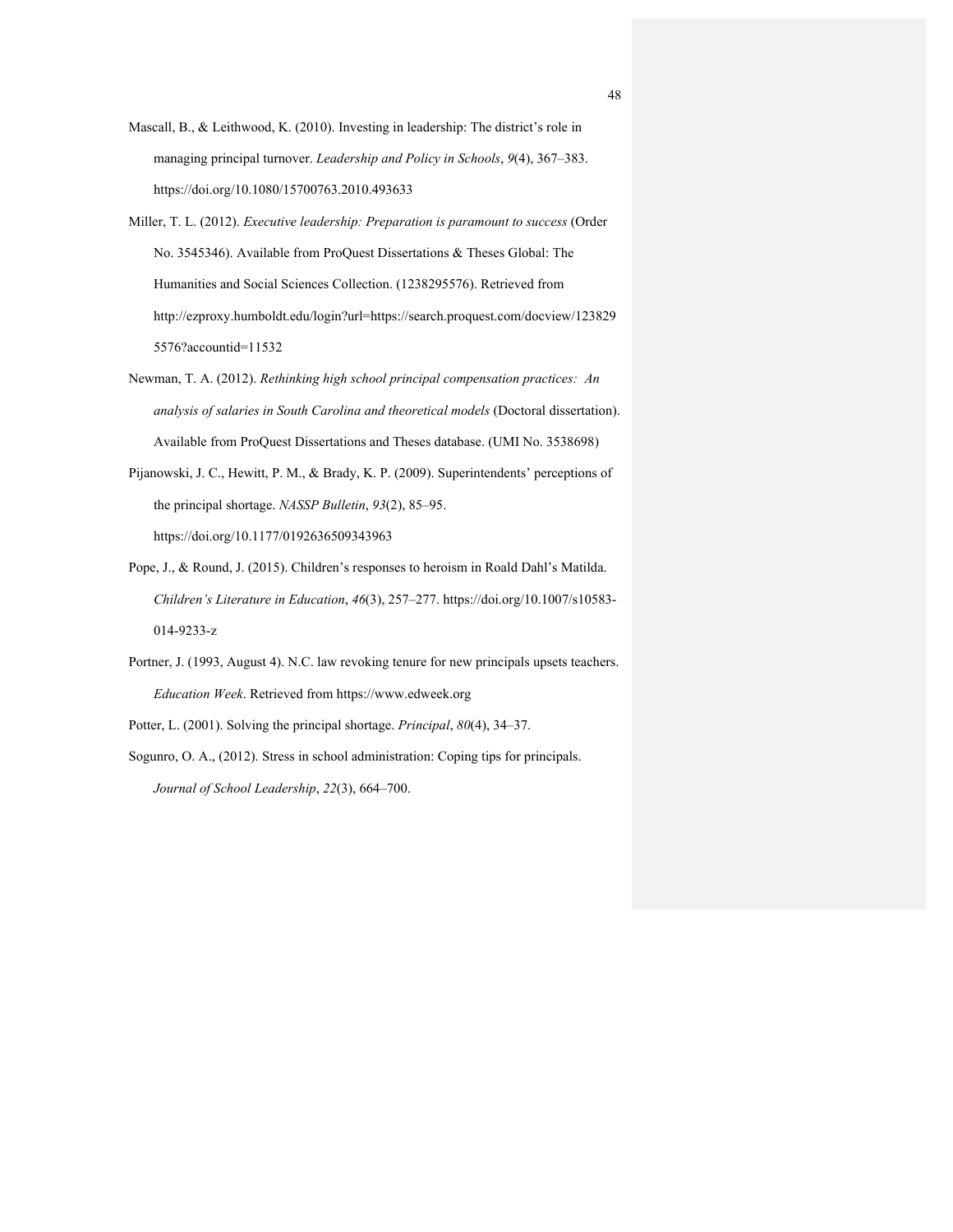- Sorenson, R. D. (2007). Stress management in education: warning signs and coping mechanisms. *Management in Education*, *21*(3), 10–13. https://doi.org/10.1177/0892020607079985
- Stone-Johnson, C. (2011). Talkin' bout my generation: Boomers, Xers, and educational change. *Journal of Educational Change*, *12*(2), 221–239. https://doi.org/10.1007/s10833-011-9160-3
- Stone-Johnson, C. (2014). Not cut out to be an administrator: Generations, change, and the career transition from teacher to principal. *Education and Urban Society*, *46*(5), 606–625. https://doi.org/10.1177/0013124512458120
- Strauss, V. (2015, February 10). Why a great principal burned out and what might have prevented it. *Washington Post*. Retrieved from https://www.washingtonpost.com
- Terrell, J. (2016, April). Make early retirement enticing. *District Administration*, *52*(4), 49–51. Retrieved from https://www.districtadministration.com

Thomson, P. (2009). *School Leadership - Heads on the Block?* Routledge.

- Thomson, P., Blackmore, J., Sachs, J., & Tregenza, K. (2003). High stakes principalship- -sleepless nights, heart attacks and sudden death accountabilities: Reading media representations of the United States principal shortage. *Australian Journal of Education*, *47*(2), 118–32. https://doi.org/10.1177/000494410304700202
- Tran, H. (2017). The impact of pay satisfaction and school achievement on high school principals' turnover intentions. *Educational Management Administration & Leadership*, *45*(4), 621–638. https://doi.org/10.1177/1741143216636115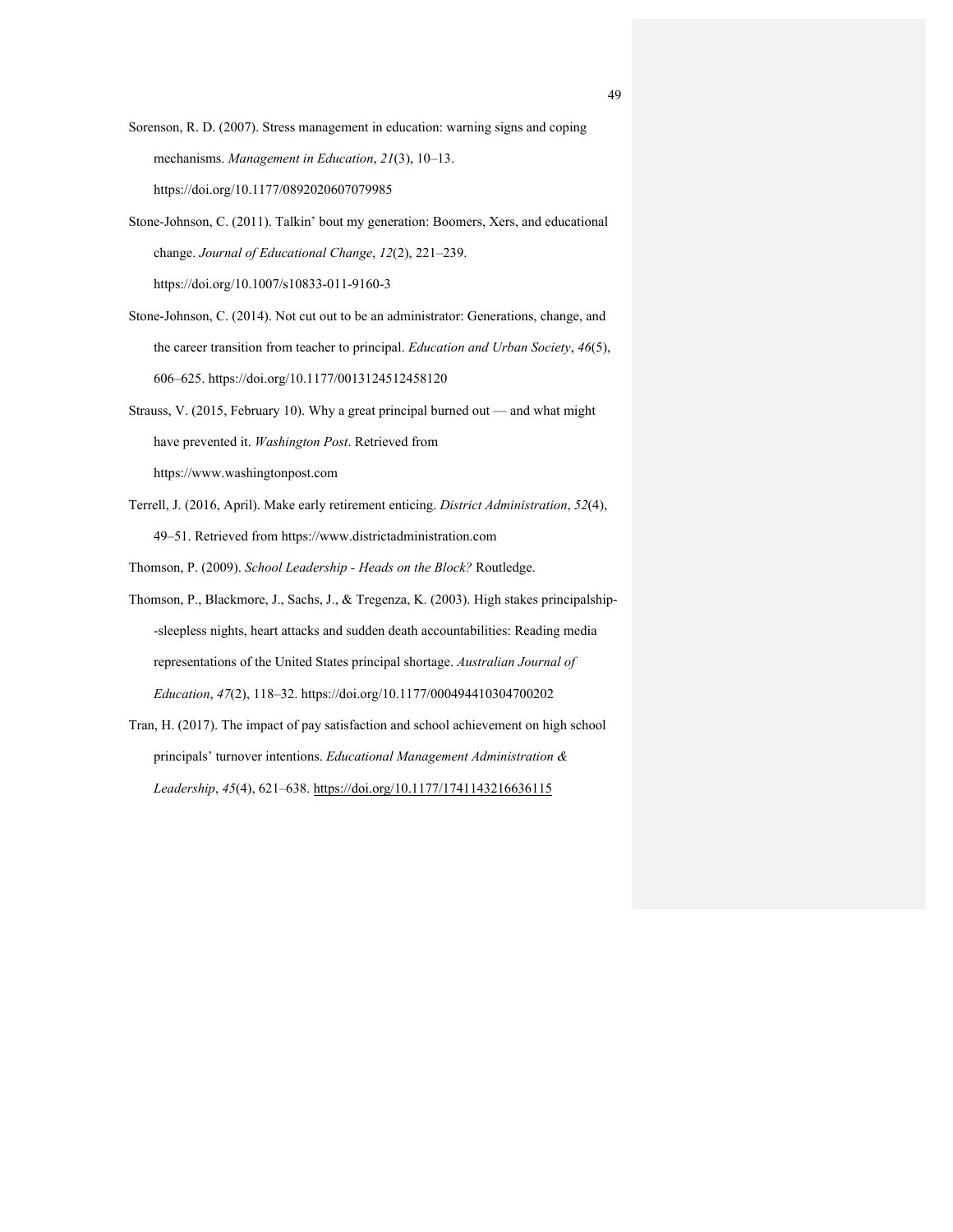- University Council for Educational Administration. (n.d.). Leadership standards development. Retrieved from http://www.ucea.org/initiatives/1523/
- Viadero, D. (2009, October 28). Turnover in principalship focus of research. *Education Week*. Retrieved from https://www.edweek.org
- Wagner, J. B. (2012). *The effectiveness of a district-wide training initiative on determining preparedness of educational leaders in a large, southeastern Louisiana school system* (Doctoral dissertation). Retrieved from http://aquila.usm.edu/dissertations/442
- Wax, E. (2002, June 18). A tough time at the head of the classes. *Washington Post*. Retrieved from http://www.washingtonpost.com
- Weber, A., Weltle, D., & Lederer, P. (2005). Ill health and early retirement among school principals in Bavaria. *International Archives of Occupational and Environmental Health, 78*(4), 325–31. https://doi.org/http://dx.doi.org/10.1007/s00420-004-0555-9
- Young M., & Dike, M.W. (n.d.) *Principals office.* Retrieved from https://www.azlyrics.com/lyrics/youngmc/principalsoffice.html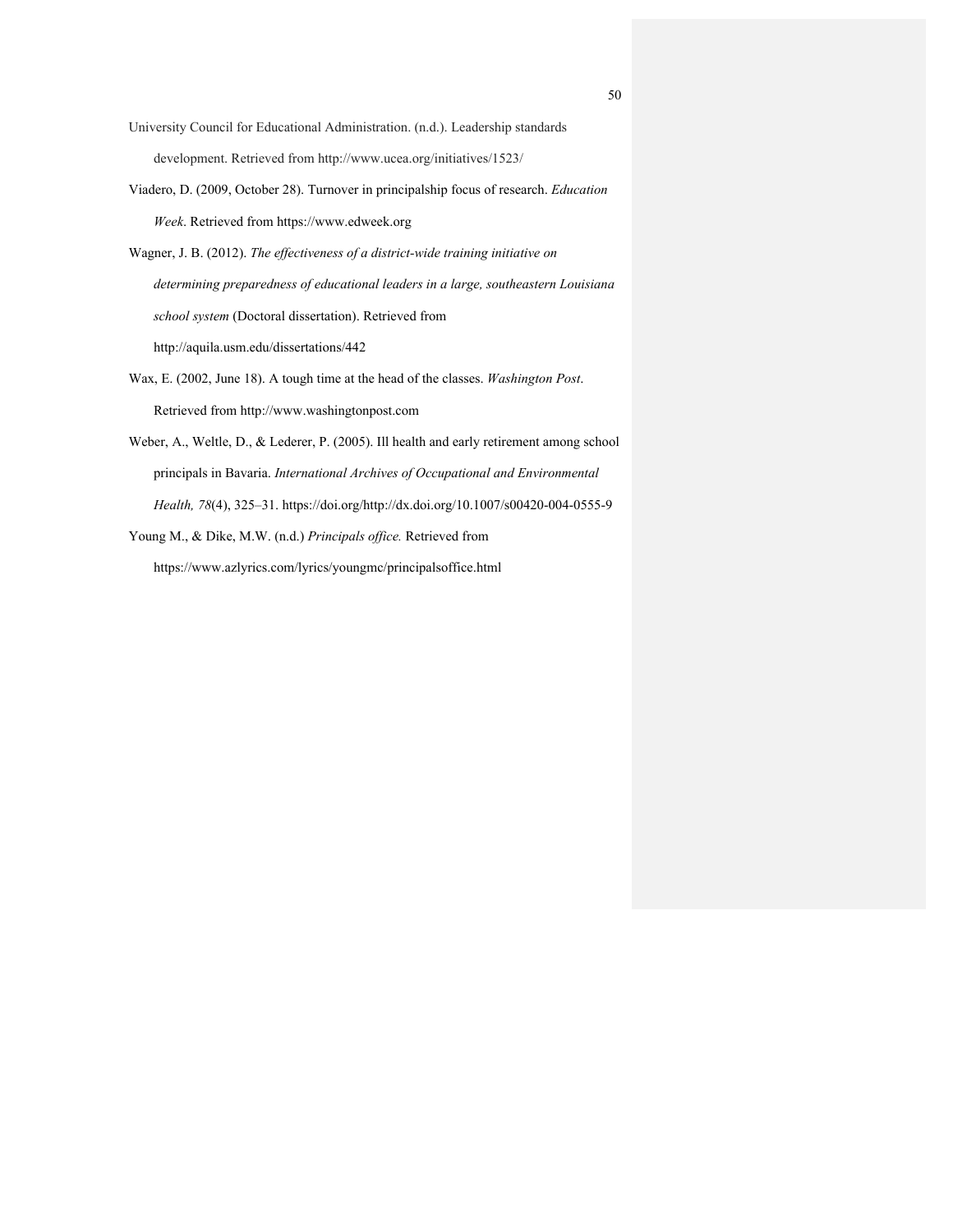#### APPENDIX

#### Interview Instrument

**Question 1.** Tell me about your career path; how did you end up where you are today?

**Question 2**. What's it like being an administrator here? Please describe for me your typical work day.

Question 3. In (*\_\_insert month here \_\_)* of last year, you were dealing with an issue that gained a lot of attention in the press (briefly tell the incident to which you are referring). Please tell me about it.

**Question 4.** Tell me your experiences as an administrator with social media. Along that same line, tell me about your experience as an administrator with the online comments sections of local online news sources like

**Question 5.** Describe the effect of the social media and online comments section had on you personally. Did it have any effect on your family members or friends? Did it change the way your staff interacted with you? Did it affect your relationship with students? Did it affect your relationship with parents?

**Question 6.** If you are faced with a similar situation in the future, what would you do differently?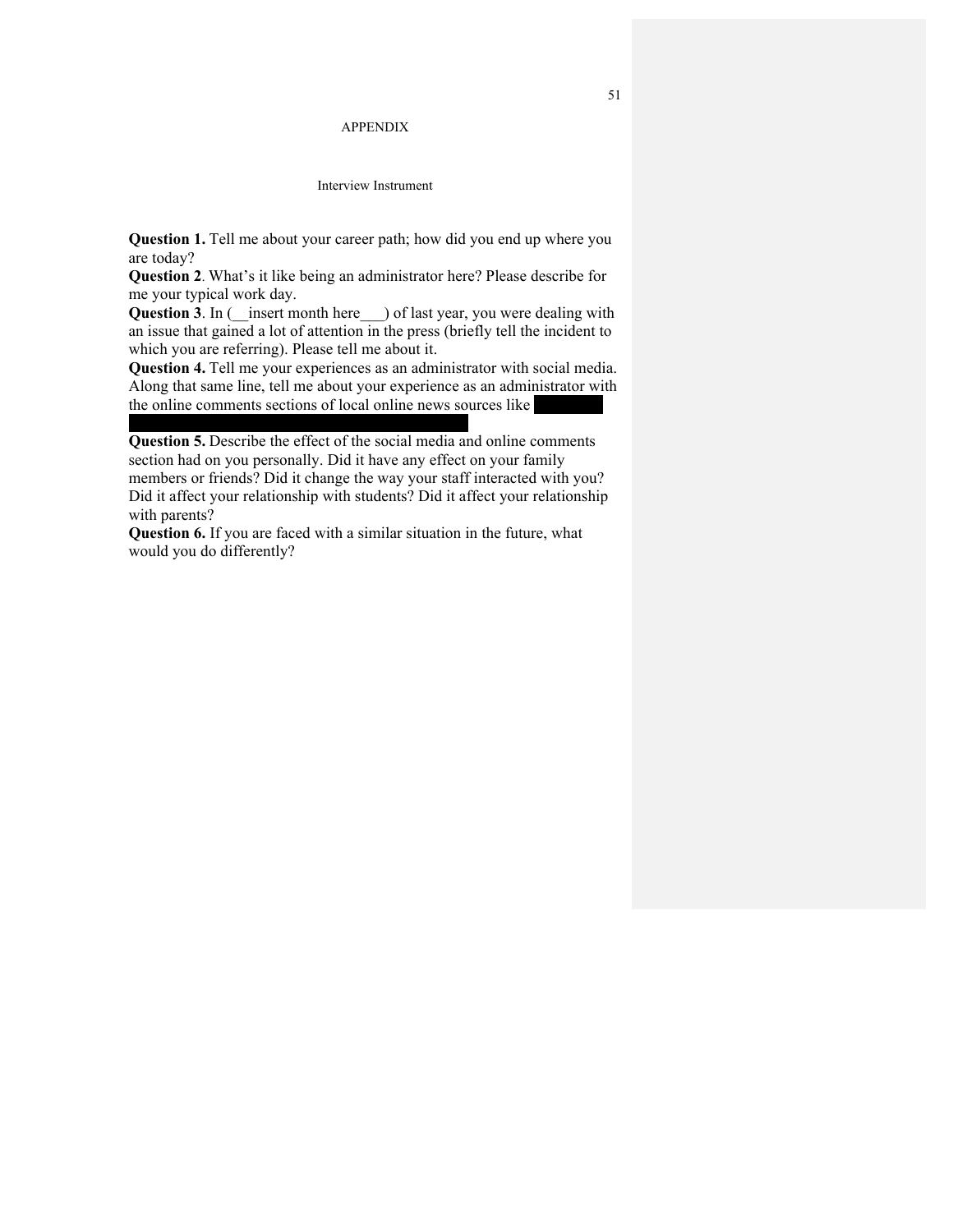# To what degree does media portrayal affect job satisfaction for school administrators in rural communities?

## **Consent to take part in research**

 $II$  voluntarily agree to participate in this research study.

 $\blacksquare$  I understand that even if I agree to participate now, I can withdraw at any time or refuse to answer any question without any consequences of any kind.

 $\blacksquare$  I understand that I can withdraw permission to use data from my interview within two weeks after the interview, in which case the material will be deleted.

 $\leq$  I have had the purpose and nature of the study explained to me in writing and I have had the opportunity to ask questions about the study.

 $\blacksquare$  I understand that participation involves participating in a 45 minute long semi-structured interview that will be recorded and transcribed.

 $\blacksquare$  I understand that I will not benefit directly from participating in this research.

 $\blacksquare$  I understand that I may feel emotional distress from bringing up painful memories or acknowledging negative personal attributes or embarrassment from bringing up negative portrayal in media.

·I agree to my interview being audio-recorded.

 $\blacksquare$  I understand that all information I provide for this study will be treated confidentially.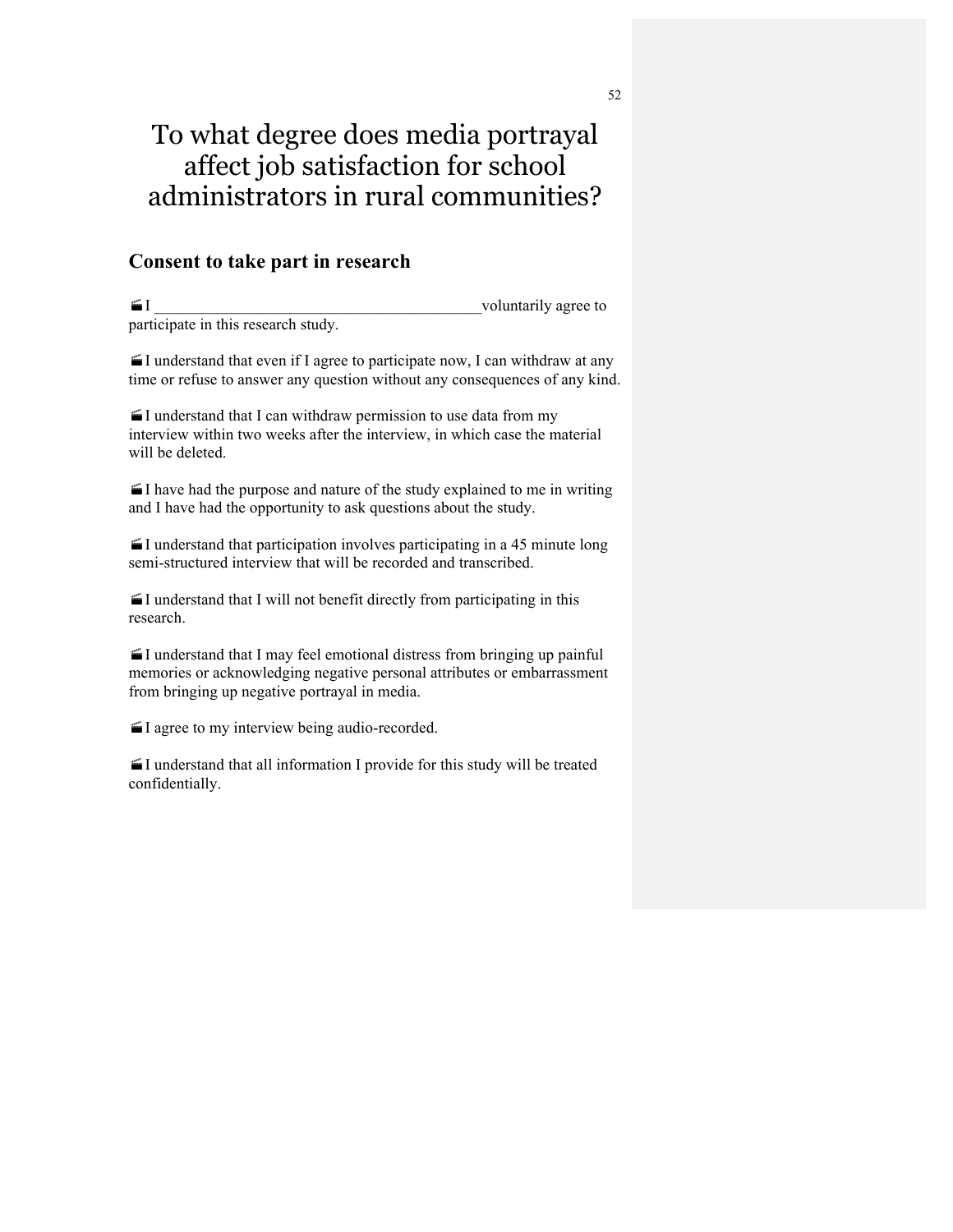$\blacksquare$  I understand that in any report on the results of this research my identity will remain anonymous. This will be done by changing my name and disguising any details of my interview which may reveal my identity or the identity of people I speak about.

 $\blacktriangle$ I understand that disguised extracts from my interview may be quoted in a conference presentation, or publication in a professional journal.

 $\blacksquare$  I understand that if I inform the researcher that myself or someone else is at risk of harm they may have to report this to the relevant authorities - they will discuss this with me first but may be required to report with or without my permission.

·I understand that signed consent forms and original audio recordings will be retained in locked files in the interviewers office until the thesis is published.

 $\blacksquare$ I understand that a transcript of my interview in which all identifying information has been removed will be retained until the thesis is published.

 $\blacksquare$ I understand that under freedom of information legalization I am entitled to access the information I have provided at any time while it is in storage as specified above.

 $\blacksquare$ I understand that I am free to contact any of the people involved in the research to seek further clarification and information.

If you have any concerns with this study or questions about your rights as a participant, contact the Institutional Review Board for the Protection of Human Subjects at irb@humboldt.edu or (707) 826-5165.

Tiffany Zabel Maher-Graduate Student Humboldt State University trm9@humboldt.edu (707) 498-9492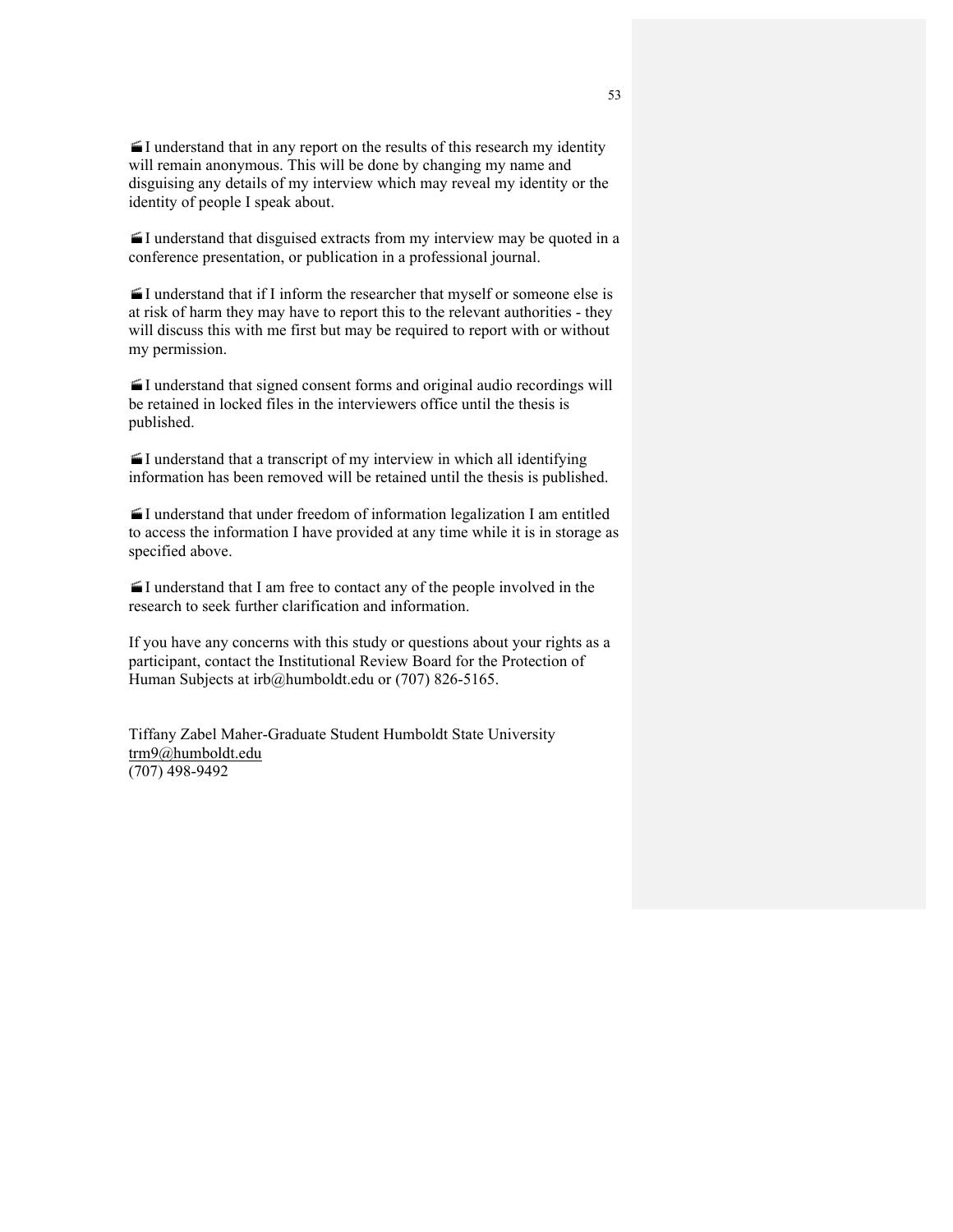Eric Van Duzer, PhD-Academic Advisor Humboldt State University eric.vanduzer@humboldt.edu (707) 826-3726

Libbi Miller, PhD-Academic Advisor Humboldt State University elizabeth.miller@humboldt.edu (707) 826-3734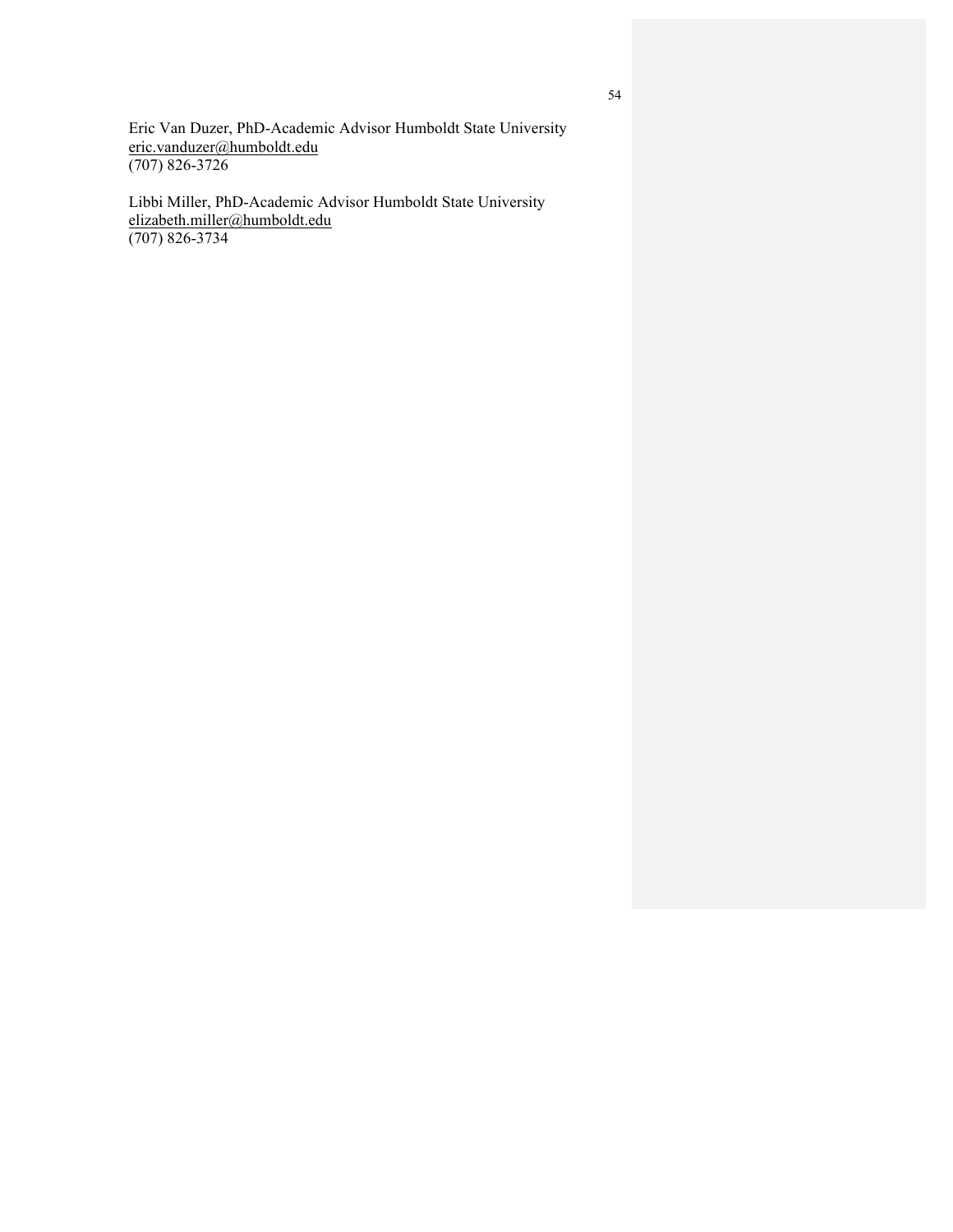Examples of comments directed at school administrators found in local online social media forums:

"Just another great example of a woman that thinks she has balls, but has no idea how to use them."

"...this principle gots to go back to where she came from"

"One very important requirement for a public school administrator is pig headedness and a level of stupid which rivals trump's useful pawn idiots. School administrators are for the birds."

"Yep its a requirement that admins have the same iq as their belt size"

"get rid of the principal"

"...the assistant principal seems to be a bully herself."

"Are you serious? \_\_ is such a joke."

"She is a progressive p.o.s. and has no right or obligation to indoctrinate the kids and turn them into non free thinkers like her...dump her ass…"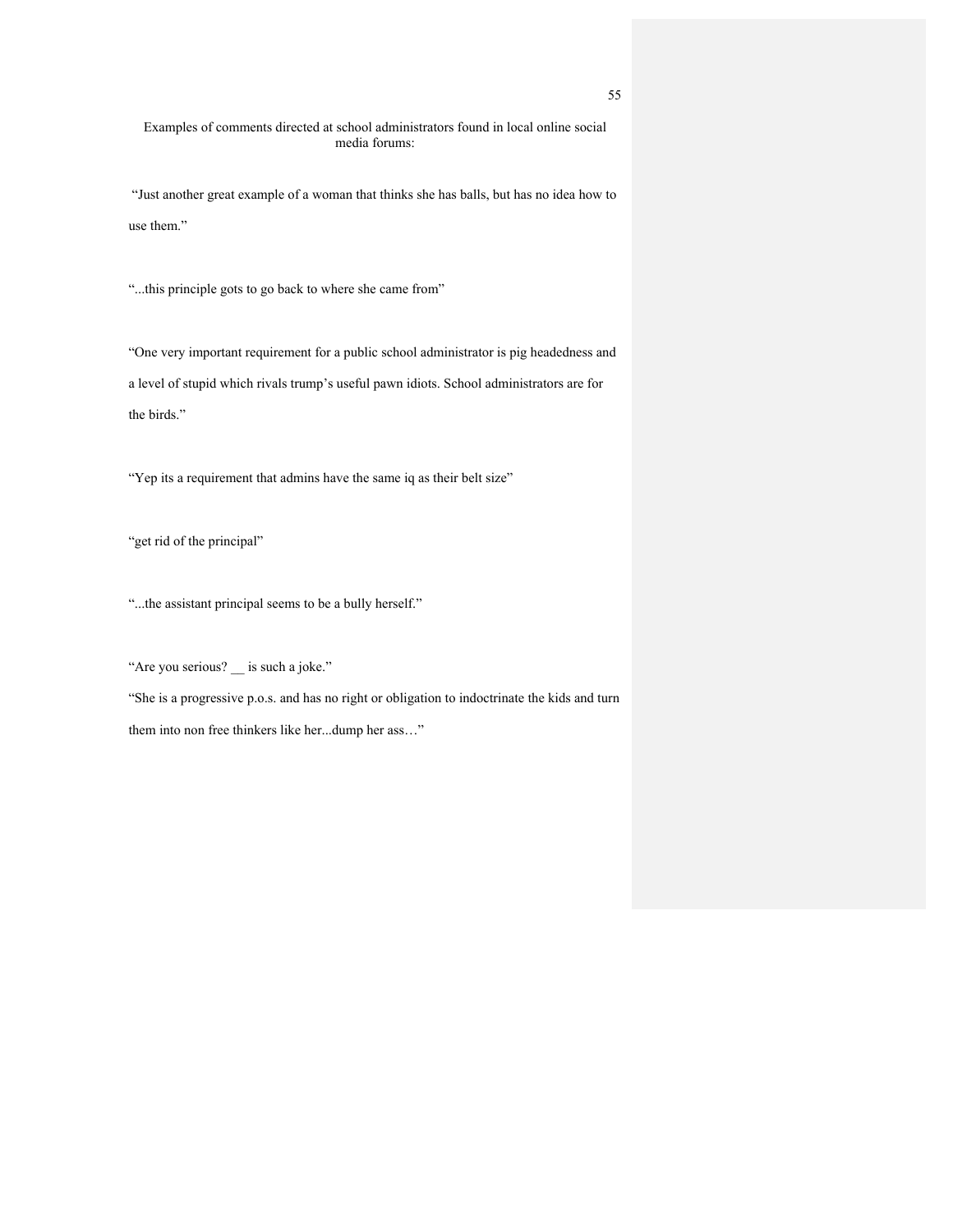"Their are some people at \_\_ that have way to *[sic]* much power.and that power has gone to their head. kinda of a dictatorship."

"To me that's inappropriate for a grown woman, especially one that's supposed to be in charge of keeping our kids safe to say. What should I do to make sure something is actually done about this. It's an ongoing thing and she won't take the time to do her job."

"I went to the principal and superintendent of schools and nothing was done."

"Things sure have changed . Now with whoever they have in charge."

"I'm not about to let her continue to do her job like that . and still get paid ."

"\_\_ is a complete disappointment as a Superintendent. The few interactions I've had with him makes me think this was the best we had to hire."

"That school needs to get shut down. It's been crook after crook of principals each year who will never get anything done."

"\_\_ ego gets in the way of very decision he makes. He reminds me every day why I don't want my children attending \_\_\_\_\_\_\_ schools."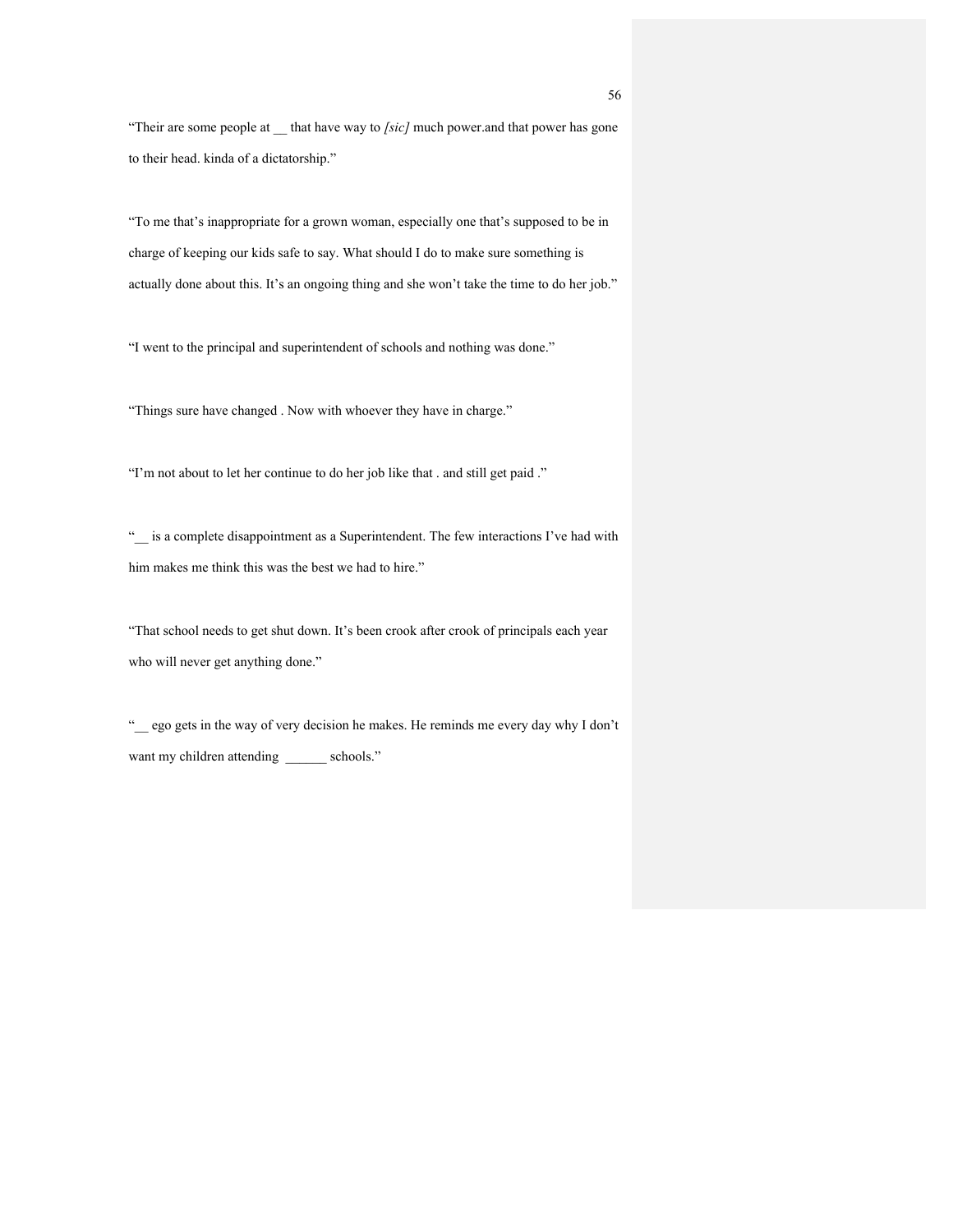"Stop running your shit into the ground you over paid Moron."